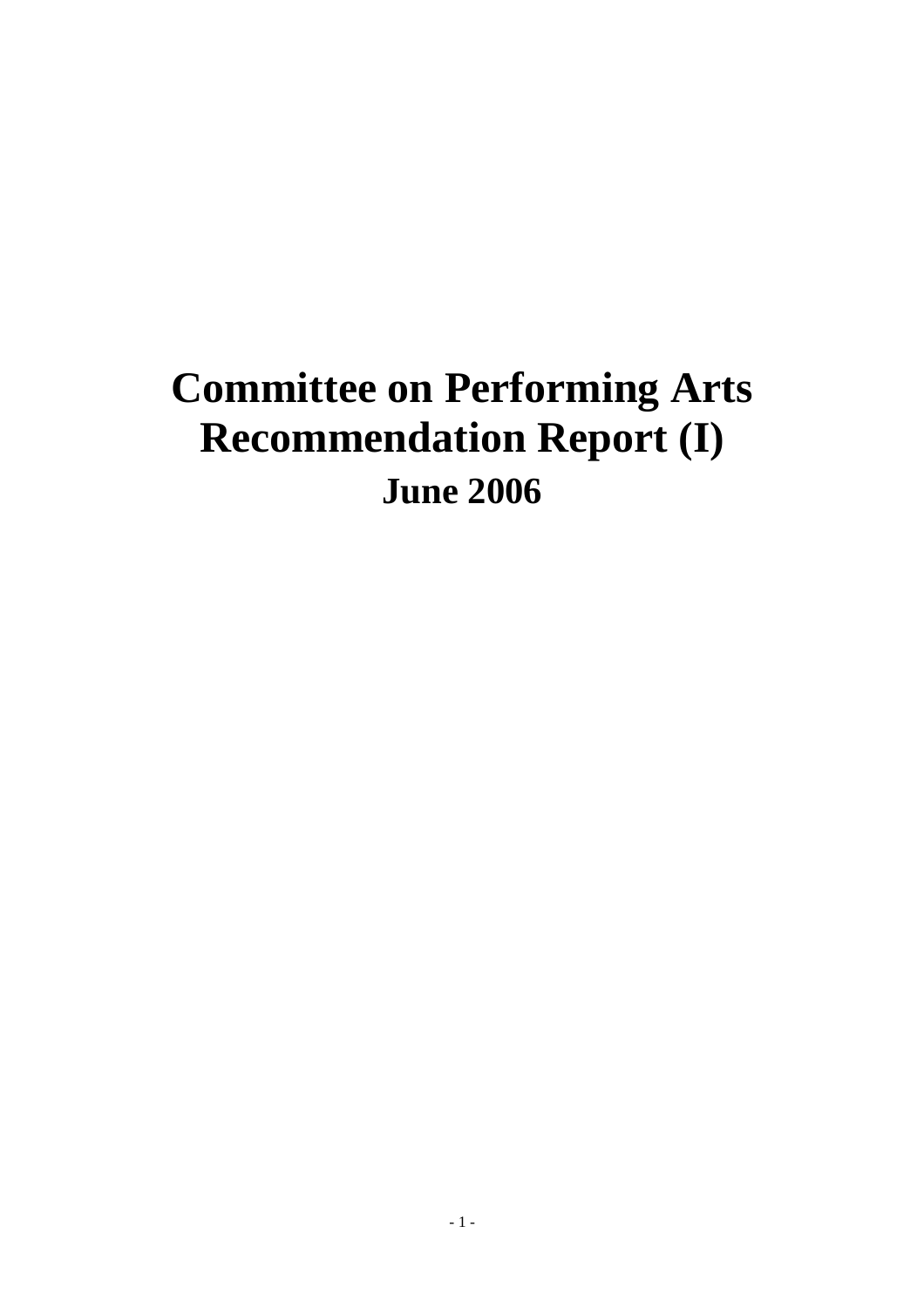# **Contents**

# Background

- Chapter 1: Policy on Arts Development
- Chapter 2: Funding Support for Performing Arts Groups
- Chapter 3: Venue Support for Performing Arts Groups
- Chapter 4: Presentation of Performing Arts Programmes
- Chapter 5: Performing Arts Scene in the Medium Term
- Key Recommendations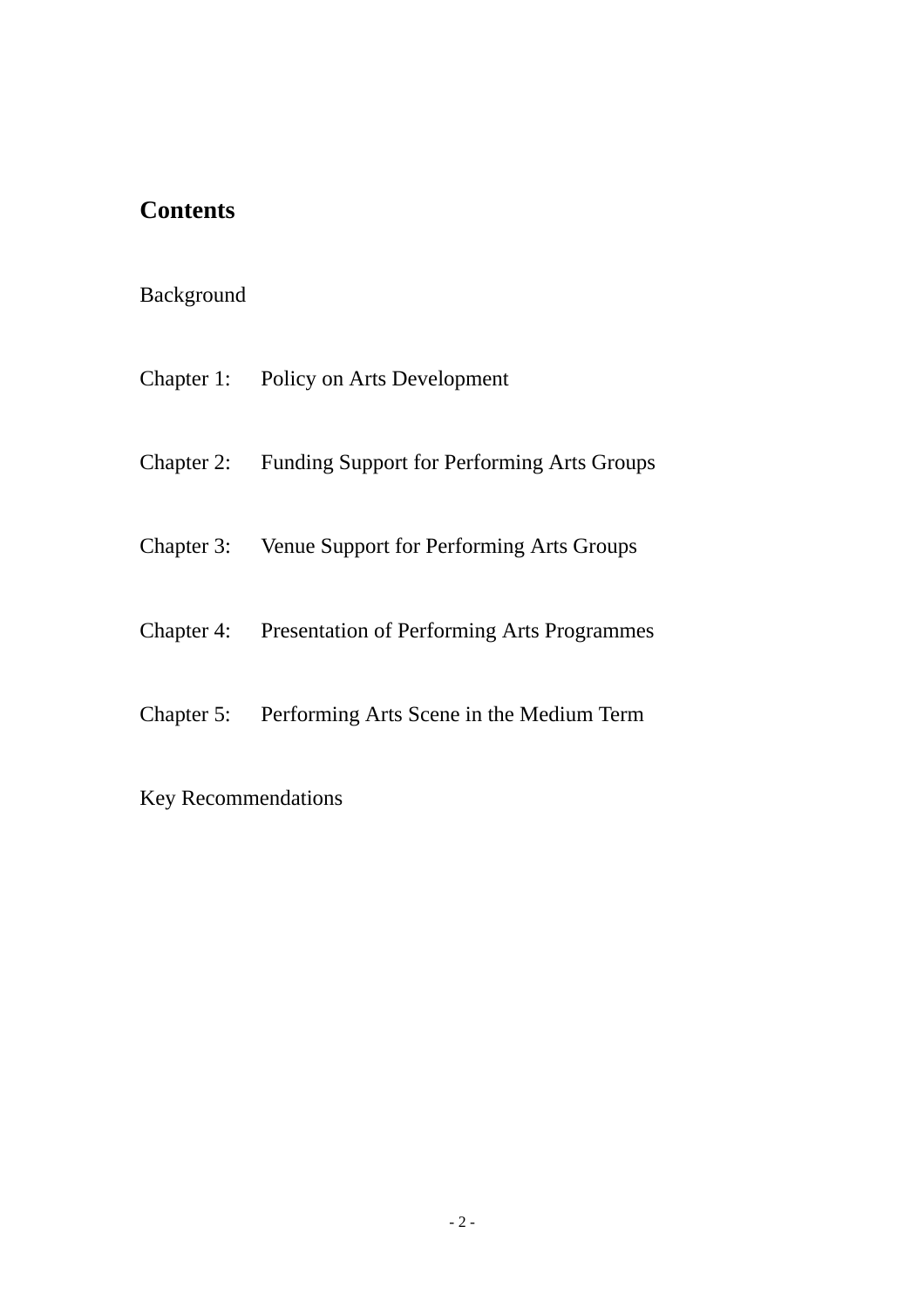# **Background**

 $\overline{a}$ 

The Committee on Performing Arts (The Committee) was established in November 2004 to advise the Secretary for Home Affairs on the provision of performing arts services. Its membership is at Annex 1. The Committee is tasked to follow up on the policy recommendations related to performing  $arts<sup>1</sup>$  $arts<sup>1</sup>$  $arts<sup>1</sup>$  of the Culture and Heritage Commission (CHC). Its terms of reference is at Annex 2.

Three Sub-committees were set up under the Committee to look into funding policy, programme policy and venue policy respectively. The memberships and terms of references of the three Sub-committees are at Annexes 3 to 5.

After 12 months' effort, with some 40 formal and informal meetings (including Committee and Sub-committee meetings, retreat, meetings with arts groups, senior staff of Leisure and Cultural Services Department (LCSD) and representatives of LCSD Staff Associations), the Committee issued a Consultation Paper in November 2005 to propose changes in the areas of funding mechanism, programme presentation and venue provision, based on the policy direction put forward in the CHC Policy Recommendation Report. The consultation ended on 31 January 2006.

During the consultation, we held 11 consultation sessions (seven with the performing arts sector and four with the general public and District Councils). The Committee was also invited to attend three meetings to

<span id="page-2-0"></span><sup>&</sup>lt;sup>1</sup> Committee on Museums and Committee on Libraries were established at the same time to follow up the other policy recommendations of the Culture and Heritage Commission.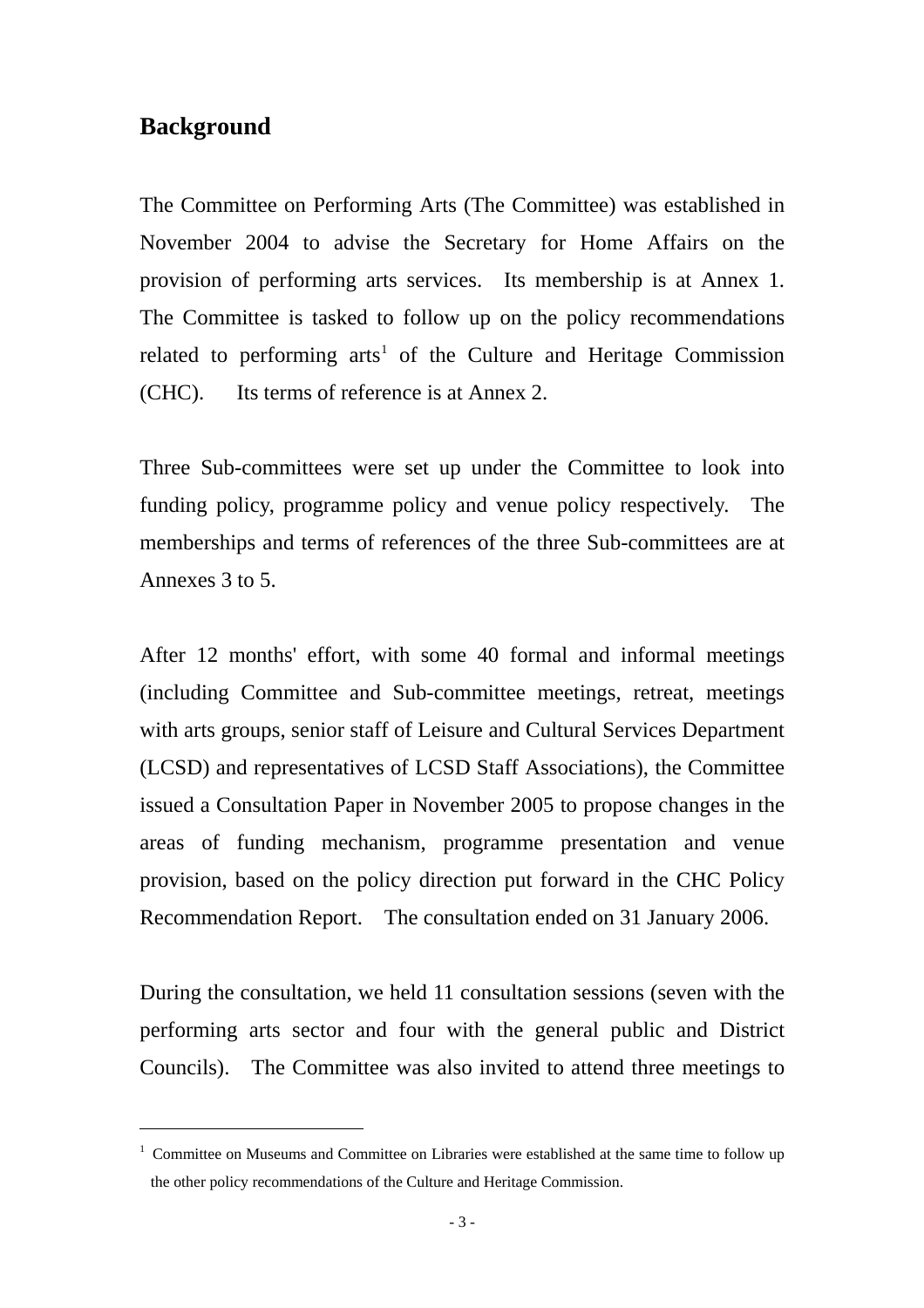explain the consultation paper. A list of the consultation sessions and meetings are at Annex 6. We received a further 52 written submissions and there were 34 articles in the press commenting on the Consultation Paper.

The majority of the respondents welcomed and supported the direction and overall strategy proposed in the consultation paper. Some opined that the proposed changes were long overdue and considered it an important step towards a community-driven performing arts scene. However, some showed strong concern that the proposed changes might lead to the diminishing role of the smaller groups in the performing arts scene, thus reducing the pluralistic characteristics of our arts scene.<sup>[2](#page-3-0)</sup>

The Committee carefully considered the consultation responses early this year. This Recommendation Report has been written on the basis of the Consultation Paper issued in November 2005, duly revised in the light of the public views.

For a healthy promotion and sustainable development of the performing arts in Hong Kong, there are other related areas (such as performing arts education, venue hire and ticket pricing, cultural exchange, arts festivals, marketing and promotion, audience building, community support and corporate sponsorship) which need to be addressed. This Recommendation Report serves as a starting point for further studies and recommendations in the medium term.

 $\overline{a}$ 

<span id="page-3-0"></span><sup>&</sup>lt;sup>2</sup> Members of the public are welcomed to view details of the records of consultation sessions and written submissions by contacting the Secretariat, Committee on Performing Arts.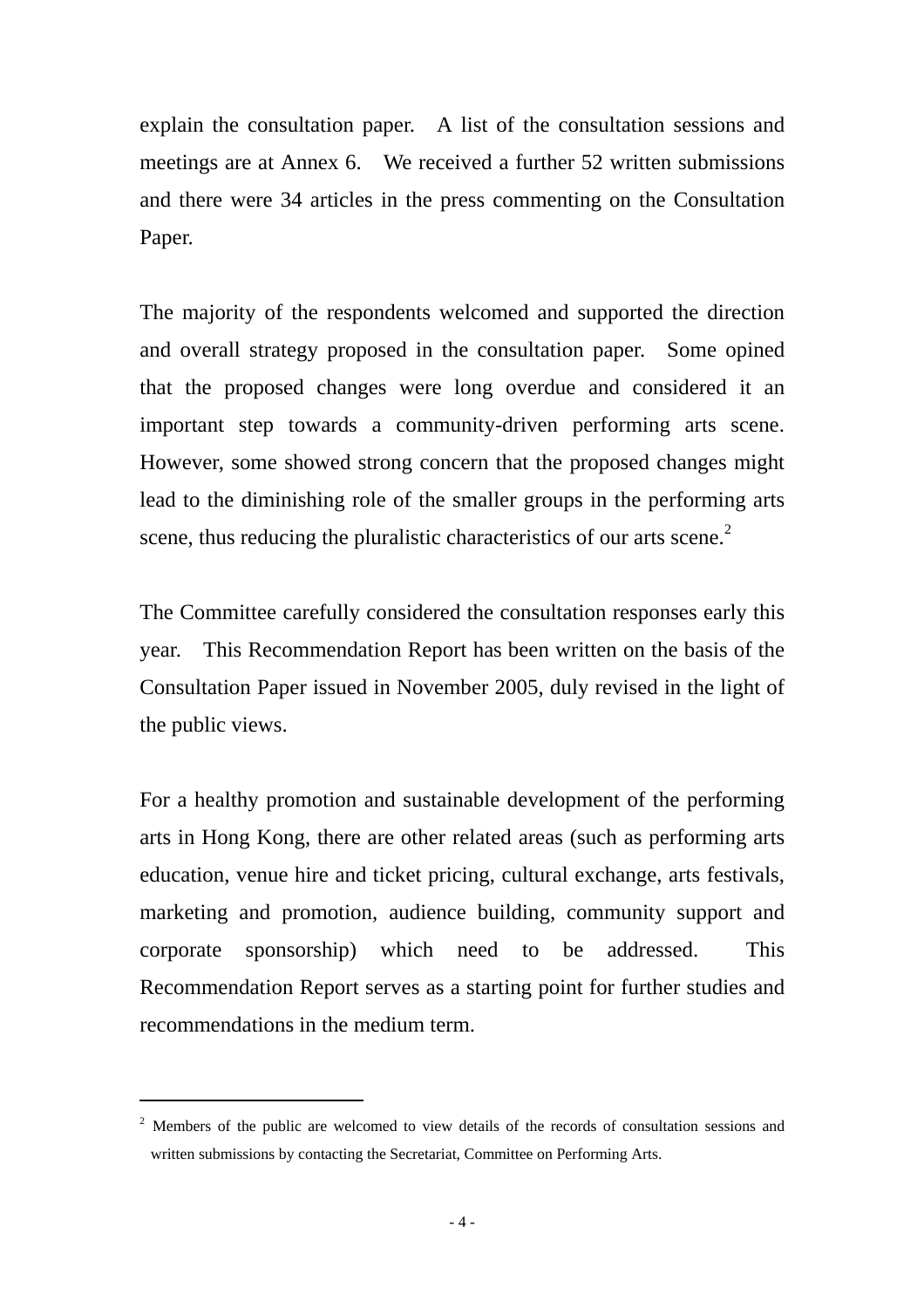# **Chapter 1: Policy on Arts Development**

#### **Policy Framework**

- 1.1 It is the Government's policy to create an environment which is conducive to the freedom of artistic expression and creation, and a wider public participation in cultural activities. The policy comprises the following four major elements –
	- Respect freedom of creativity and expression
	- Provide opportunities for participation
	- Encourage diversified and balanced development
	- Provide a supporting environment and conditions (venue, funding, education and administration)

This policy is in line with the core values of Hong Kong as a free, diversified and open society.

1.2 Hong Kong's cultural policy is descriptive (rather than prescriptive). As a facilitator, the Government neither imposes an official definition on culture and the arts, nor influence the specific operation of artistic creation or contents of creativity. Instead, the Government is committed to upholding the freedom of cultural and artistic creation and expression, as well as providing an environment that keenly supports the development of culture and the arts. To ensure a pluralistic environment, the Government provides support both to high culture with traditional values and to avant-garde art forms.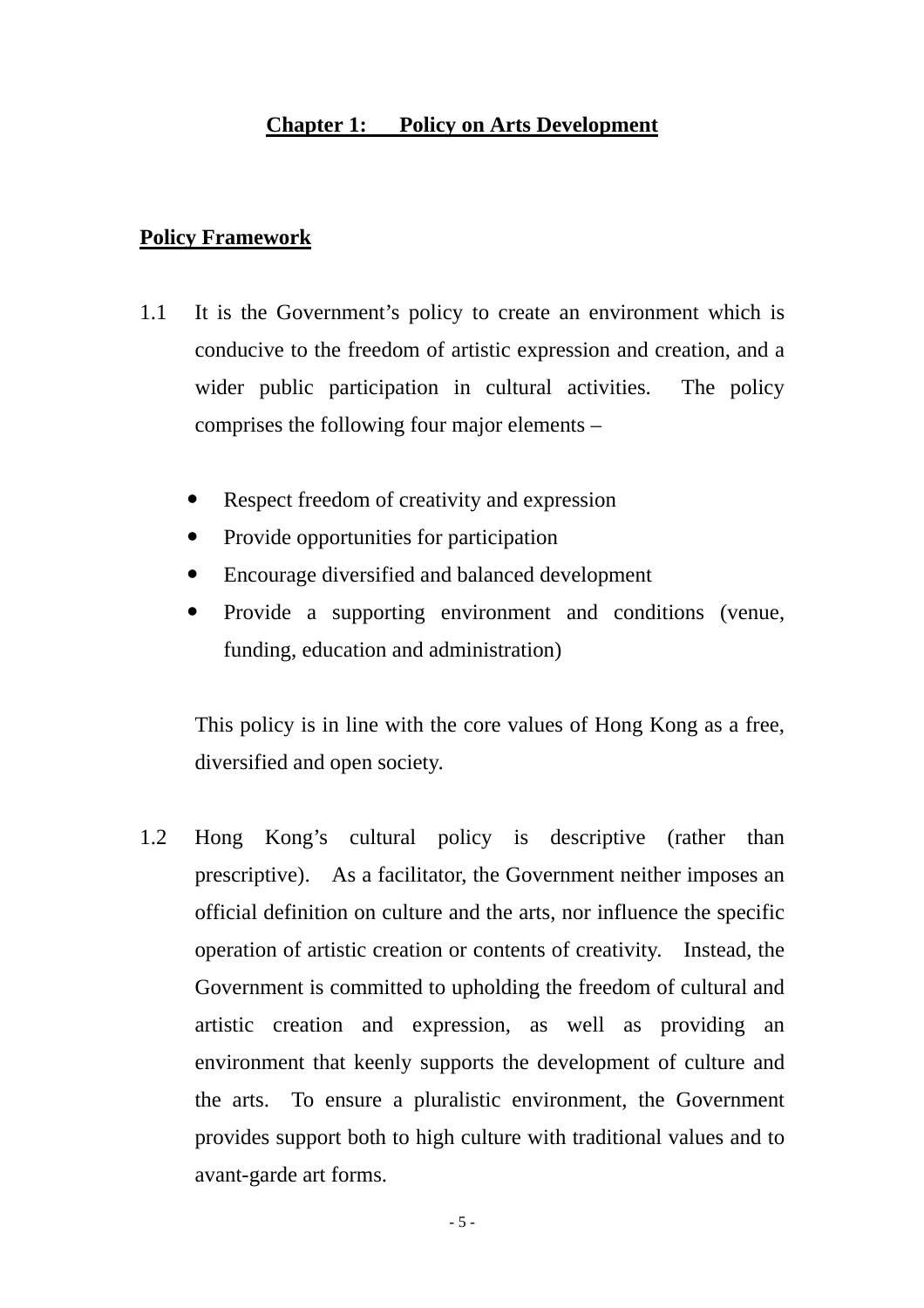- 1.3 The Culture and Heritage Commission (CHC) Policy Recommendation Report put forward six overall principles and strategies for promoting the long-term cultural development in Hong Kong. They are –
	- People-oriented

The development of culture cannot be separated from the needs of the people and the community at large. The society of Hong Kong inclines towards short-term interests and utilitarianism at the expense of spiritual pursuit. We need a social environment that pays due respect to culture and the arts.

Pluralism

Hong Kong is an international city in southern China with the overwhelming majority of the population being Chinese. We must assimilate the best of Chinese and other cultures, and build a cultural environment that starts out from local culture, is grounded in Chinese culture but pluralistic and open to the world.

Freedom of Expression and Protection of Intellectual Property These are essential conditions for the lively development of a thriving cultural scene. Both the Government and the community must maintain and advance the achievement of Hong Kong in these areas.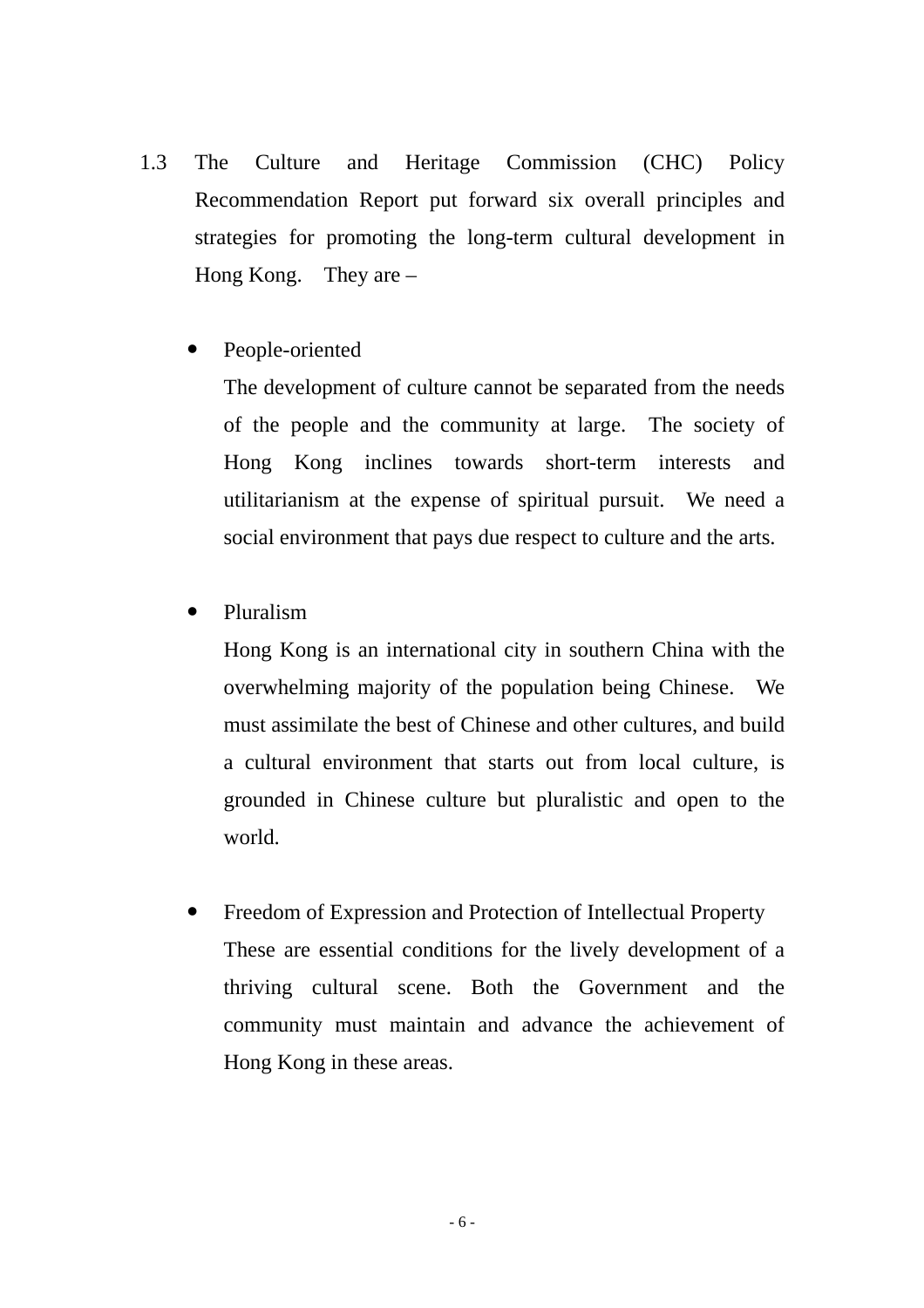# Holistic Approach

The development of culture is closely related to many policy areas such as education, urban planning, tourism, creative industries, and trade and economic development. The Government should take cultural development as an important consideration in formulating policies.

# Partnership

The Government must allocate adequate resources on culture, encourage community participation and establish partnership among the Government, the business community and the cultural sector.

# • Community-driven

In the long run, non-government organizations should take the lead in cultural development, and the Government should gradually reduce its direct involvement and management in cultural facilities and activities.

1.4 The Leisure and Cultural Services Department (LCSD) is responsible for providing, inter alia, quality performing arts services commensurate with Hong Kong's development as a world-class city and events capital. This is delivered through providing performing arts facilities, presenting cultural programmes and administering funding to major performing arts groups. Its mission in respect of performing arts covers the following five areas –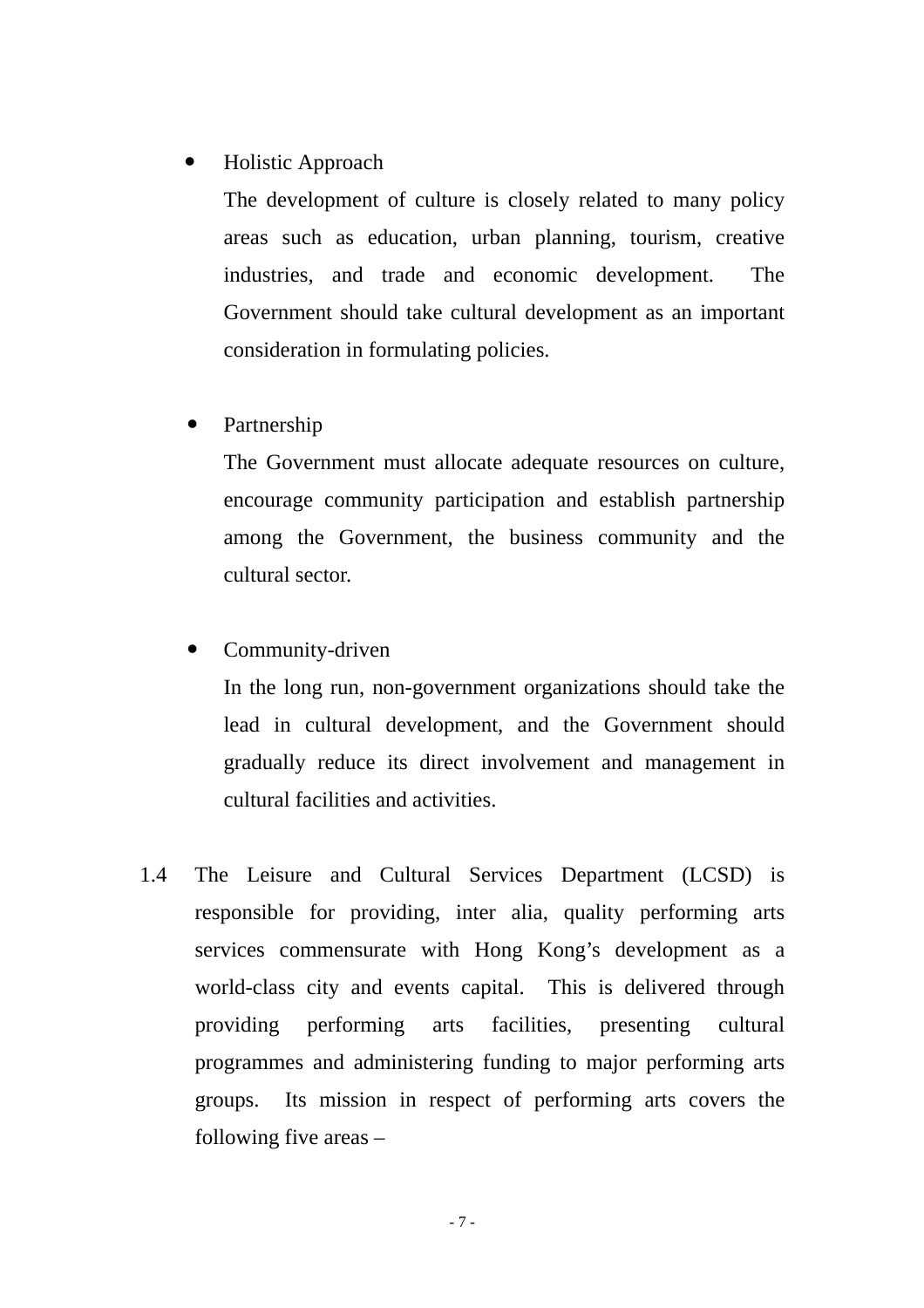- Nurture Talents and Strive for Excellence: By supporting both established and budding local artists to strive for excellence and enrich Hong Kong's cultural heritage.
- Serve the Public and Enhance the Quality of their Life: By strategic programming of distinguished, diverse and challenging cultural programmes to serve the different needs, aspirations and interests of the community and keep the society abreast of the international cultural scene.
- Develop the Arts and Cultivate Creativity: By providing more arts education programmes for schools and the community to foster creativity, and to raise, in particular, young people's cultural literacy.
- Promote Chinese Culture and Tradition: By showcasing outstanding Chinese performing artists from the mainland and other places with a view to preserving Chinese cultural heritage and their contemporary manifestation.
- Foster Cultural Exchange and Maintain Cultural Links: By collaborating with cultural organizations and institutions from around the world in the organization of cultural exchange activities.
- 1.5 The Hong Kong Arts Development Council (HKADC) has been promoting arts development in Hong Kong according to the following four strategies –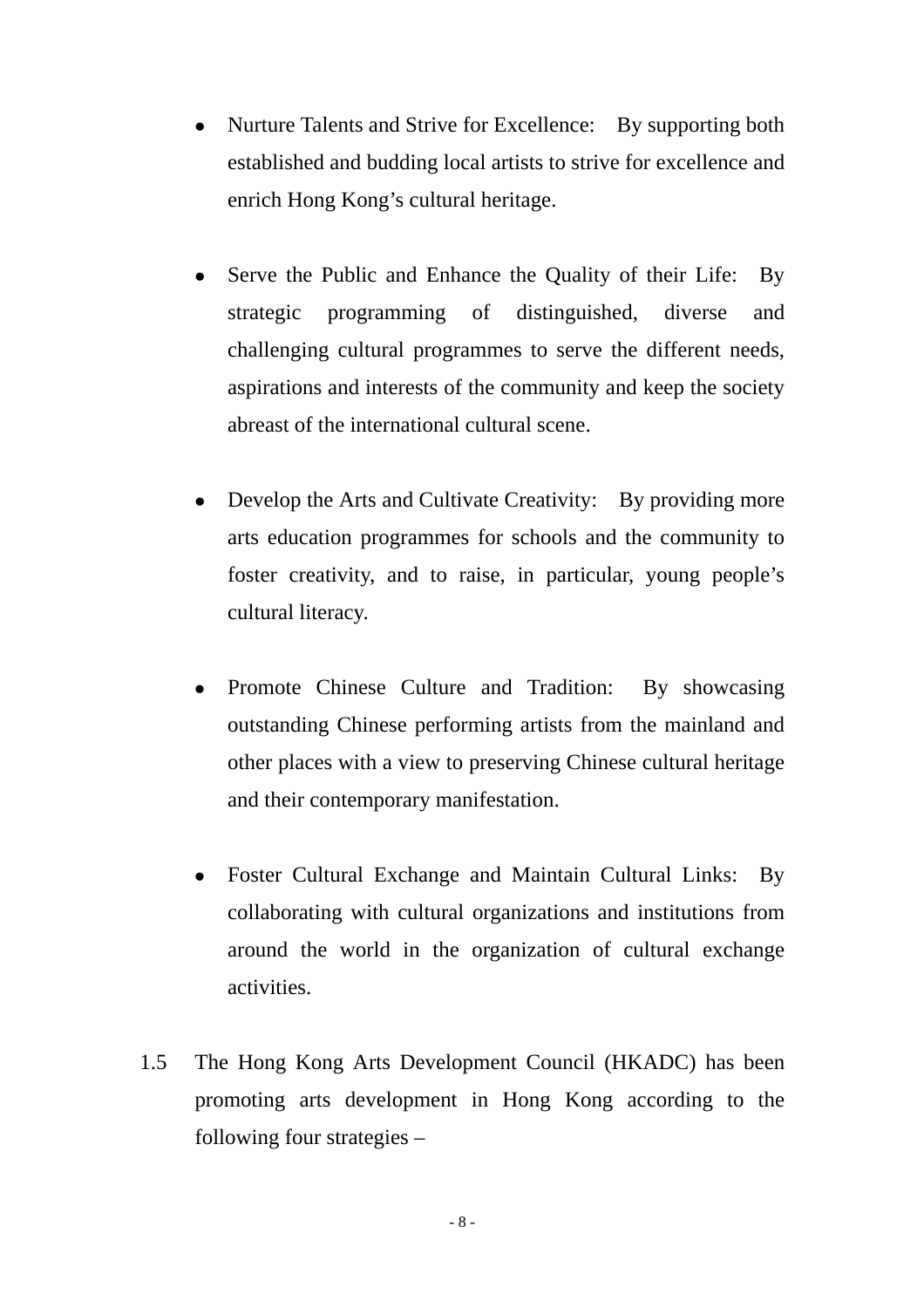- Develop the social functions of the arts to increase public awareness of the role of the arts in encouraging creativity and pluralism, and enhancing civil quality and integrated intelligence;
- Expand the market for the arts and build audience participation;
- Promote life-long arts education for all; and
- Enhance the artistic level and social status of artists.
- 1.6 The Committee considers that our cultural and arts policies will need to be timely and readily adaptable to the changing social environment. Hence, it is healthy to continue the debate on such policies in the community. The Committee wishes to reiterate two of the major policy recommendations of CHC – Hong Kong's cultural position and the Government's role.

#### **Hong Kong's Cultural Position**

1.7 The Committee recognizes that while the great majority of the population in Hong Kong is Chinese, the 150 years of British administration has shaped Hong Kong as a modern city, which embraces both the essence of Chinese culture and the diversities of other cultures. The long tradition of Chinese culture has offered a great treasure house for the sustained development of the city's local culture, as well as its pluralistic and international character, which contributes to Hong Kong's unique cultural position, "diversity with identity". Hong Kong people's cultural identity should start from acknowledging its local character as well as the deeply-rooted Chinese cultural traditions. It should also possess a global vision which is open and pluralistic. As a special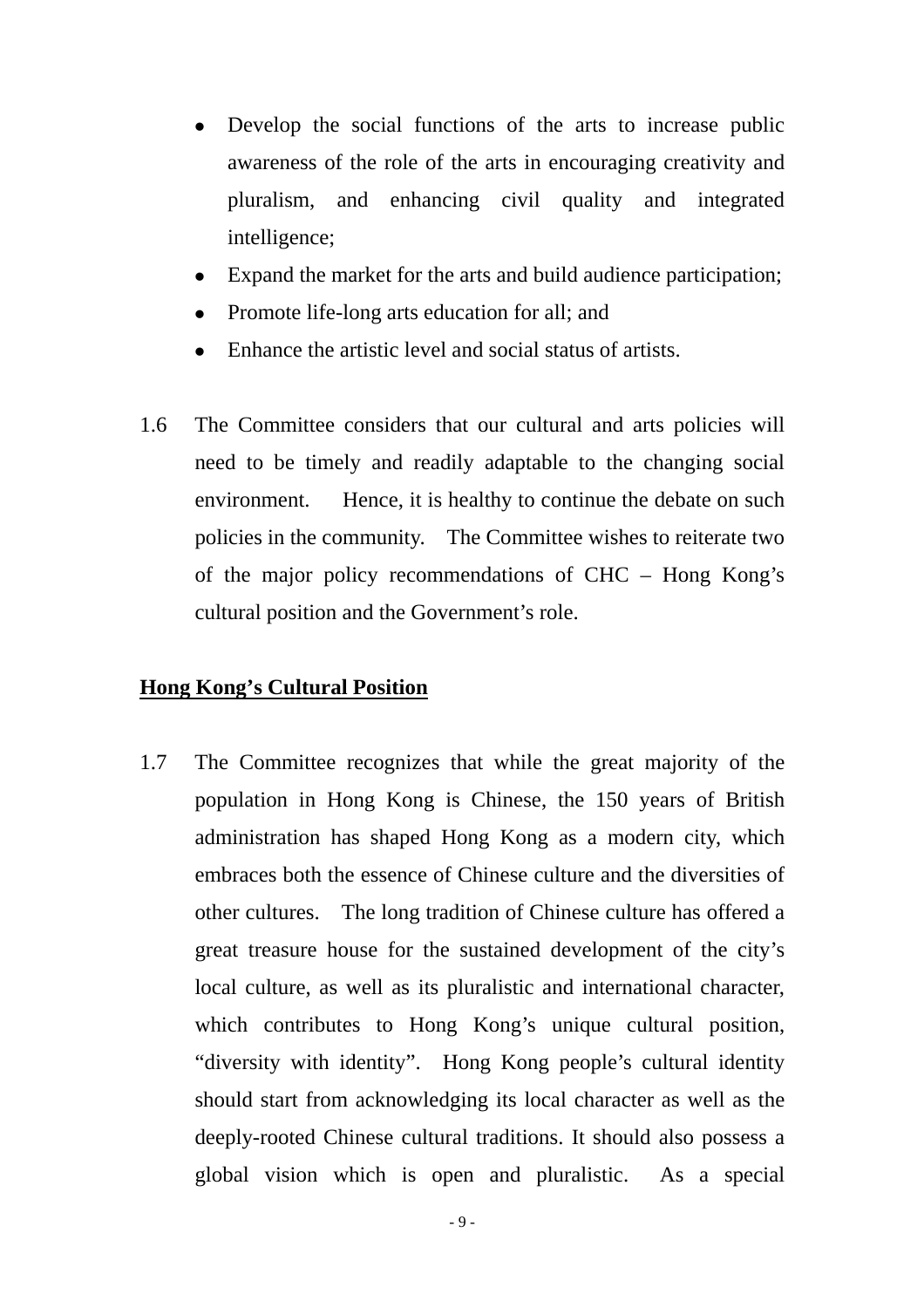administrative region of China established under the principle of "one country, two systems" and the Basic Law, Hong Kong should position itself as a metropolis in China most capable of bridging China and the rest of the world. It is on this premise that Hong Kong will be able to open up new opportunities on the cultural front and to achieve the aim of becoming an international cultural metropolis.

#### **The Government's Role**

- 1.8 The Government should continue to formulate broad-based policies and deploy resources for cultural development as well as enhancing inter-departmental collaboration on this front. It is of utmost importance for the Government to continue to provide an environment of freedom for creativity. At the operational level, the Government should gradually shift from the role of an "administrator" to a "facilitator".
- 1.9 The Committee believes that any major change to the performing arts scene should be carried out in a gradual manner in order to build up community ownership of the changes as well as to ensure a smooth transition. The recommendations put forward in Chapters 2 to 4 can be considered as the first phase of the implementation of such changes.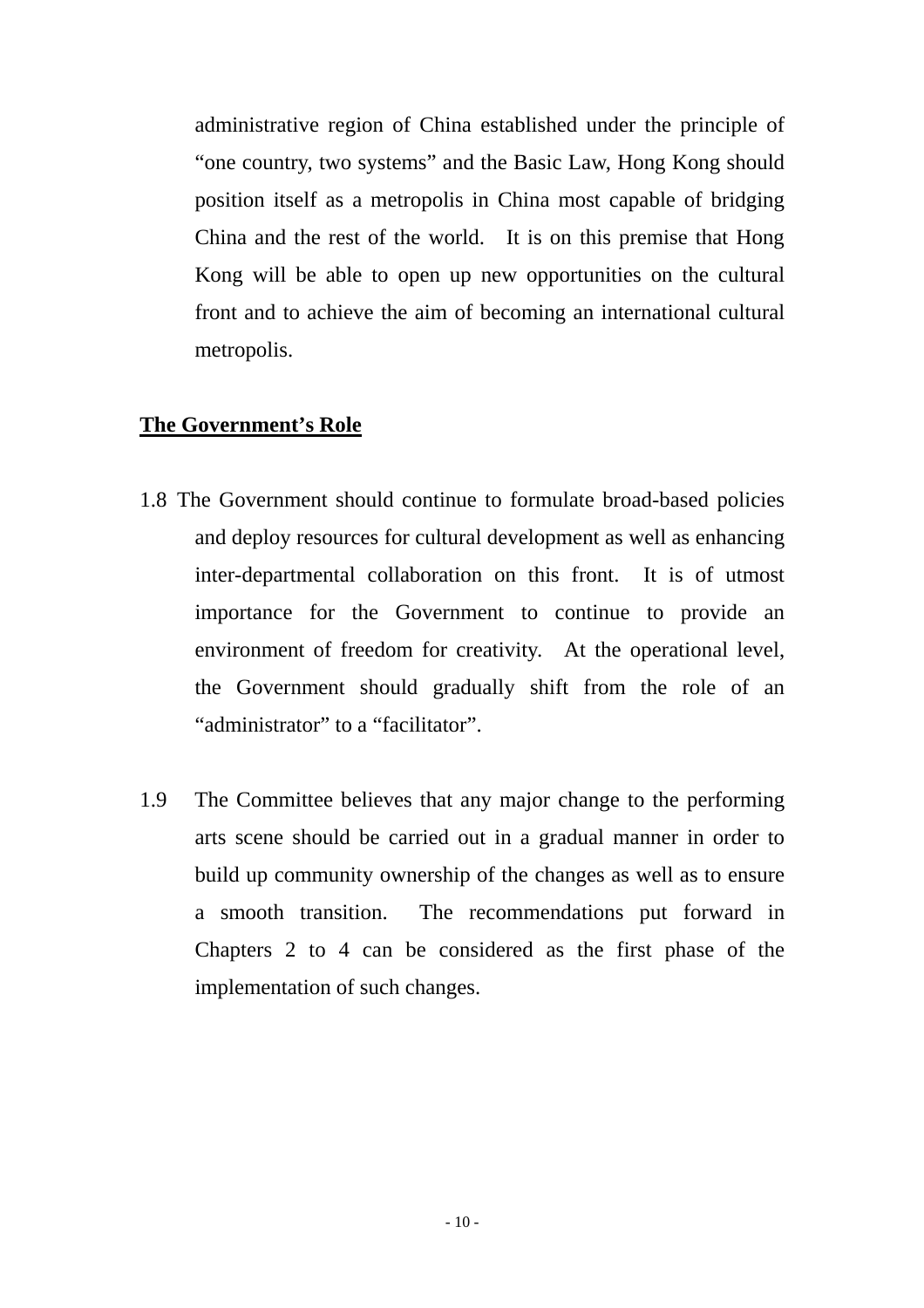#### **The Performing Arts Scene**

- 1.10 The Committee considers that the above policy framework has provided the necessary environment for the artistic and pluralistic development of the performing arts scene in Hong Kong. Further, the quality of our performing arts programmes has gained increasing recognition locally, in the mainland and overseas. In a typical year, some 3 800 indoor and outdoor performances are presented by LCSD, while around 4 000 performances are presented by hirers of major facilities in LCSD venues. More than 2 500 programmes are provided in other major non-LCSD performing arts venues. Hong Kong does have a wide range of performing arts programmes to offer to our citizens and visitors. To enable culture and the arts to become a significant part of our everyday life, we have to identify ways to build up a wider audience base, to solicit greater community support and to secure increased corporate sponsorship.
- 1.11 Apart from the capital investment in infrastructure, public expenditure on the performing arts amounts to \$1.3 billion each year (covering resources on venue operation, grants to arts groups, organizing/presenting programmes/projects, performing arts education and related staff costs). The Committee considers that by properly reorganizing the resources, we should be able to enhance and enrich our performing arts scene. The Committee would like to emphasize that the proposed reorganization of resources is not meant to lead to any reduction in the current level of support to the performing arts. On the contrary, it is the Committee's wish that the Government could provide additional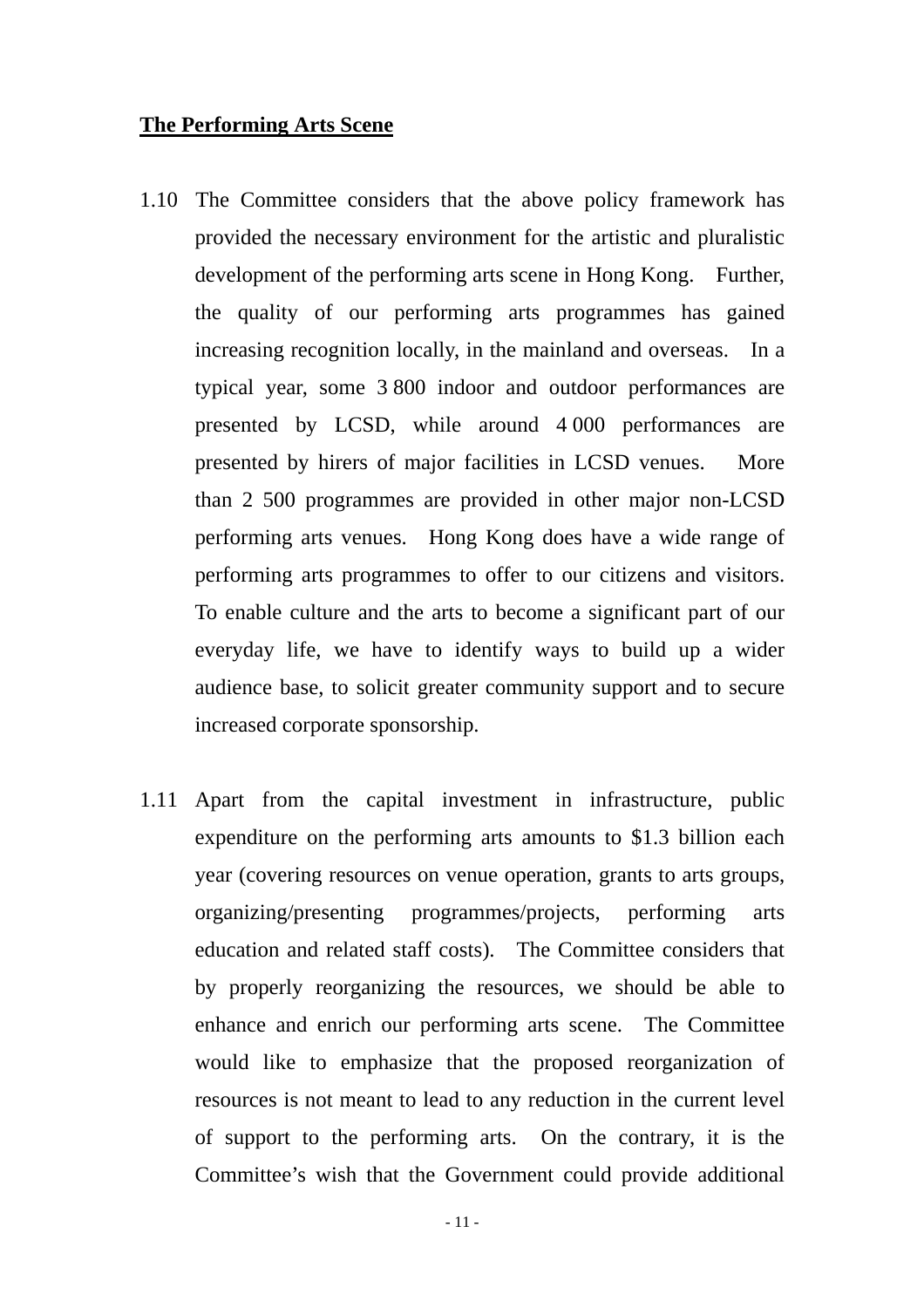resources to go hand in hand with the proposed changes in this Recommendation Report. As community involvement in the arts is crucial to the sustainable development of the arts scene, the Government, individual arts groups and the sector as a whole should work harder to solicit resources from the community, in particular, the business sector.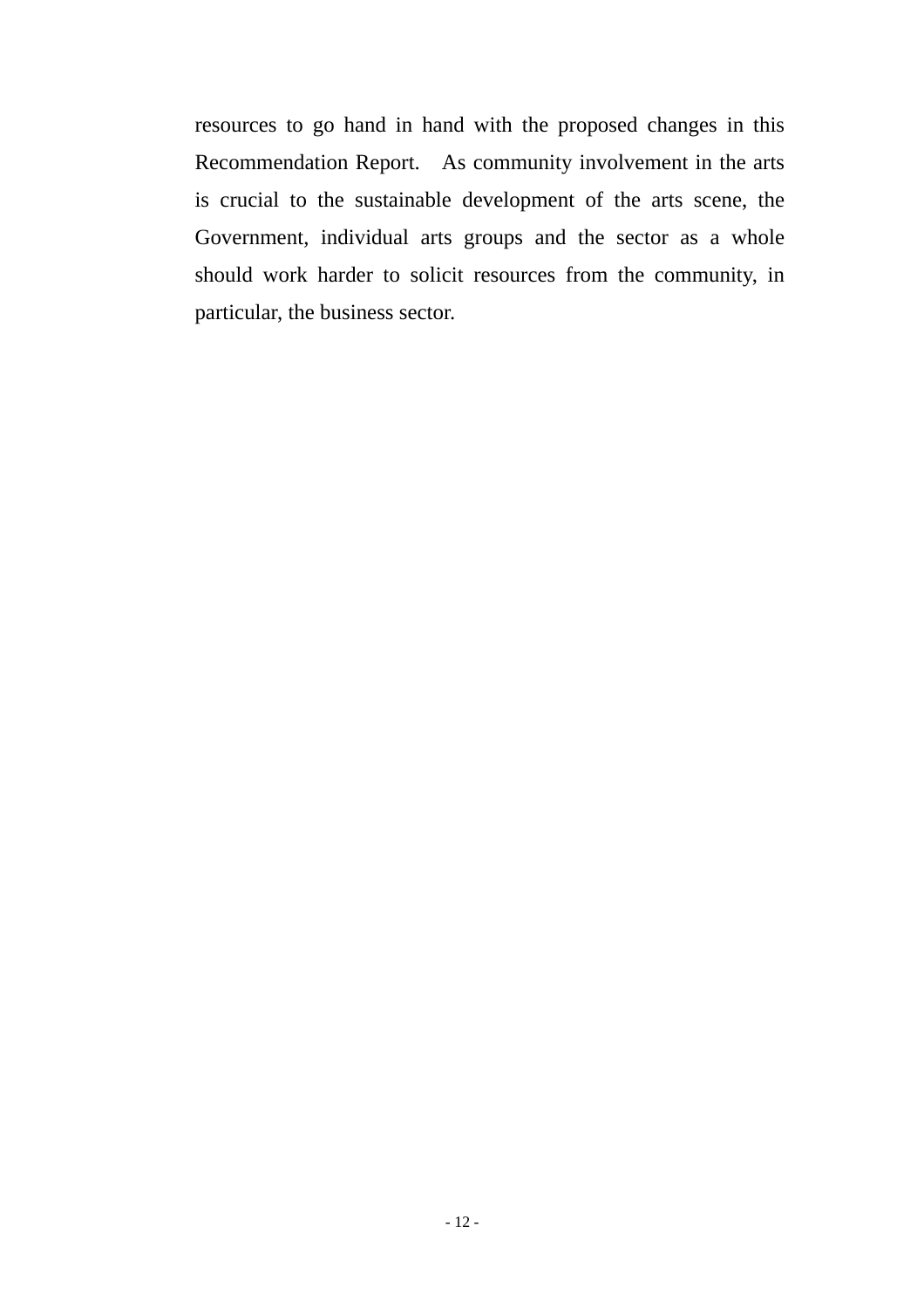#### **Chapter 2: Funding Support for Performing Arts Groups**

#### **Introduction**

- 2.1 Performing arts groups are important cultural assets and their performances reflect the arts development in Hong Kong. A rough estimate shows that there are more than 1000 performing arts groups in Hong Kong. The majority of these arts groups are small-scale and amateur. Yet they are essential components contributing to the diversity and richness of the local arts scene. Through various kinds of support provided by LCSD and HKADC, some 500 performing arts groups staged a total of 4 200 performances/activities, reaching some 1.8 million audience in 2004-05.
- 2.2 In the past four decades, more and more professional performing arts groups have made their presence on the Hong Kong arts scene. Four of them are receiving recurrent funding directly from the government. A number of the others are supported by government funding through the Hong Kong Arts Development Council (HKADC) in the form of 3-year grants, 1-year grants, project grants, devolved grants and other grants. Many of them receive production funding from LCSD.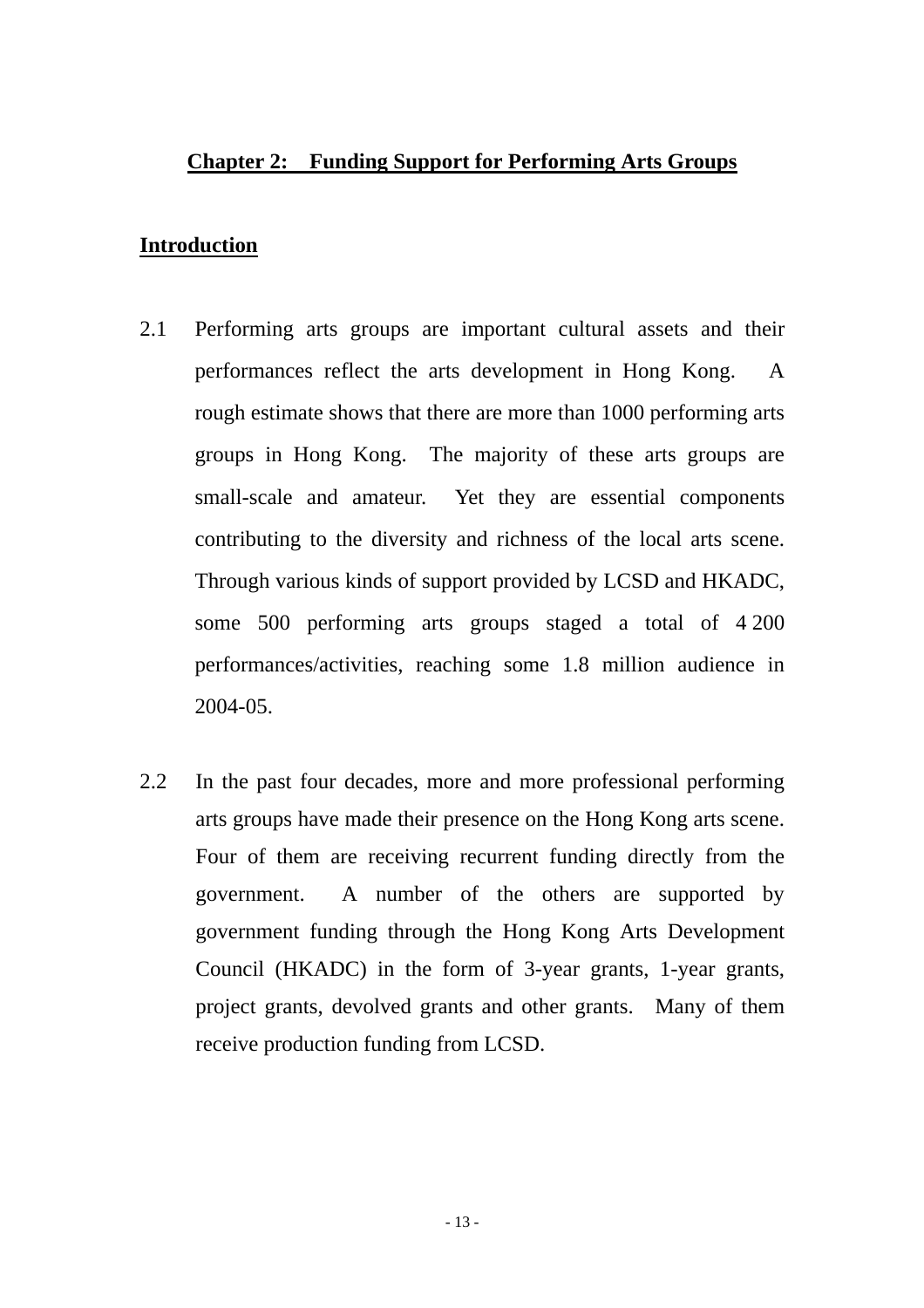#### **Support for Budding and Small-scale Performing Arts Groups**

- 2.3 The Government currently provides support to budding and small-scale performing arts groups, which amounts to some \$150 million a year, through various types of grants administered by the HKADC as well as venue support and performance opportunities provided by LCSD. Details are set out in the following paragraphs.
- 2.4 Apart from government support, consulates, international cultural institutions, district councils, district cultural organizations, amateur groups, associations or federations of individual art forms, private foundations, corporations and individuals also support activities by performing arts groups or individual artists in various manners. Such participation has contributed to the pluralistic nature of our performing arts scene and enlarged the audience base of our performing arts programmes.

# **Cantonese Opera**

2.5 Cantonese opera as a unique indigenous art is an important part of Hong Kong's local culture. To further develop the art of Cantonese opera, the Cantonese Opera Advisory Committee (COAC) was established in May 2004 to advise the Secretary for Home Affairs on the promotion, preservation, study and development of Cantonese opera. The Cantonese Opera Development Fund was subsequently set up in November 2005 to support projects, activities and research on Cantonese opera.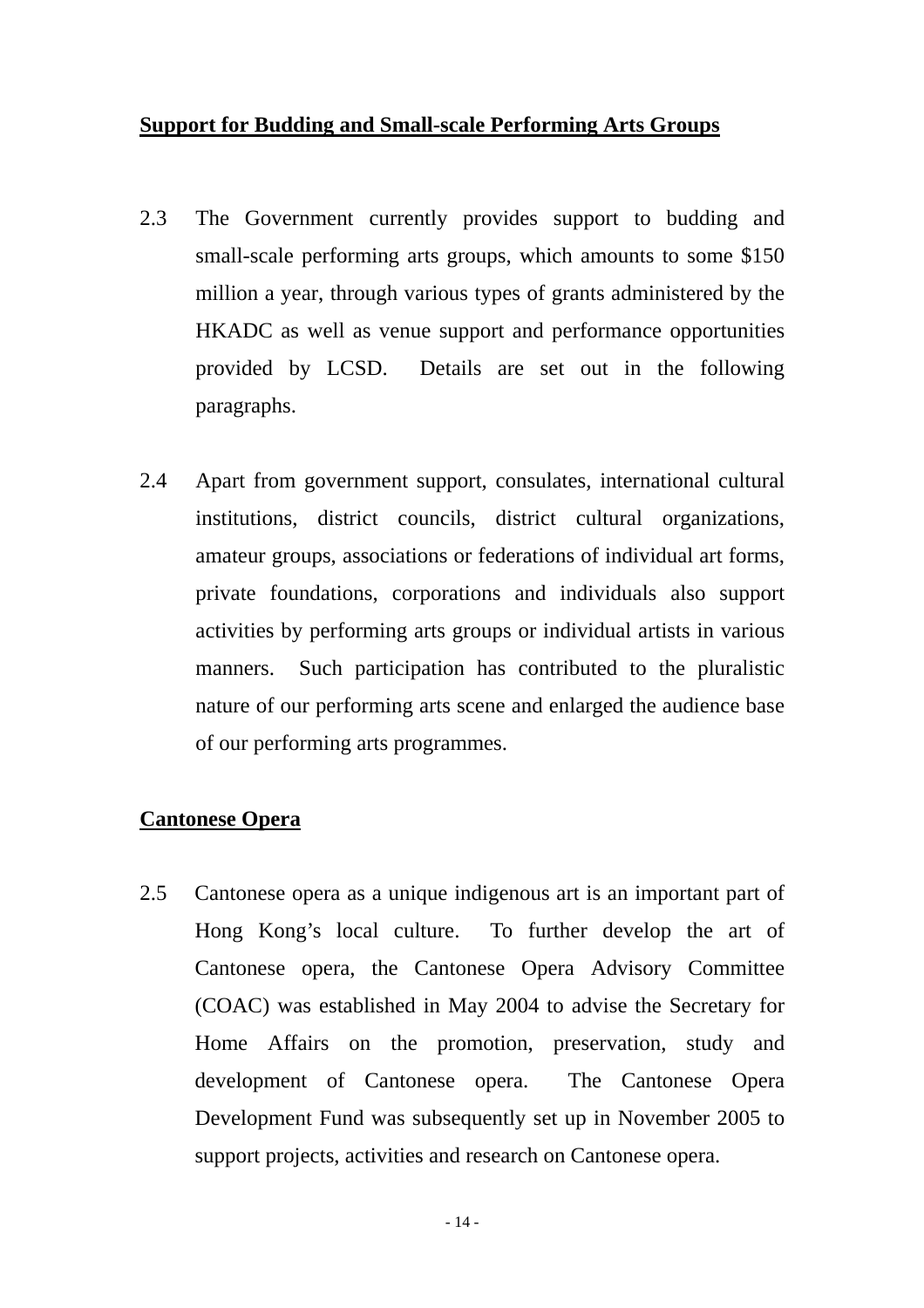# **Support Provided by LCSD**

2.6 In 2004-05, the funding provided by LCSD for supporting performing arts activities of local budding and small-scale arts groups/artists (excluding the Programme Partnership Scheme) was \$62 million in cash (inclusive of direct production and publicity costs). Another notional amount of \$58 million was spent on venue and ticketing services (inclusive of the \$37 million mentioned in para. 2.9). In total, this amounted to \$120 million.

#### Venue Support

2.7 Local performing arts groups which are non-profit-making organizations may apply for rental subsidy or reduction in hiring LCSD performing arts venues for organizing their own programmes. In 2004-05, there were over 2 330 hirings of LCSD venues under this arrangement.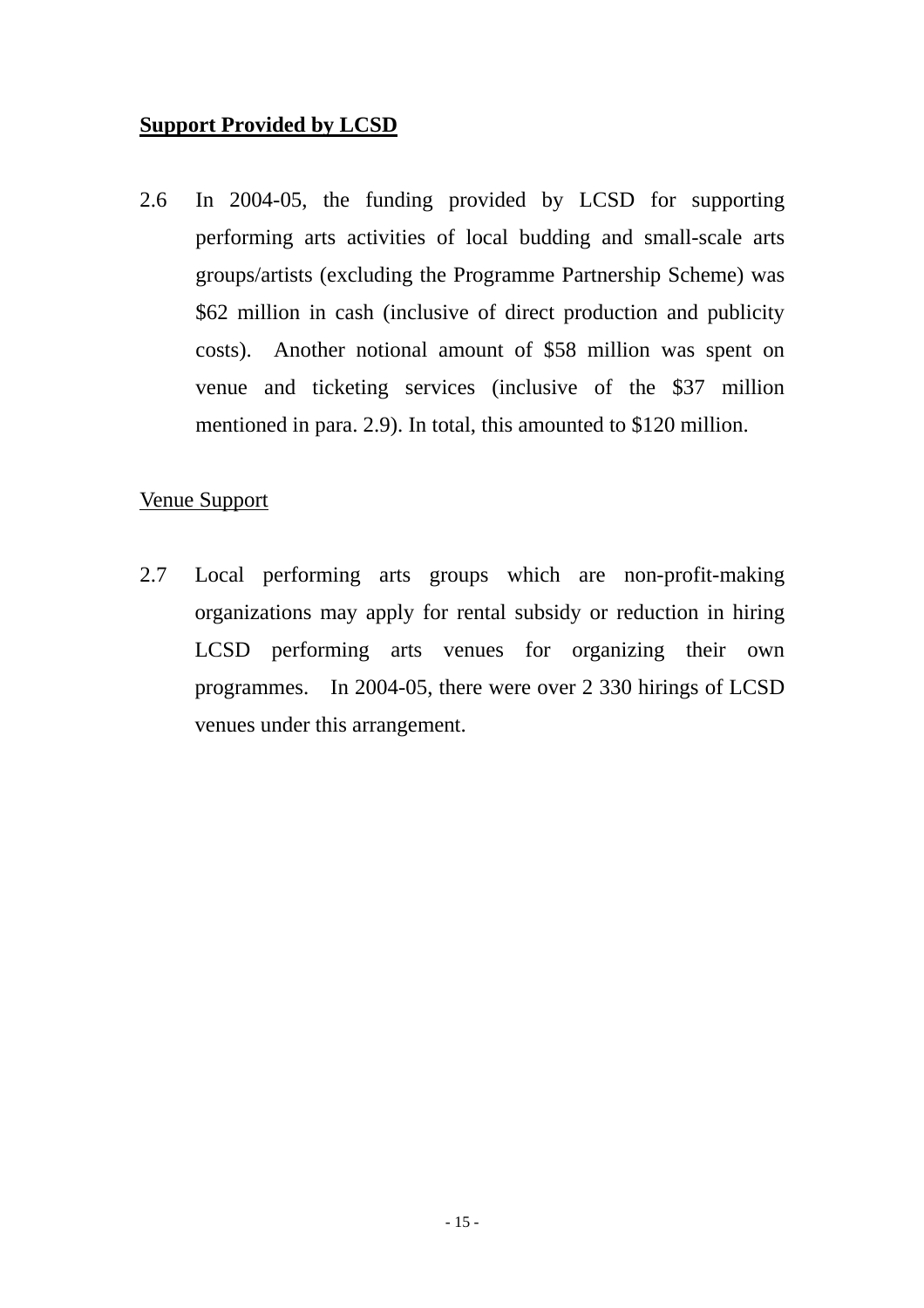- 2.8 To promote and encourage arts development in the community, most of LCSD's performing arts venues, including those larger venues like the Sha Tin Town Hall, Tsuen Wan Town Hall, Tuen Mun Town Hall, the Kwai Tsing Theatre, Yuen Long Theatre and Ko Shan Theatre, and the smaller venues such as Sai Wan Ho Civic Centre, Sheung Wan Civic Centre, Tai Po Civic Centre and North District Town Hall, offer free use of facilities and ticketing services to district arts bodies for organizing cultural activities for the local community. In 2004-05, 89 district-based arts groups received venue sponsorship for about 590 activities, serving some 120 000 people.
- 2.9 The notional expenditure on venue support provided for local performing arts activities in the form of subsidy/waiver of venue and ticketing charges under the above-mentioned schemes was in the region of \$37 million in 2004-05.

# Performing Opportunities

2.10 LCSD supports established and budding local artists/arts groups by providing performance opportunities in the following ways:

#### *Year-round Cultural Programmes and Arts Festivals*

2.11 LCSD's programme offices, namely the Cultural Presentations Section and the Festivals Office, support local arts groups and artists, established as well as promising and budding ones, through their year-round cultural programmes, the International Arts Carnival in summer and the thematic arts festival every autumn.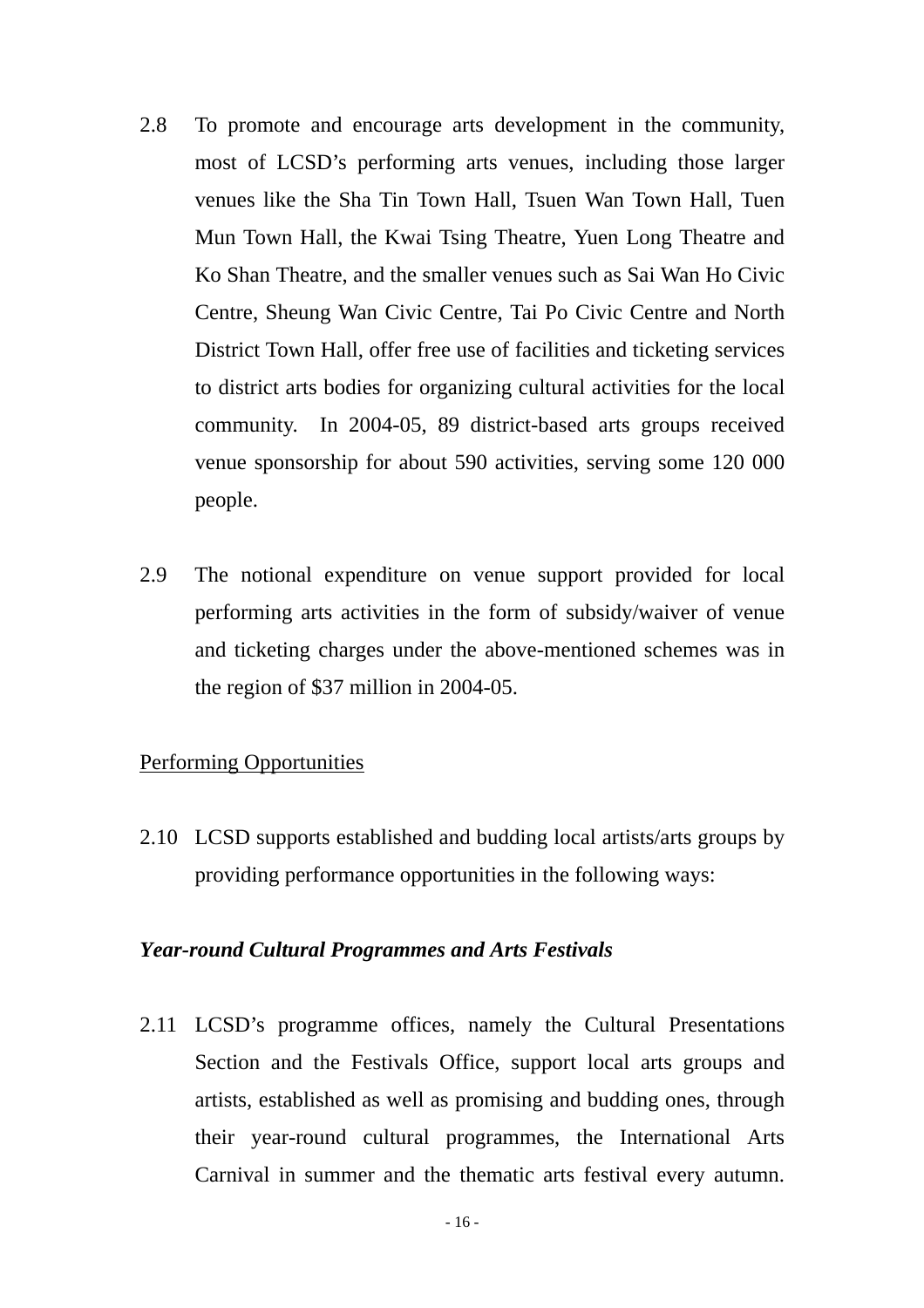These may take one of the following formats:

- **Presentation by LCSD:** LCSD presents the productions by paying a fee to the artists/arts groups and providing venue, logistical and publicity support. Ticket proceeds will be retained by LCSD. Performances by individual artists who are not associated with any organization usually take this format.
- **Programme Sponsorship:** LCSD collaborates with the non-profit-making cultural organizations by providing free use of venues, ticketing services and assistance in publicity. Production costs are borne by the sponsored organizations which retain the ticket proceeds.
- **Sponsorship with a Fee:** For established arts groups wanting a free hand to handle its own production and publicity matters, LCSD may provide a fee together with free use of venue and ticketing services. The groups concerned will be responsible for the publicity and promotion of the programmes and retain the ticket proceeds.

In 2004-05, the Cultural Presentations Section and the Festivals Office together presented or sponsored around 1 100 performances/activities featuring budding and small-scale performing arts groups (including HKADC 1-year grantees) and individual artists, serving some 324 000 audience.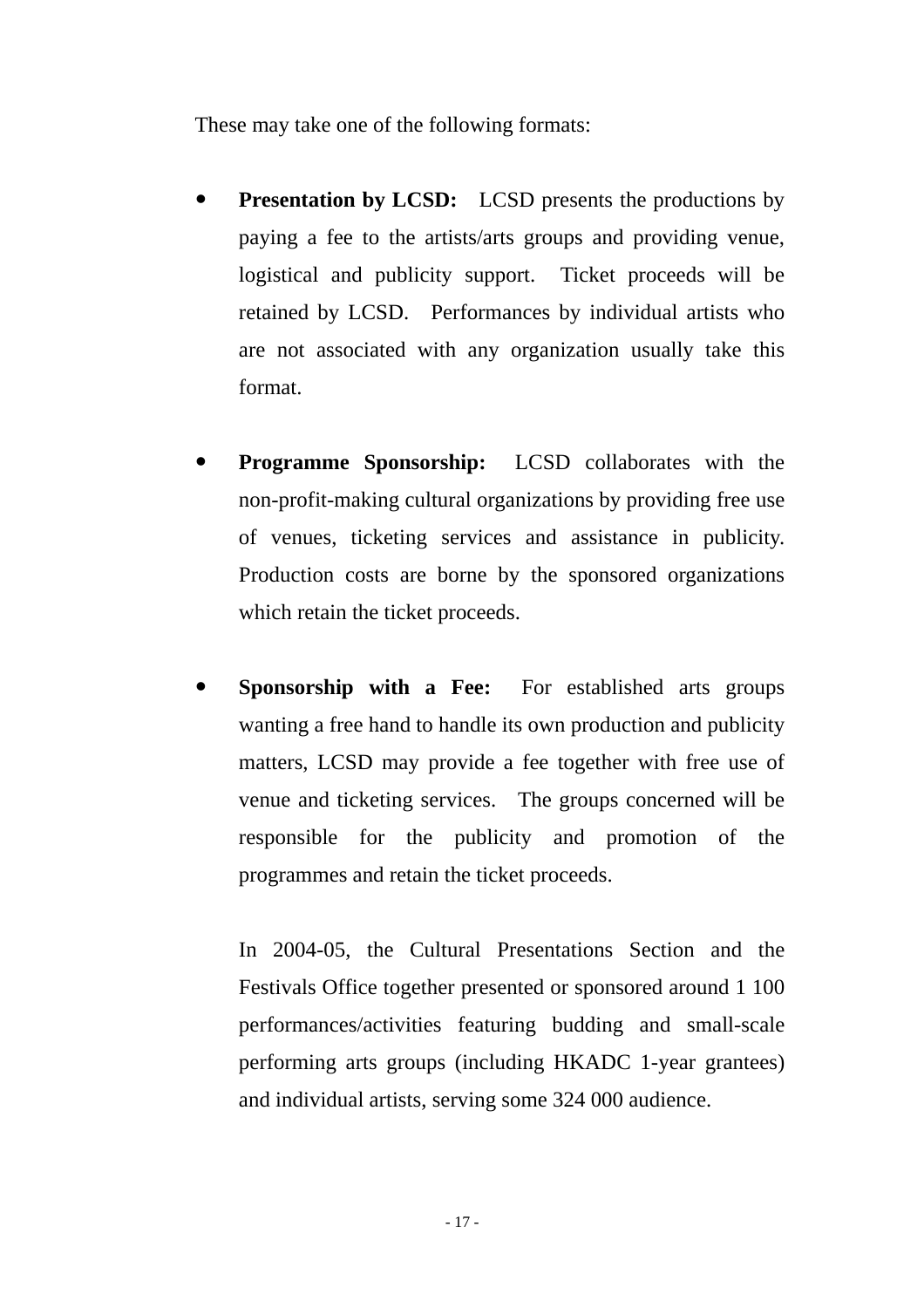#### *Regular Free Entertainment Programmes*

2.12 Upcoming artists and arts groups are presented by the Entertainment Office in free programmes at various outdoor and indoor venues in the 18 districts of Hong Kong. Over 590 performances featuring budding and small-scale arts groups/ artists were presented in 2004-05, attracting more than 130 000 audience.

## *Audience Building Schemes*

- 2.13 To promote knowledge and appreciation of the performing arts, LCSD partners with local arts groups/artists to organize audience building/arts education activities at schools and in the community. The creativity and enthusiasm of these local arts groups/artists contribute much to the success of these activities. Examples include:
	- y **Community Cultural Ambassador Scheme:** To increase the accessibility of the performing arts to the community, the Scheme invites local performing artists to be Community Cultural Ambassadors to interact with the community via intensive outreach programmes. Such programmes aim to cultivate a wider audience base for the performing arts and develop participants' creativity. Eleven performing arts groups participated in the Scheme both in 2004-05 and 2005-06.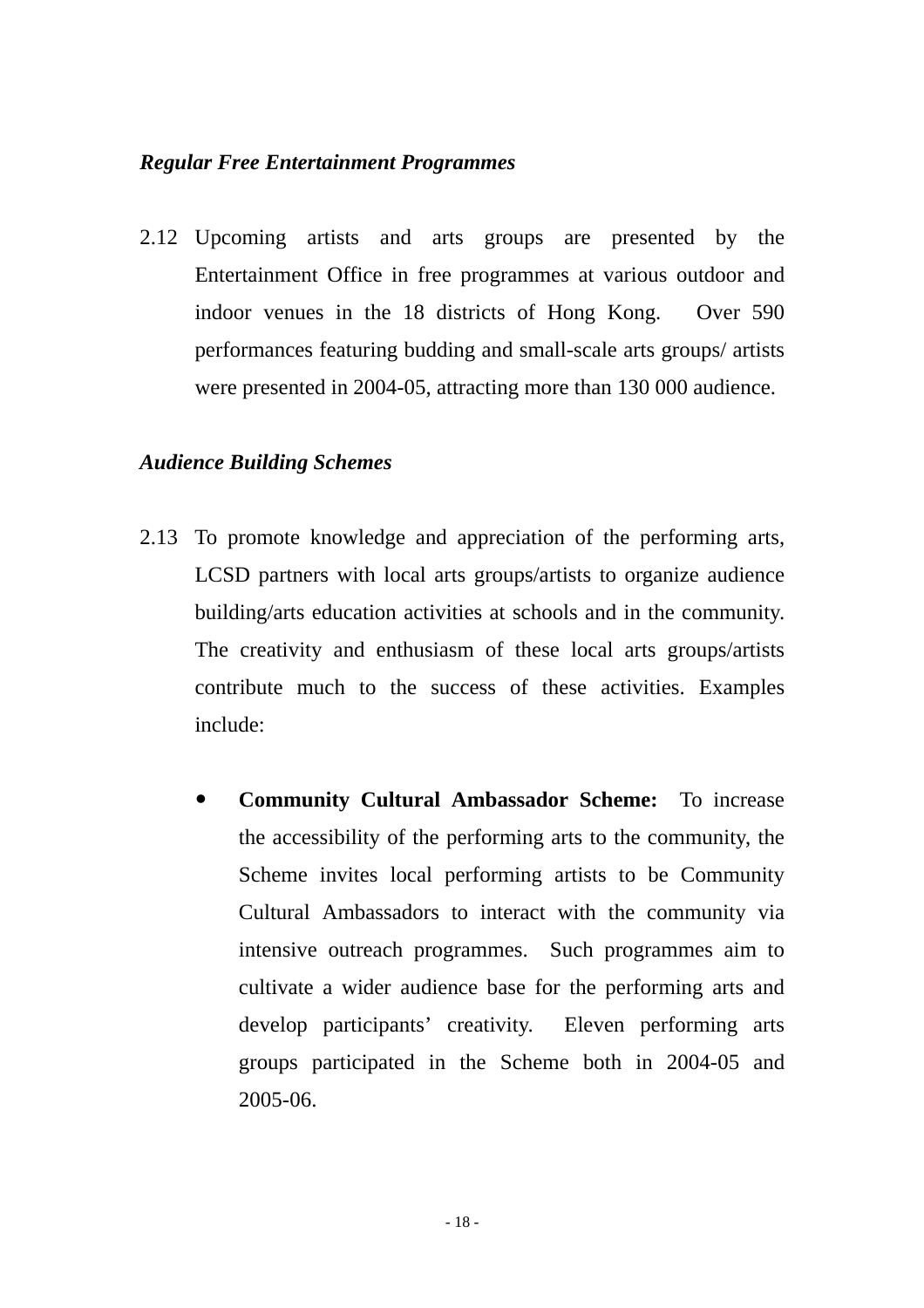- **District Cantonese Opera Parade:** The District Cantonese Opera Parade promotes Cantonese opera and provides performance opportunities for budding and amateur Cantonese Opera artists. Selected groups are invited to perform at regional/district venues. A small fee and publicity support are being provided. Each year, around 16 troupes are selected for the Parade.
- **School Arts Animateur Scheme:** To promote appreciation of performing arts among students as a means to stimulate creativity, the LCSD works with professional performing arts groups experienced in arts education under the School Arts Animateur Scheme. In the 2004-05 school year, six projects on modern dance, drama, musical and multi-media arts were organized. The number of projects has increased to eight in the 2005-06 school year.
- School Culture Day Scheme: Under the School Culture Day Scheme, LCSD organizes schools to take part in arts education activities at LCSD venues which mainly feature local artists and arts groups. Many of these programmes are designed especially for students.

In 2004-05, LCSD's cooperation with budding and small-scale local groups/artists (including HKADC's 1 year grantees) in implementing various audience building schemes provided some 790 performing arts activities, attracting over 196 000 participants/audience.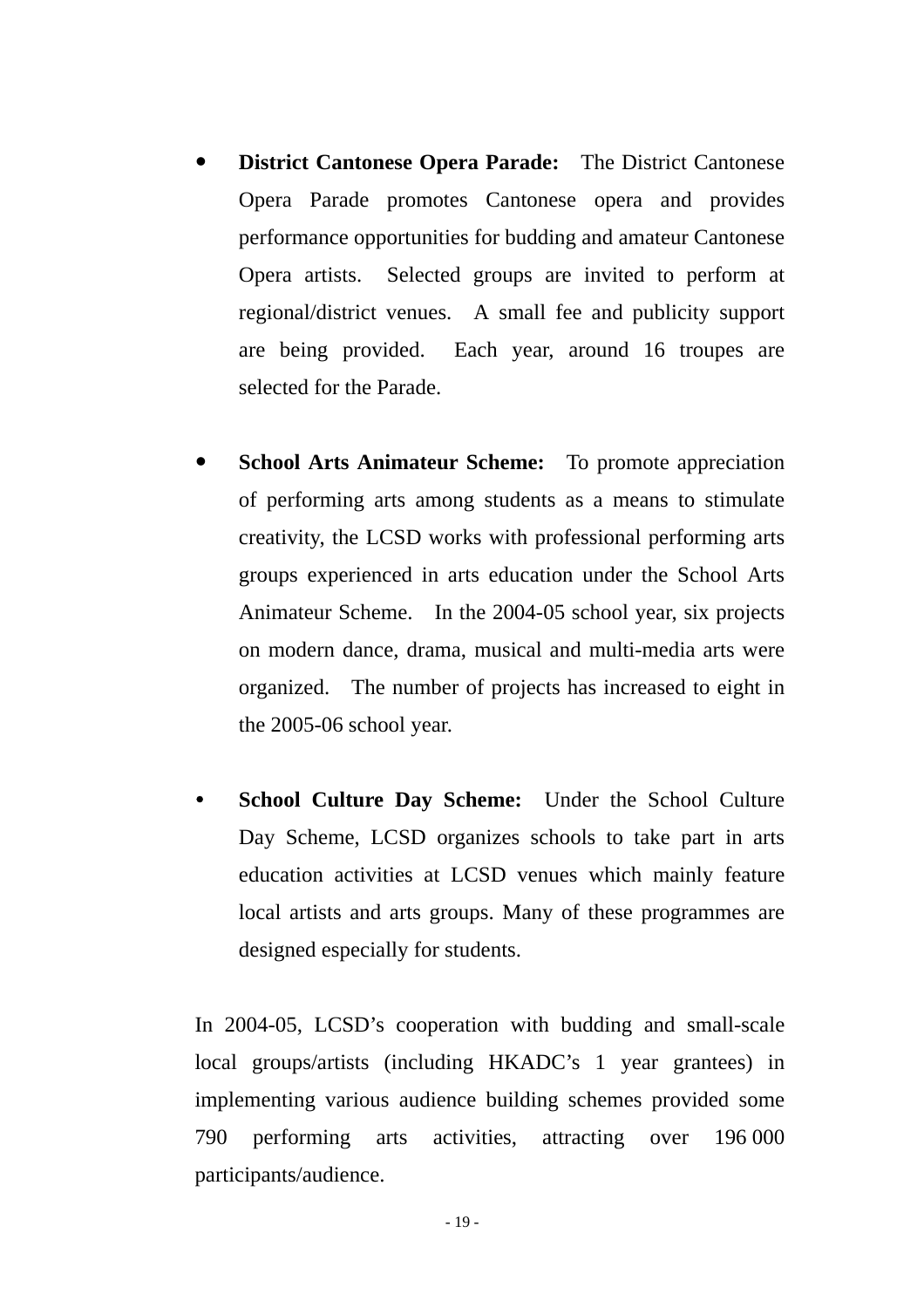## *Programme Partnership Scheme*

- 2.14 The Programme Partnership Scheme has been launched at a number of venues since 2002, with the objective of establishing a close and long-term partnership between LCSD's performing arts venues and local artists. The Scheme aims to-
	- Facilitate artistic creation;
	- Establish and develop the artistic image of the venues concerned;
	- Facilitate audience-building through organizing tailor-made arts programmes for the community; and
	- Maximize utilization by exploring various uses of the venue facilities.

This one-year scheme provides free use of venue and ticketing facilities, as well as a subsidy to cover part of the production and publicity costs for the artists to organize a series of venue-based activities. These may include free or income-generating performances, workshops and lecture demonstrations. The scheme is welcomed by local performing arts groups as they are able to make creative use of the facilities to develop their artistic goals and build up their audience. From 2002 to 2004, four local performing arts groups participated in the Scheme. In 2005, three performing arts groups took part in the Scheme offering some 90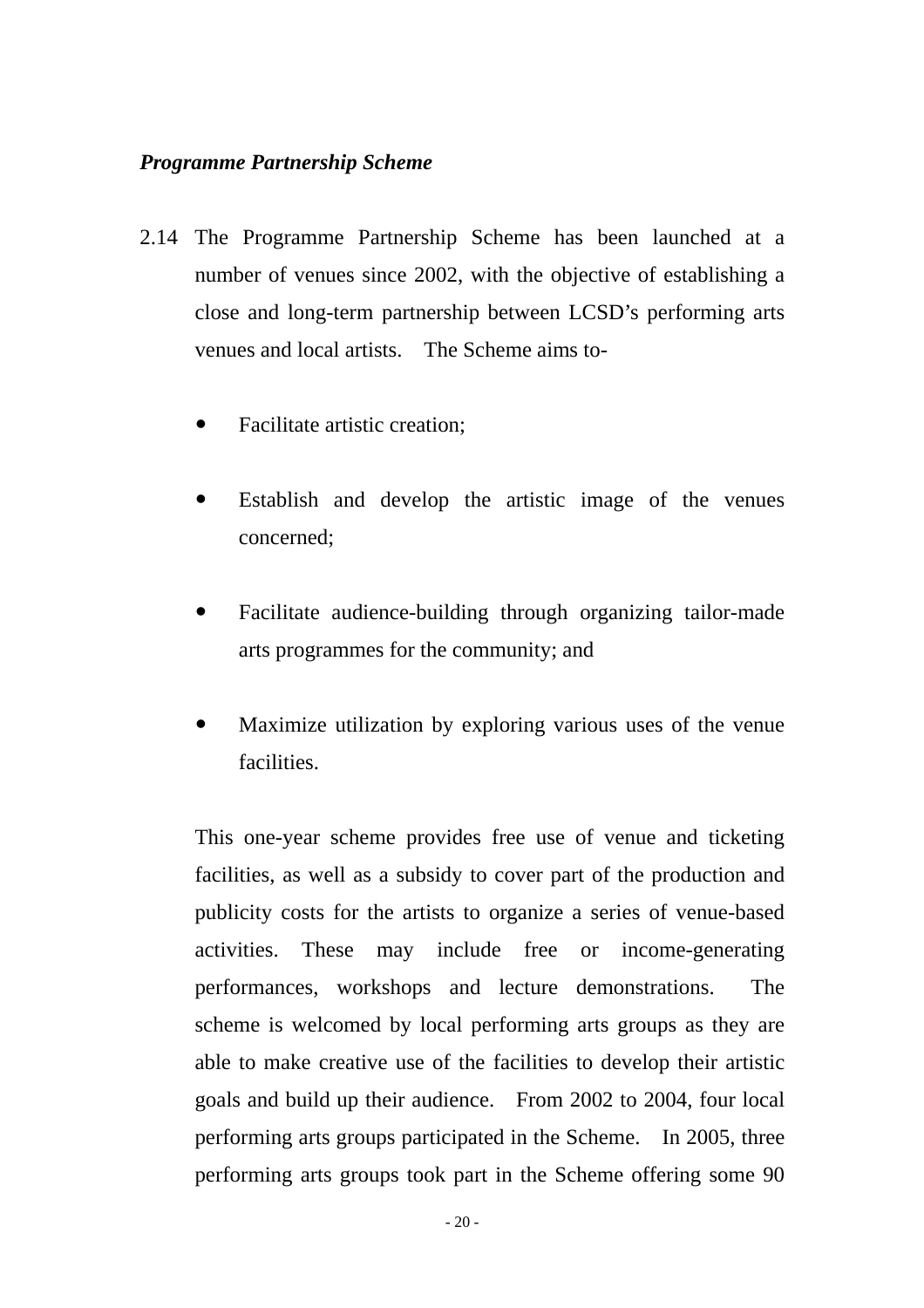activities for some 10 000 audience. The full costs incurred by LCSD for these partnerships in 2005 amounted to \$3.56 million inclusive of cash costs and notional venue and ticketing charges. In 2006, LCSD is expanding the Scheme to cover six venues, namely the Tsuen Wan Town Hall, North District Town Hall, Yuen Long Theatre, Tuen Mun Town Hall, Ngau Chi Wan Civic Centre and Sheung Wan Civic Centre.

#### *Audience Building and Marketing Activities*

2.15 The Hong Kong Cultural Centre and five other performance venues, namely the Sha Tin Town Hall, Kwai Tsing Theatre, Tsuen Wan Town Hall, Tuen Mun Town Hall and Yuen Long Theatre, organize free cultural programmes at their foyer and outdoor spaces on a regular basis. In addition, the Hong Kong Heritage Museum also regularly organizes free performances of Cantonese opera excerpts and other art forms at its theatre. These activities mainly feature local artists and arts groups. In 2004-05, there were over 400 audience building activities featuring small-scale local arts groups/artists attracting a total attendance of around 260 000.

#### *Outreach Music Programmes of the Music Office*

2.16 Local artists are engaged in outreach music programmes organized by the Music Office. In 2004-05, there were over 150 such outreach music activities with a total attendance of 53 000.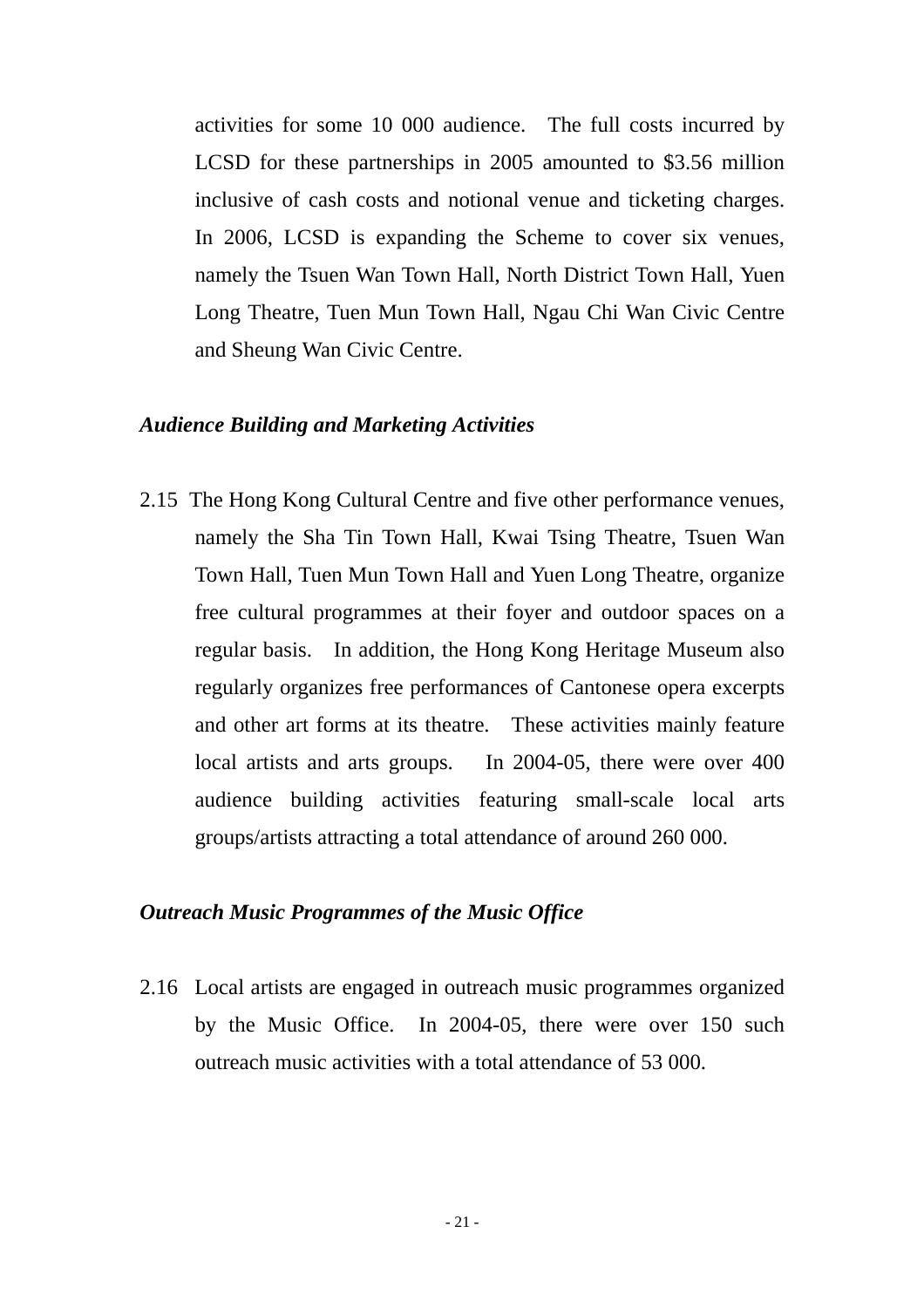# **Support Provided by HKADC**

# Funding Support

2.17 Local artists and arts groups may apply to HKADC for financial support, which amounts to about \$30 million a year, through the grant schemes described below.

# *1-Year Grant*

- 2.18 Local arts groups which are non-profit-making and incorporated as limited companies may apply under the HKADC 1-Year Grant Scheme. The Grant provides strategic support for nurturing the professional development of these arts groups. Successful arts groups will receive a 1-year grant. A wide array of dance, drama, music and Chinese opera performing arts groups are supported in this manner and the Scheme helps develop their potential through organisational and capacity building. Other than performing arts groups, groups with performing arts-related objectives such as arts education or arts critic groups are also supported.
- 2.19 In addition, HKADC has published guidelines and self-help manuals, organized talks and workshops, as well as provided other arts support services to assist the professional development of fledgling arts groups in areas of corporate governance, promotion and marketing and resources development.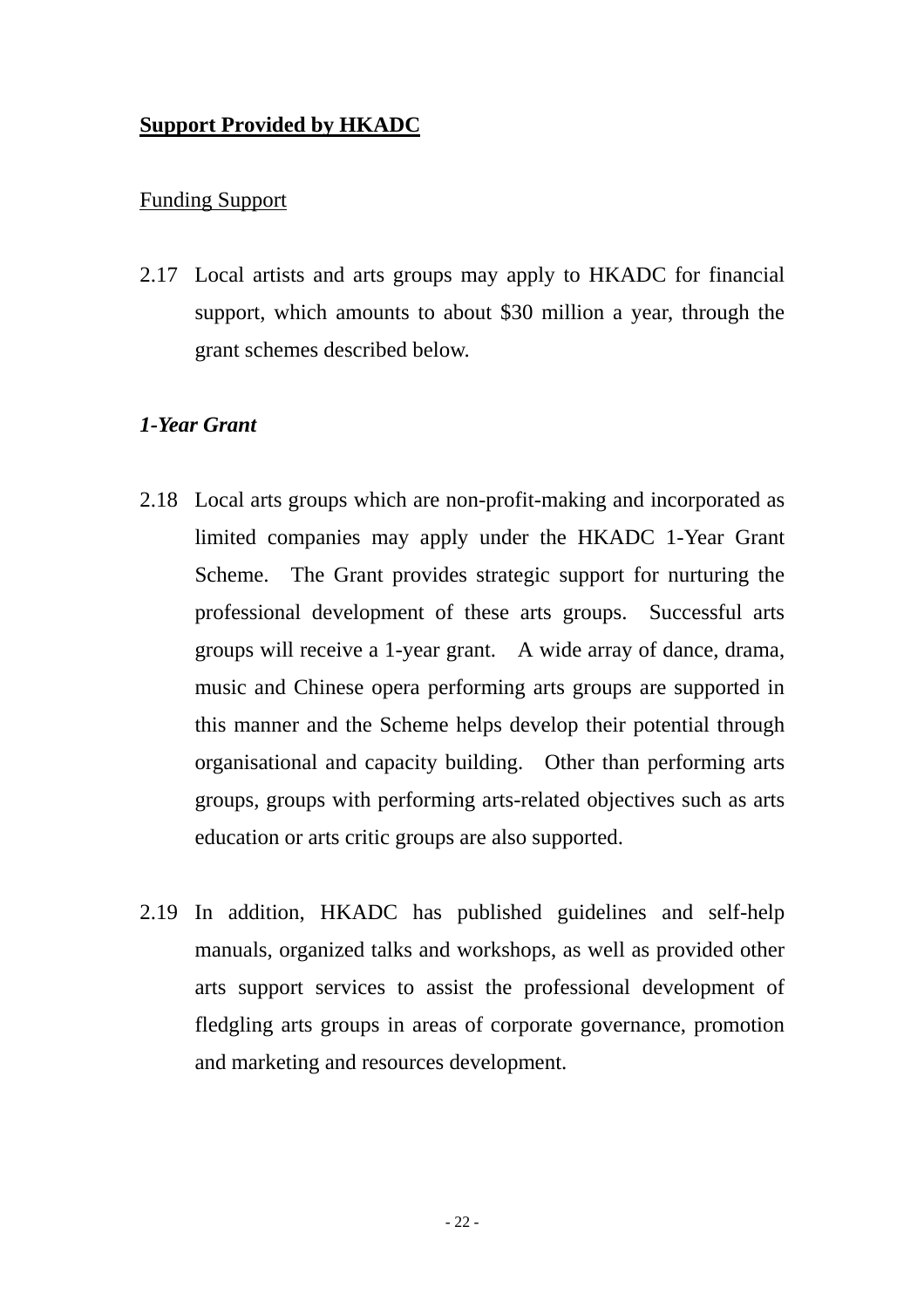2.20 In 2004-05, HKADC supported 17 1-Year grantees. Some 150 formal productions/projects were presented, with an approximate number of 250 000 audience/participants.

#### *Project Grant*

- 2.21 Local artists and arts groups may apply for Project Grants from the HKADC to support their non-profit making activities that contribute directly to the promotion and development of the arts in Hong Kong. Projects worthy of support may include: performances, exhibitions, publications, education activities, community promotion projects, creation of artworks, researches/archiving, arts criticisms, training programmes, conferences/seminars/talks, cultural exchanges, video/film productions, artist-in-residence projects, etc.
- 2.22 In 2004-05, HKADC received a total of 143 project grant applications for performing arts. Within its available resources, 63 were approved, representing a success rate of 44%. A total of approximately 136 500 persons benefitted from these projects.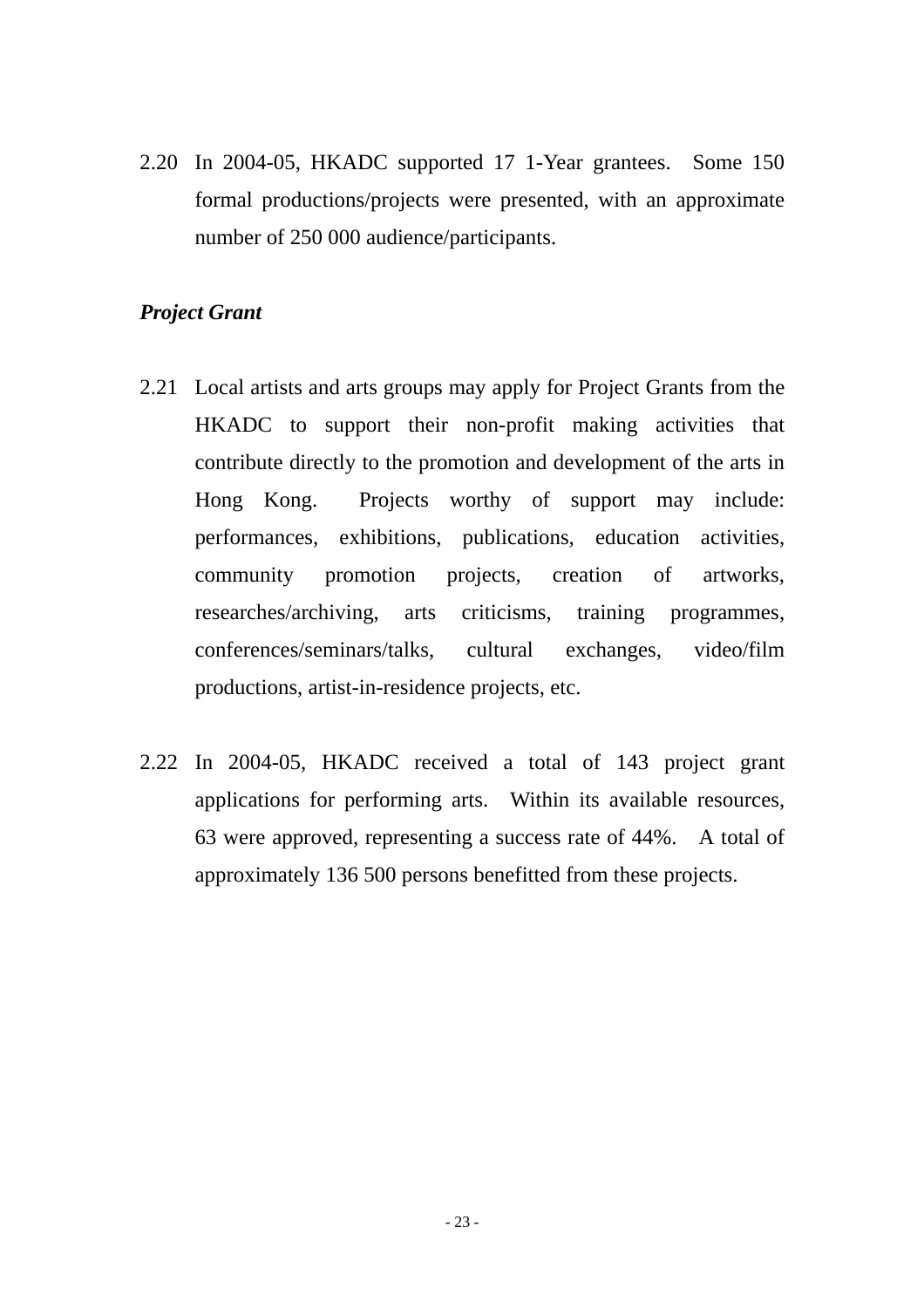# *Devolved Grant*

2.23 The HKADC supports fledgling artists and arts groups through the Devolved Grant Scheme. On top of financial support, local artists and arts groups may obtain artistic, technical, administrative, marketing and promotional assistance from the intermediary organizations participating in the Devolved Grant Scheme. In 2004-05, HKADC supported three drama and Chinese opera intermediary organizations. Together, they provided professional support for 24 small-scale productions from fledgling artists and arts groups for an audience of approximately 5 600 persons.

## Other Support

2.24 Other than financial support, the HKADC organises partnership and proactive projects that involve local artists and arts groups. Through participating in these projects as a performer or project executor, local artists and arts groups have gained experience in working with the community and business sectors or implementing development projects with strategic significance. Examples of partnership and proactive projects are the Hong Kong Community Theatre Project, Large Scale Chinese Opera Promotion Scheme, "Art Boutique" jointly organized with the MTR and the 38<sup>th</sup> Hong Kong Products Expo.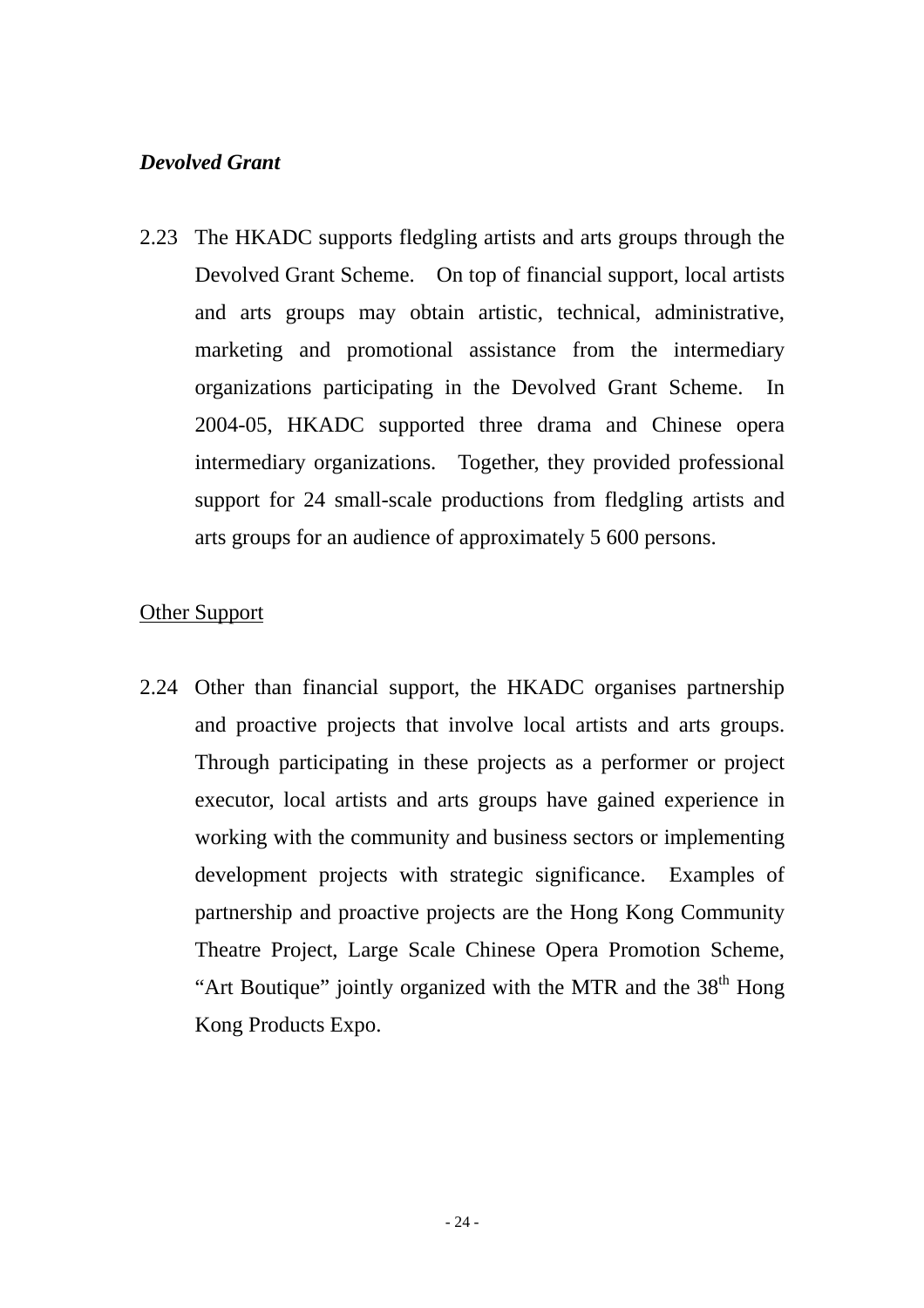# **Recommendations –Budding and Small-scale Performing Arts Groups**

- 2.25 While recognizing that the support provided by LCSD and HKADC has contributed substantially to the pluralistic development of Hong Kong's performing arts scene, the arts community has also expressed a strong need for further support especially for the budding and small-scale performing arts groups, in order to sustain and promote the vibrancy and diversity of our performing arts scene. The Committee considers that a more structured approach should be adopted to support them.
- 2.26 Taking into account the concerns of the arts community about inadequate continuity in the existing project-based support provided by LCSD, the Committee recommends to set up a Programme and Development Committee and Art Form Panels (as proposed in Chapter 4) to devise development strategies according to the needs of individual art forms with a view to providing sustainable support to local artists/arts groups. This should provide more certainty for arts groups to plan for their productions. Strategies could include a referral system whereby HKADC could refer arts groups to the Programme and Development Committee. The Programme and Development Committee, once established, should identify and work out development strategies for those arts groups considered worth supporting, with input from HKADC, LCSD and other arts organizations.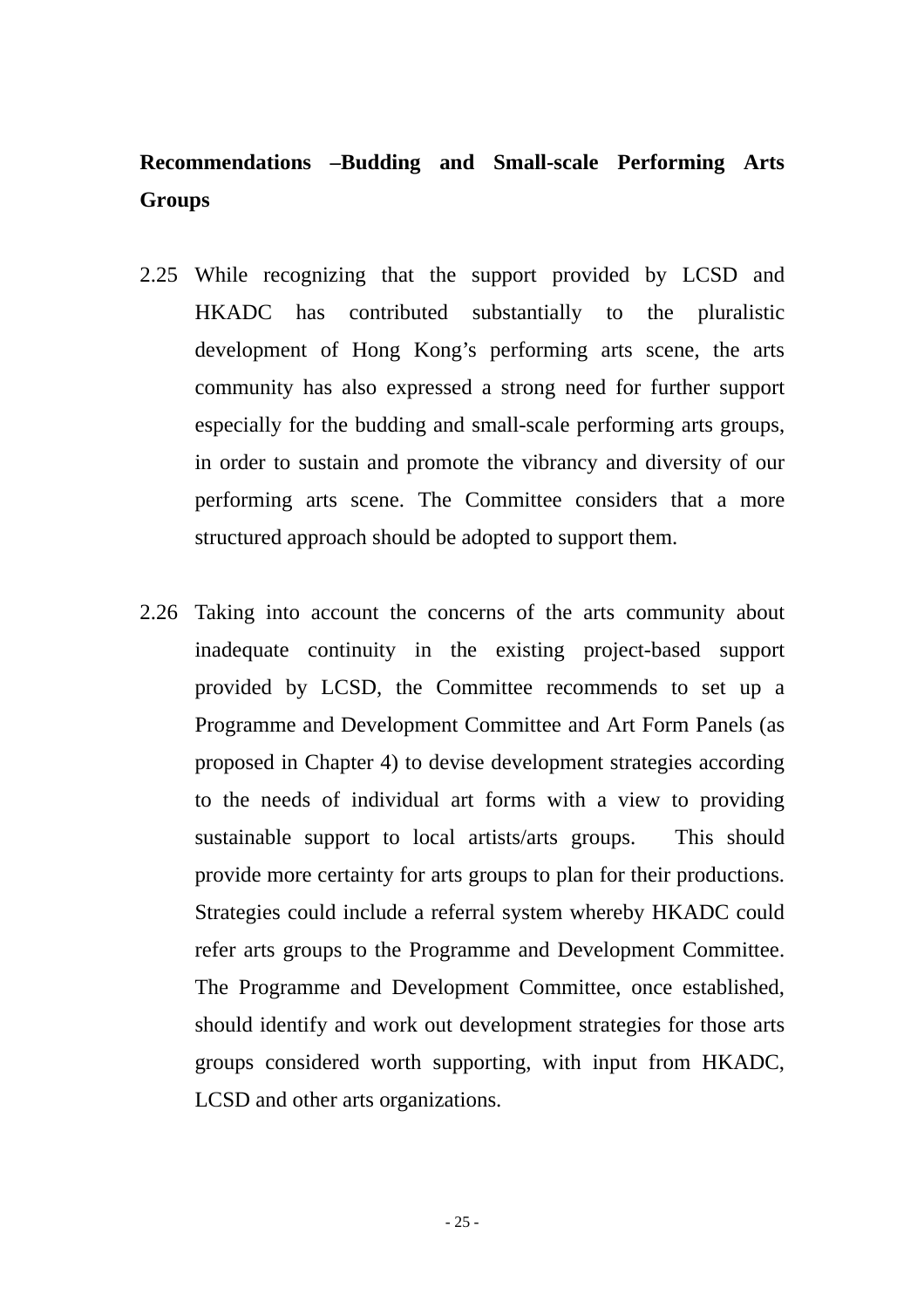- 2.27 In view of the thriving development of the local performing arts in recent years and to increase support to local artists, the Committee recommends that LCSD should identify resources to provide more performance opportunities to local budding and small-scale performing arts groups and extend such support to performances staged at non-LCSD venues. Moreover, LCSD could consider providing more marketing and promotional support to these groups especially at the moderately equipped venues.
- 2.28 There have been voices in the arts community that new and budding artists/arts groups find it very difficult to obtain project grants from HKADC. The Committee recommends that HKADC should enhance its support for new and budding artists/arts groups, for example, in the form of a new scheme to provide funding and venue support for them, in order to allow young talents a chance to showcase their creativity. The Committee welcomes the fact that the HAB intends to seek the approval of Legislative Council for a new funding injection of \$40 million to the Arts and Sport Development Fund for use by the HKADC. Moreover, we are also excited to see that HKADC is working on a project to convert a factory building in Shek Kip Mei into a creative arts centre so as to provide additional space for arts groups.
- 2.29 The Committee fully appreciates that the Government has been facing tight fiscal constraints even though the economy has picked up. The Committee strongly recommends that the Government should consider providing additional resources in funding and venue support to strengthen the support for budding and small-scale performing arts groups.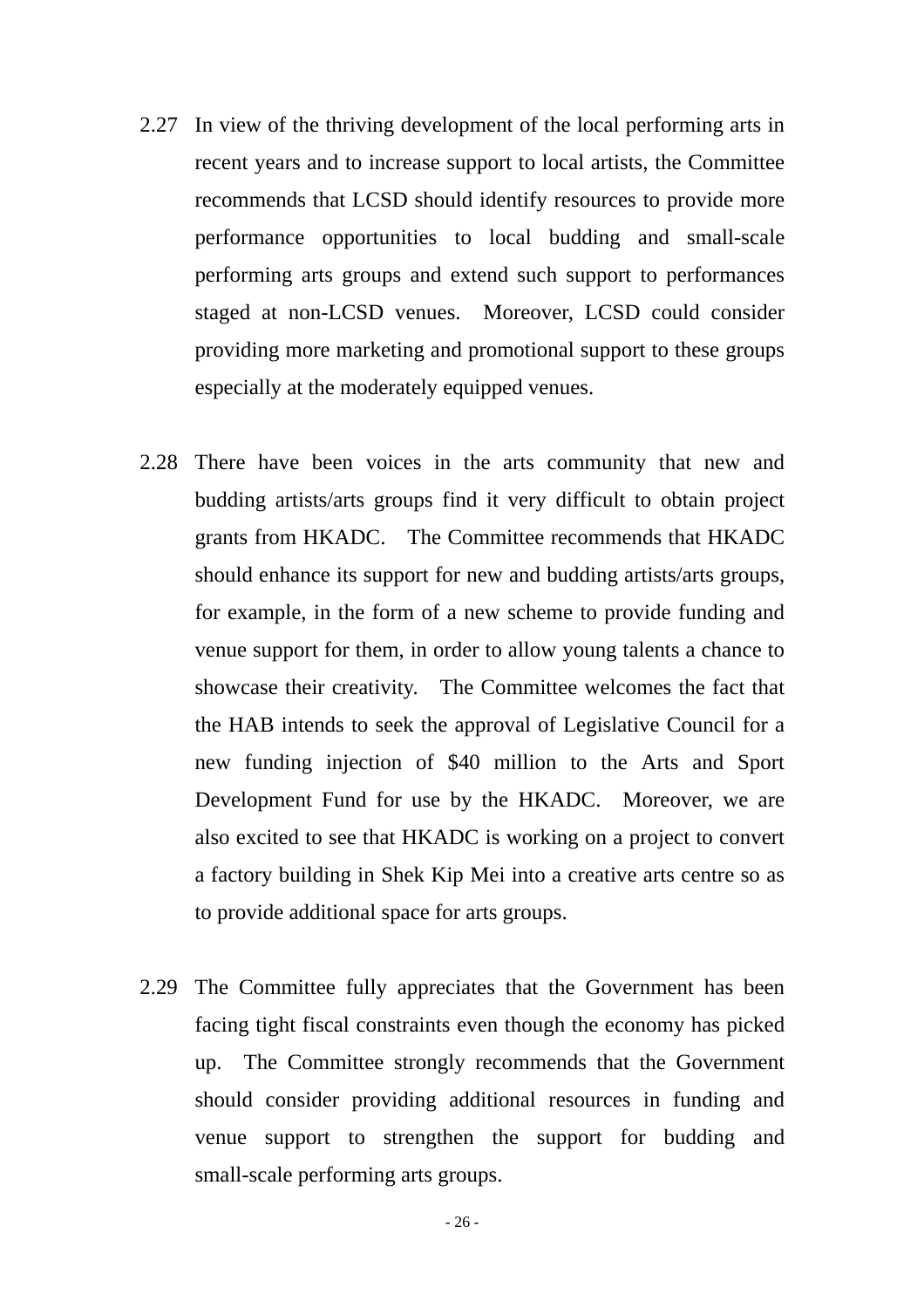2.30 The Committee recognizes that Cantonese opera is an important, unique, and indigenous art form in Hong Kong and budding Cantonese opera artists/arts groups are similarly facing the problems of inadequate support. While we consider that LCSD should continue to promote Cantonese opera by staging more performances and audience building activities throughout the year, including the annual "Cantonese Opera Day", the needs of budding Cantonese opera artists/art groups should be given due consideration in the new scheme to be devised by the HKADC to provide funding and venue support for budding and small-scale performing arts groups.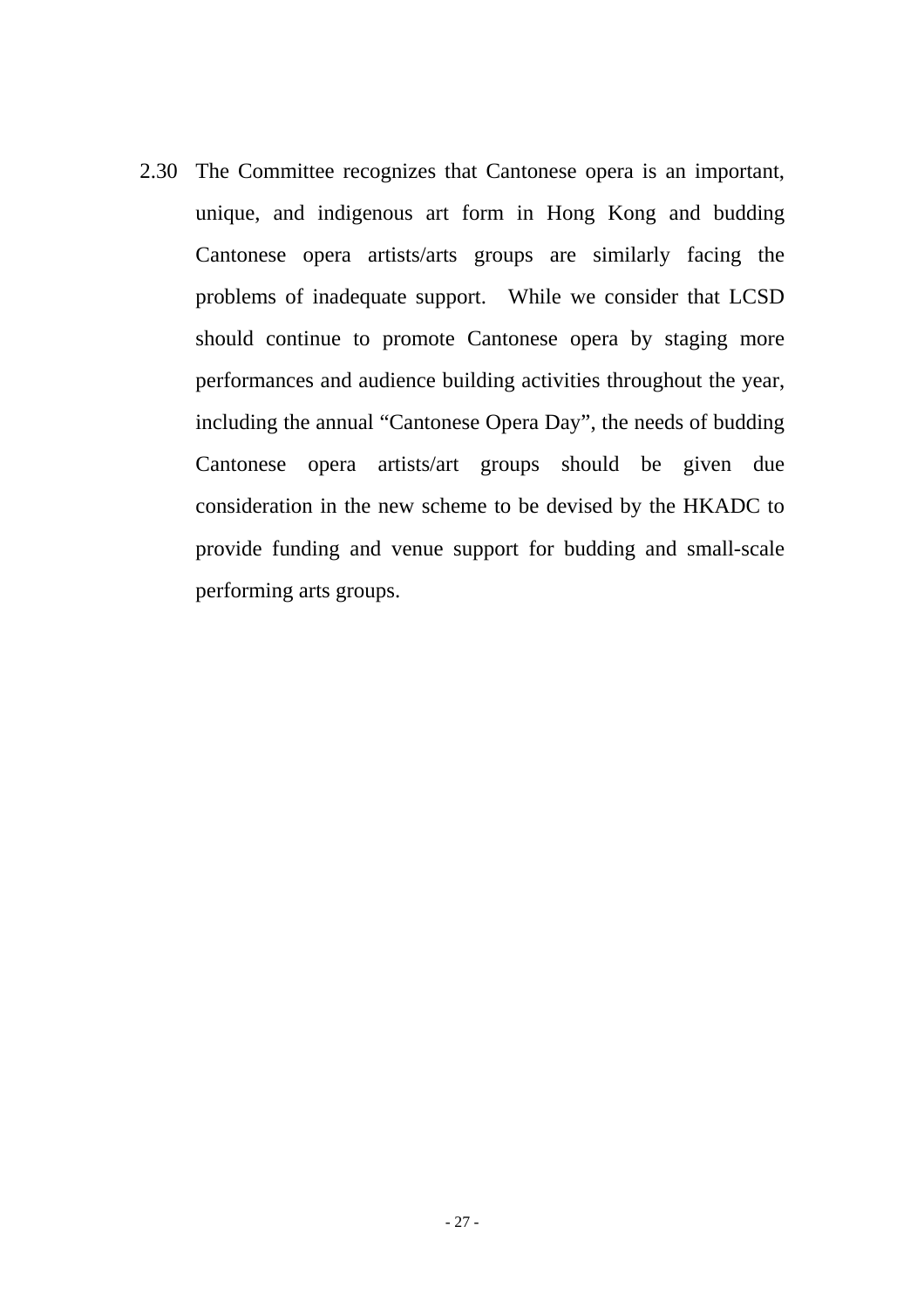# **The Four Performing Arts Groups Funded by LCSD and the Six 3-Year Grantees of the HKADC**

#### **Existing Arrangement**

- 2.31 LCSD's funding responsibility for the four performing arts groups, namely the Hong Kong Philharmonic Society (HKPS), Hong Kong Chinese Orchestra (HKCO), Hong Kong Dance Company (HKDC) and Hong Kong Repertory Theatre (HKRT) is inherited from the former Urban Council. While the HKPS has been an independent company from the outset, the HKCO, HKDC and HKRT were corporatized in April 2001 as independent companies with government funding support guaranteed to be maintained at 2000-01 level for the first four years of their operation. This was later extended for another two years, i.e., up to 2006-07 to tie in with the Committee's review on the public funding policy for performing arts groups. The funding covers the companies' production and programme costs, employment of artists and staff and administration overhead.
- 2.32 HKADC at present provides 3-year grants to six performing arts groups, namely, the Chung Ying Theatre Company, City Contemporary Dance Company, Hong Kong Ballet, Hong Kong Sinfonietta, Theatre Ensemble and Zuni Icosahedron. In early 2006, the HKADC has completed its assessment procedure and subsequently decided on funding level of the six performing arts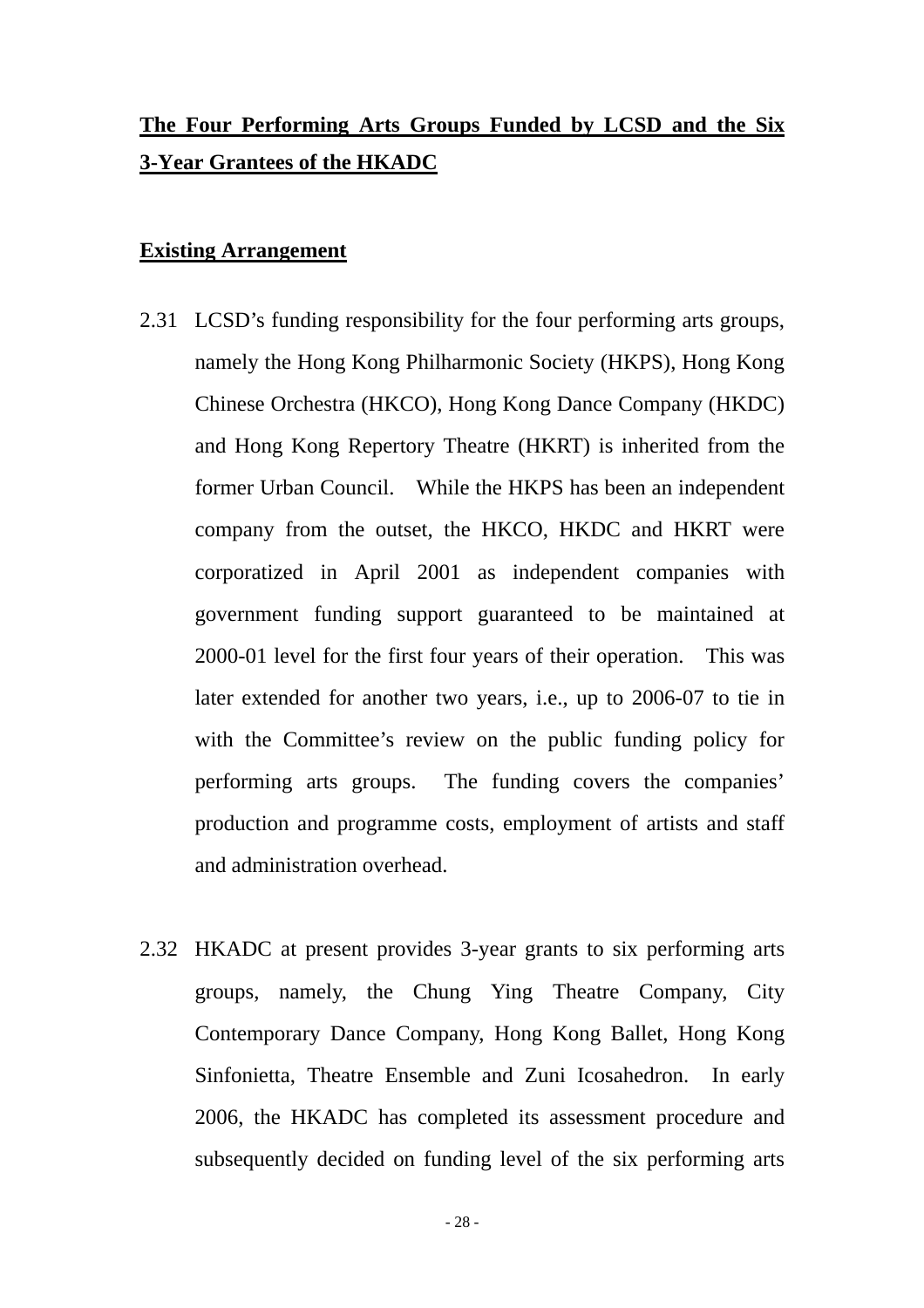groups for a new term of 3-year grants covering the period from April 2006 to March 2009.

- 2.33 HKADC's 3-year grants are meant to support the performing arts groups' operation, e.g. employment of artists, staff and administration costs, etc. LCSD provides support to them by presenting selected productions/programmes and offering fees for programme production, publicity and marketing, as well as free use of venue and ticketing service. If these performing arts groups hire LCSD venues for their own activities, they are eligible for a reduction of venue and ticketing costs.
- 2.34 In 2004-05, public funding support for the performing arts groups funded by HKADC and LCSD amounted to \$230.65 million. The distribution is as follows:

|              |                                        | Government<br>Support for 2004-05<br>$$$ million) |              | <b>Funding</b> |
|--------------|----------------------------------------|---------------------------------------------------|--------------|----------------|
|              |                                        | <b>LCSD</b>                                       | <b>HKADC</b> | <b>Total</b>   |
| <b>Music</b> | Hong Kong<br>Philharmonic<br>Orchestra | 59.08                                             |              | 59.08          |
|              | Hong Kong Chinese<br>Orchestra         | 50.34                                             |              | 50.34          |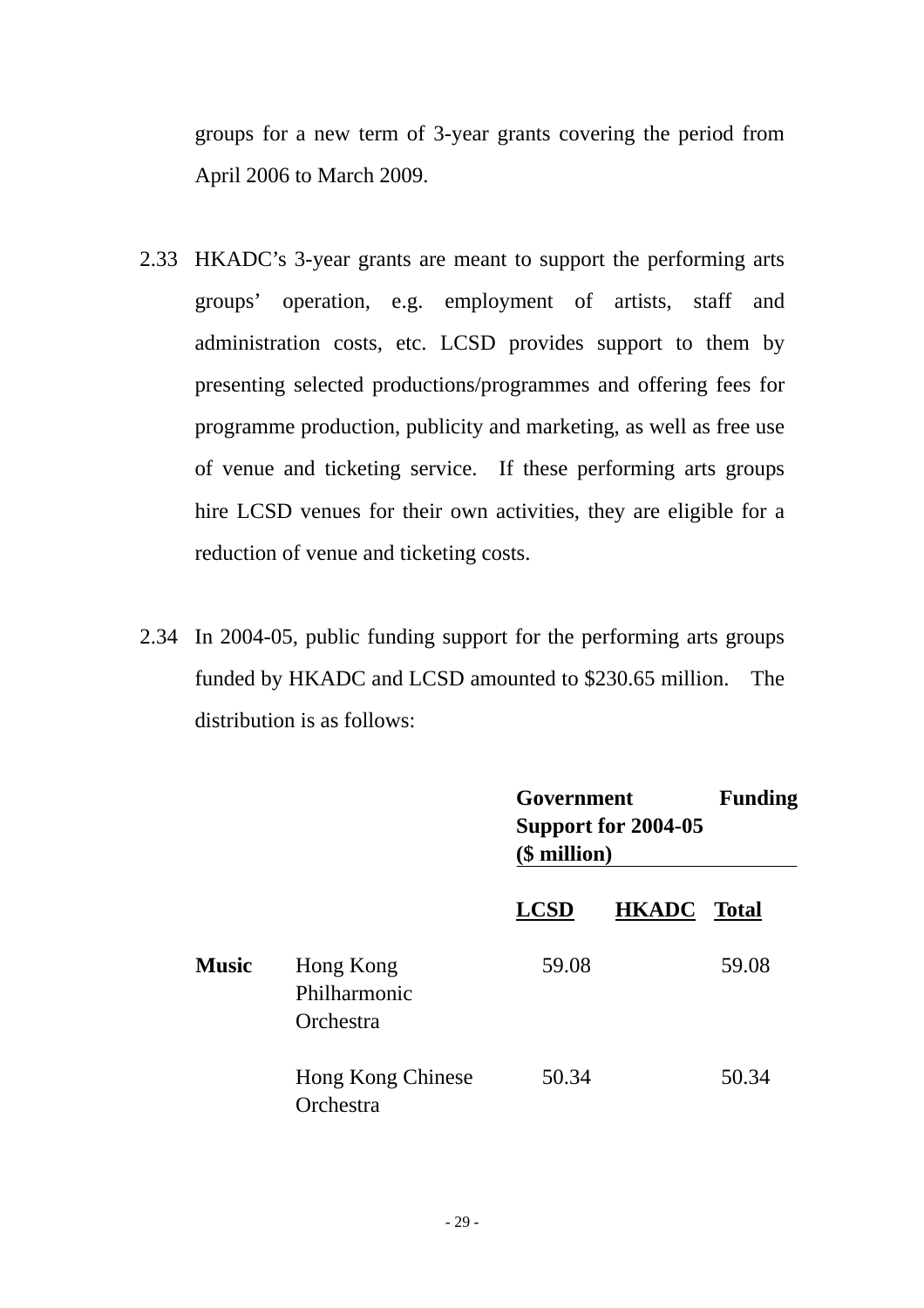|                    | Hong Kong<br>Sinfonietta                 | $2.57*$ | 11.24  | 13.81 |
|--------------------|------------------------------------------|---------|--------|-------|
| <b>Dance</b>       | Hong Kong Dance<br>Company               | 28.50   |        | 28.50 |
|                    | Hong Kong Ballet                         | 11.28*  | 14.05  | 25.33 |
|                    | City Contemporary<br>Dance Company       | $3.43*$ | 8.68   | 12.11 |
| <b>Theatre</b>     | Hong<br>Kong<br><b>Repertory Theatre</b> | 27.84   |        | 27.84 |
|                    | <b>Chung Ying Theatre</b>                | $1.32*$ | 5.51   | 6.83  |
|                    | Zuni Icosahedron                         | 1.99*   | 2.02   | 4.01  |
|                    | <b>Theatre Ensemble</b>                  | $1.34*$ | 1.46   | 2.80  |
|                    |                                          | 187.69  | 42.96  |       |
| <b>Grand Total</b> |                                          |         | 230.65 |       |

*\* Amounts include cash support of programme fees, marketing and publicity costs, and support in kind for venue and ticketing costs, and rental subsidy/reduction for the groups' own bookings of LCSD venues.* 

# Limitation of Existing Modes of Funding

2.35 The two modes of funding for performing arts groups administered by HKADC and LCSD have evolved from different historical backgrounds and have over the years been adjusted to cope with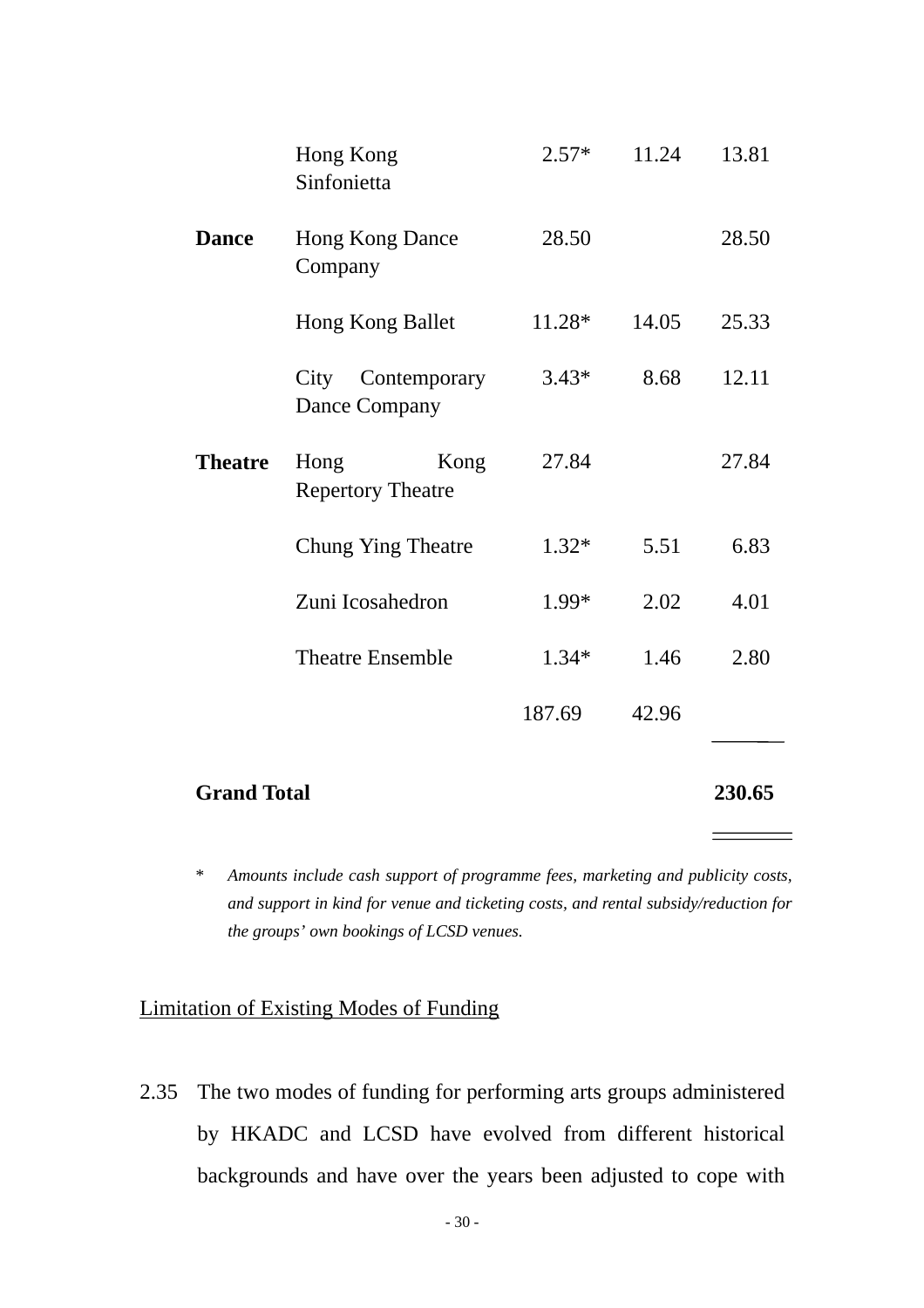changing situations. The present funding arrangements and the lack of a single set of assessment criteria for these performing arts groups are not conducive to providing a level-playing field for them to compete for public funding resources in a fair and open environment.

# **Recommendations - The Four Groups Subvented by LCSD and the Six 3-Year Grantees of HKADC**

#### Assessment Mechanism and Criteria

2.36 As mentioned in paragraphs 2.31 to 2.33, the effectiveness of funding these performing arts groups using the current modes would need to be assessed and reviewed. In developing a new funding system, the Committee considers that a common assessment mechanism and a common set of criteria to assess these performing arts groups should be devised and jointly developed with each group, having regard to the special nature of their specific art form. The new mechanism and criteria should be established based on the broad principles of advancing arts development of the sector and in the community at large, better accountability for the use of public money and enhancing fairness, openness and transparency. The emphasis of assessment should be extended from 'output' evaluation to 'impact' evaluation, taking into account the tangible and intangible results of the work of each group, such as their capacity for audience building and sponsorship,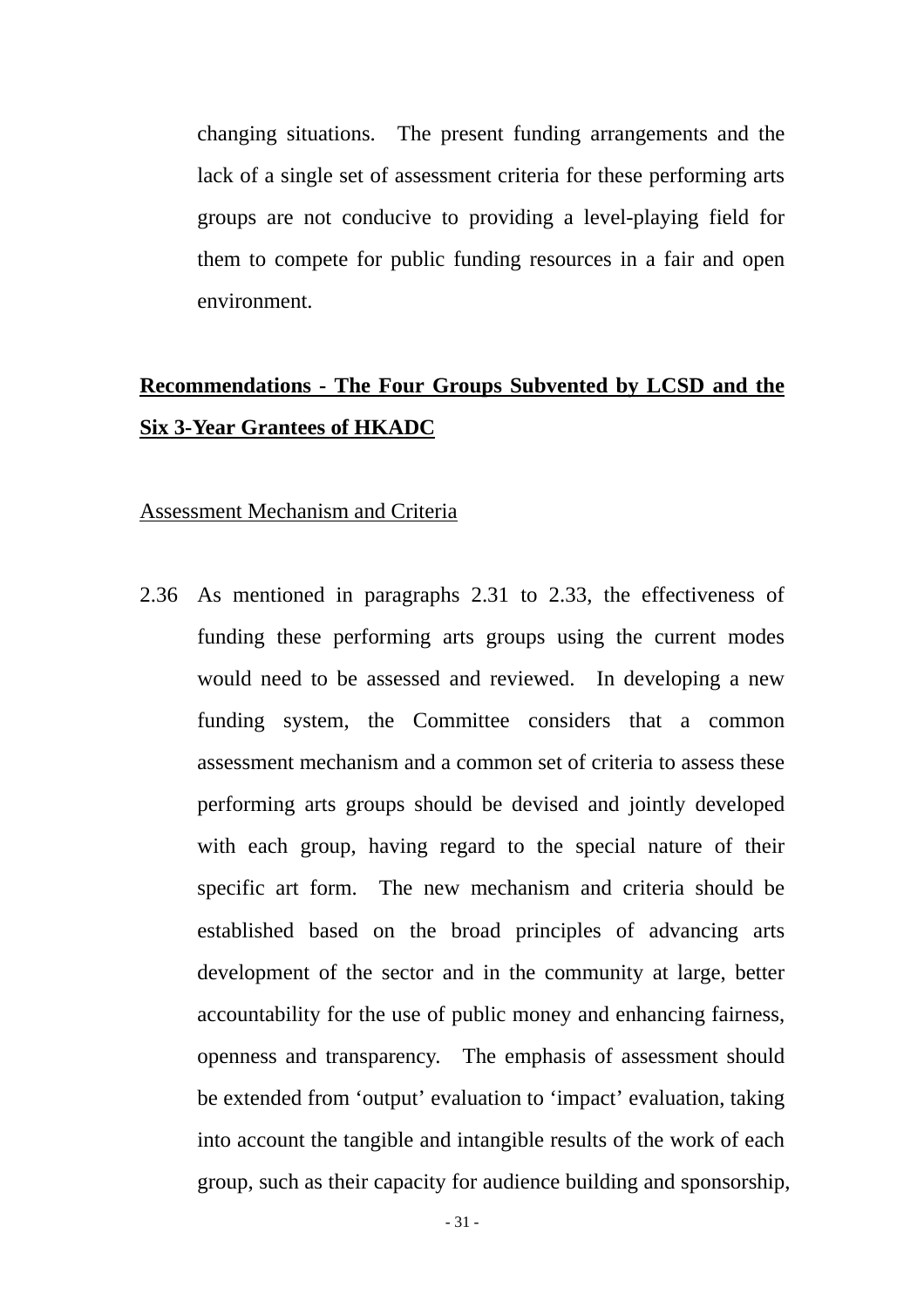the effect of their work on the community at large and the contribution of their work to the international image of Hong Kong.

- 2.37 During the public consultation, many arts practitioners expressed concern that the proposed new assessment mechanism and criteria advocated would serve as the yardstick for performance measurement of all arts groups. The Committee wishes to emphasize that the new mechanism and criteria are intended to be applicable only to the performing arts groups now receiving annual subvention from the LCSD or 3-year grant from the HKADC. Moreover, there were comments that a critical mass of professional arts critics would need to be built up in order to complement the new assessment mechanism. The Committee recommends that HKADC could consider deploying resources for the promotion of professional arts critics.
- 2.38 The Committee considers that the major features of the assessment mechanism should include the following –
	- A set of assessment criteria taking into account the artistic output of the performing arts groups and their impact on the community, their quantifiable deliverables as well as their performance in governance and management. Public funding should give the groups a base upon which they can create multiplying effects through active and multi-faceted involvement of the community and be benefitted in return;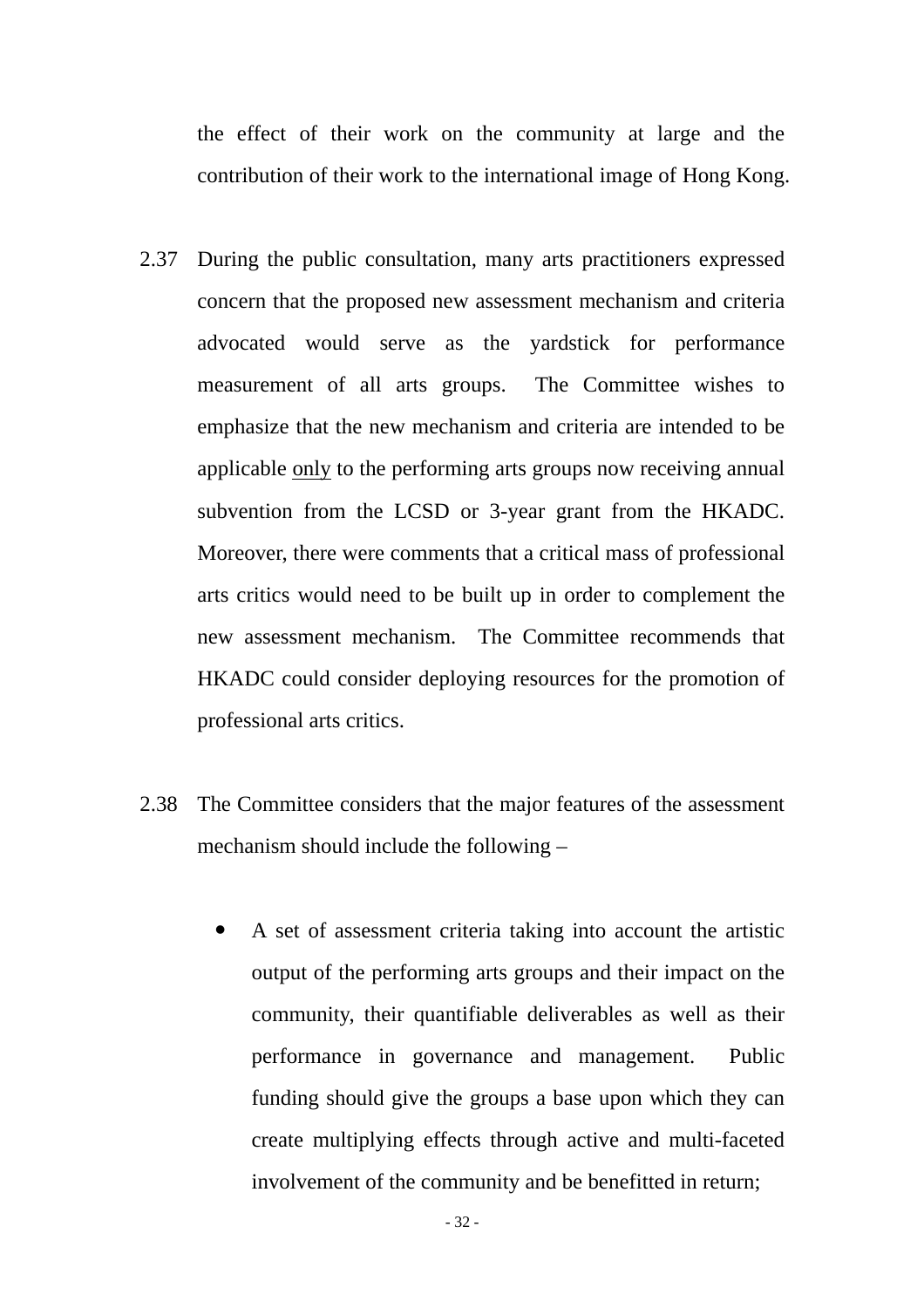- An adjustment system which allows the funding level of each group to be adjusted upwards or downwards in accordance with the outcome of their performance assessment so as to strengthen accountability and encourage distinguished performance; and
- An "entry and exit" system which allows other groups to join and those under-performing to go. This should be developed in the context in which other forms of public funding support are available, such as 1-year grants, devolved grants and project grants, so that an organic environment exists to enable performing arts groups to receive funding support in accordance with their specific needs/achievement and state of development.
- 2.39 The Committee is also mindful that each of the existing publicly-funded performing arts groups has its own history of development to which generations of artists, arts administrators, governors and audience have contributed. Their on-going operation and future development should not be threatened by abrupt changes. The Committee stresses that thorough and adequate consultation as well as sufficient time for changes should be allowed.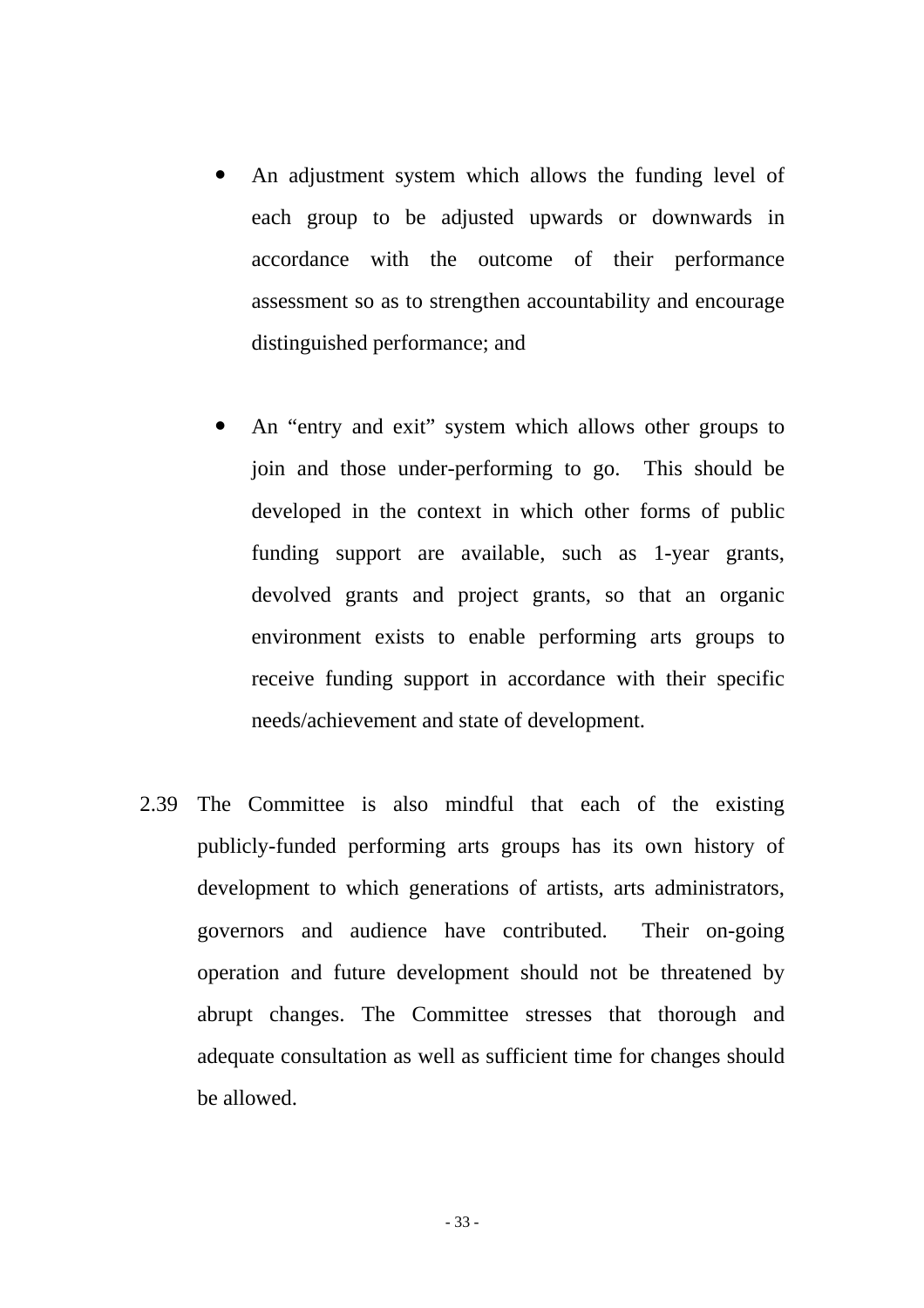- 2.40 The Committee recommends that a set of clear and measurable assessment criteria should be developed with each of the ten groups, with appropriate weighting on –
	- Artistic and community impact Major performing arts groups should achieve high artistic standard with wide recognition in the arts community. Their performance should contribute to the development of their own art form and benefit their fellow practitioners professionally. Their performance should also enhance the cultural literacy and cultural quality of our society and strengthen our sense of identity and confidence in Hong Kong as well as Hong Kong's international image.
	- Quantifiable outputs and deliverables The productivity of these performing arts groups should be measurable. Deliverables could include the number, scope and scale of activities, the number and types of participants/audience benefitting from the activities etc. Achievements in areas such as box office, sponsorship and donation drive can also serve as indicators for performance measurement.
	- Governance and management  $-$  The quality of a performing arts group's governing board and management team has a direct bearing on the group's capability to realize its artistic vision and achievement . The vision of the board, its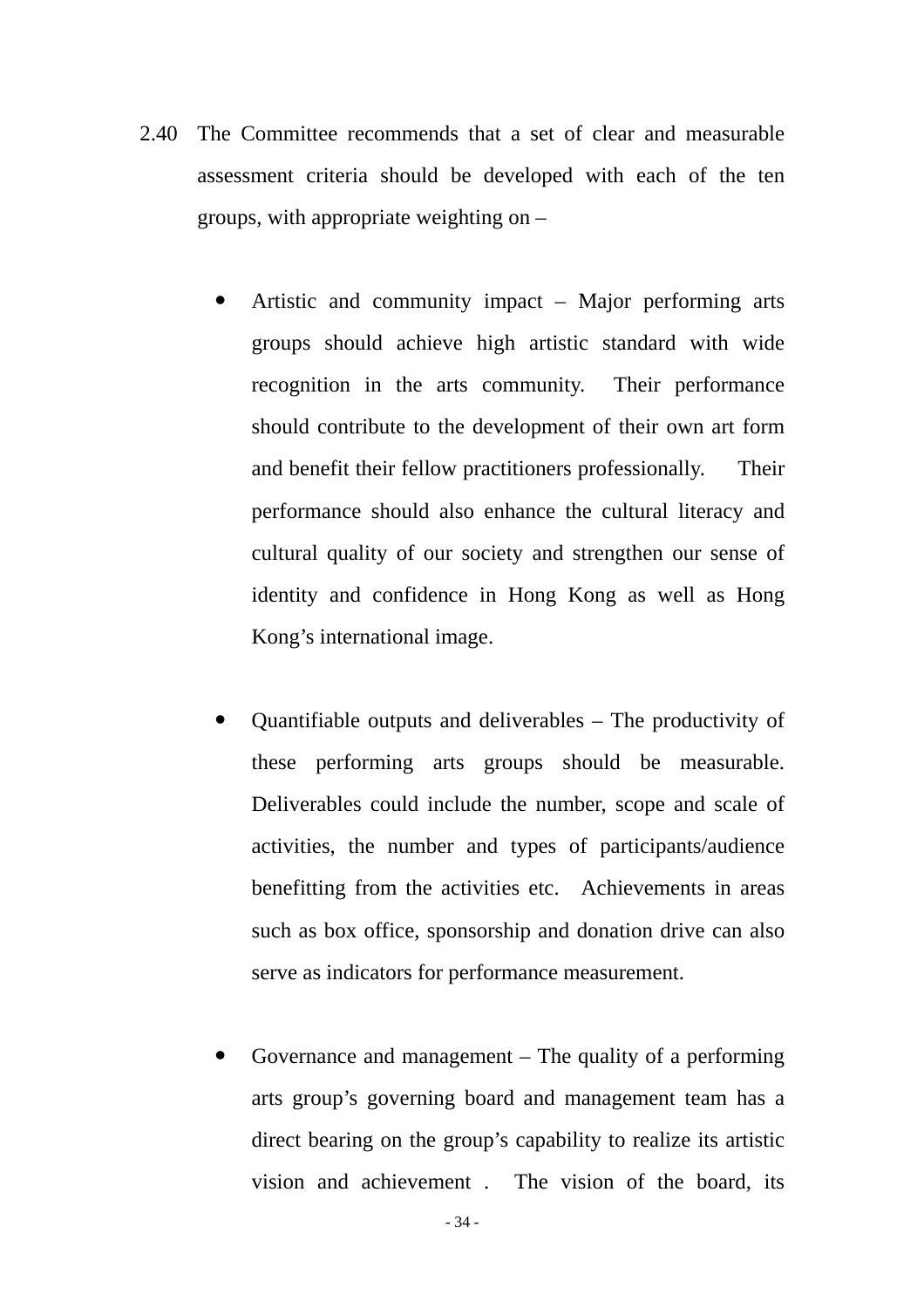ability to govern and its integrity will ensure accountability of the use of public money. Capability of the management team and professional delivery of supporting services are also crucial in achieving the vision of the board and the artists whilst meeting funding objectives.

- 2.41 The adoption of these criteria has taken reference from the broad principles adopted in the appraisal systems in governments or arts councils overseas such as the Arts Council of England whereby the artistic, managerial and financial performance of a publicly-funded arts organization over a period of time is evaluated. The criteria have to be further developed in consultation with the performing arts groups concerned so that structured evaluation and assessment can be implemented with due regard to the specific nature of different art form relevant to each group. Time has to be allowed for the process. More international reference could be drawn, for example, from Australia and Singapore where the development of arts funding systems is an on-going process.
- 2.42 The Committee also proposes that a "review and appeal" system should be included in the new funding mechanism. This is to ensure fairness and accountability in the funding system.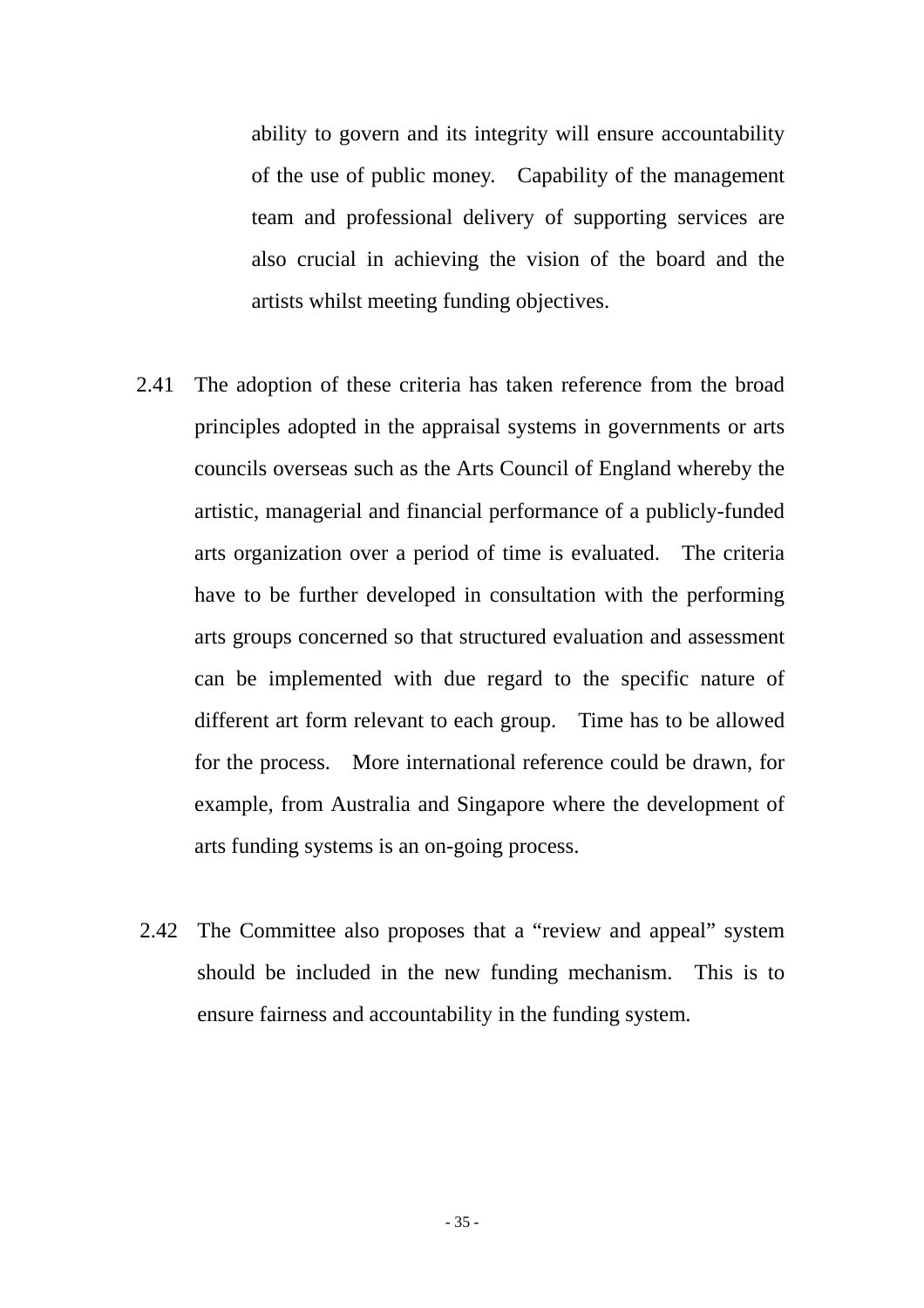#### Consolidated Grant

- 2.43 The Committee recommends that major performing arts groups should be funded in the form of a consolidated grant, i.e. the funding given is to support employment of artists and staff, administration, programme production as well as venue rental. This should be applied to the performing arts groups funded by LCSD as well as to the HKADC 3-year grantees. This means that the latter groups will no longer be separately funded by LCSD on production basis. Under the proposal of consolidated grant, these groups can more flexibly deploy their own resources to plan productions taking into account audience demand and at venues of their own choice, within the context of their commitment in the funding agreements and any venue partnership arrangements (see Chapter 3).
- 2.44 For the HKADC 3-year grantees, there is a need to rationalize on how the consolidated grant is calculated. To allow time for establishing the consolidated grant, it is recommended that this arrangement be implemented from April 2007.

#### Single Funding Body for the Ten Performing Arts Groups

2.45 The Committee recommends that the four performing arts groups funded by LCSD and the 3-year grantees funded by HKADC should come under one roof, i.e. funded by one body. This would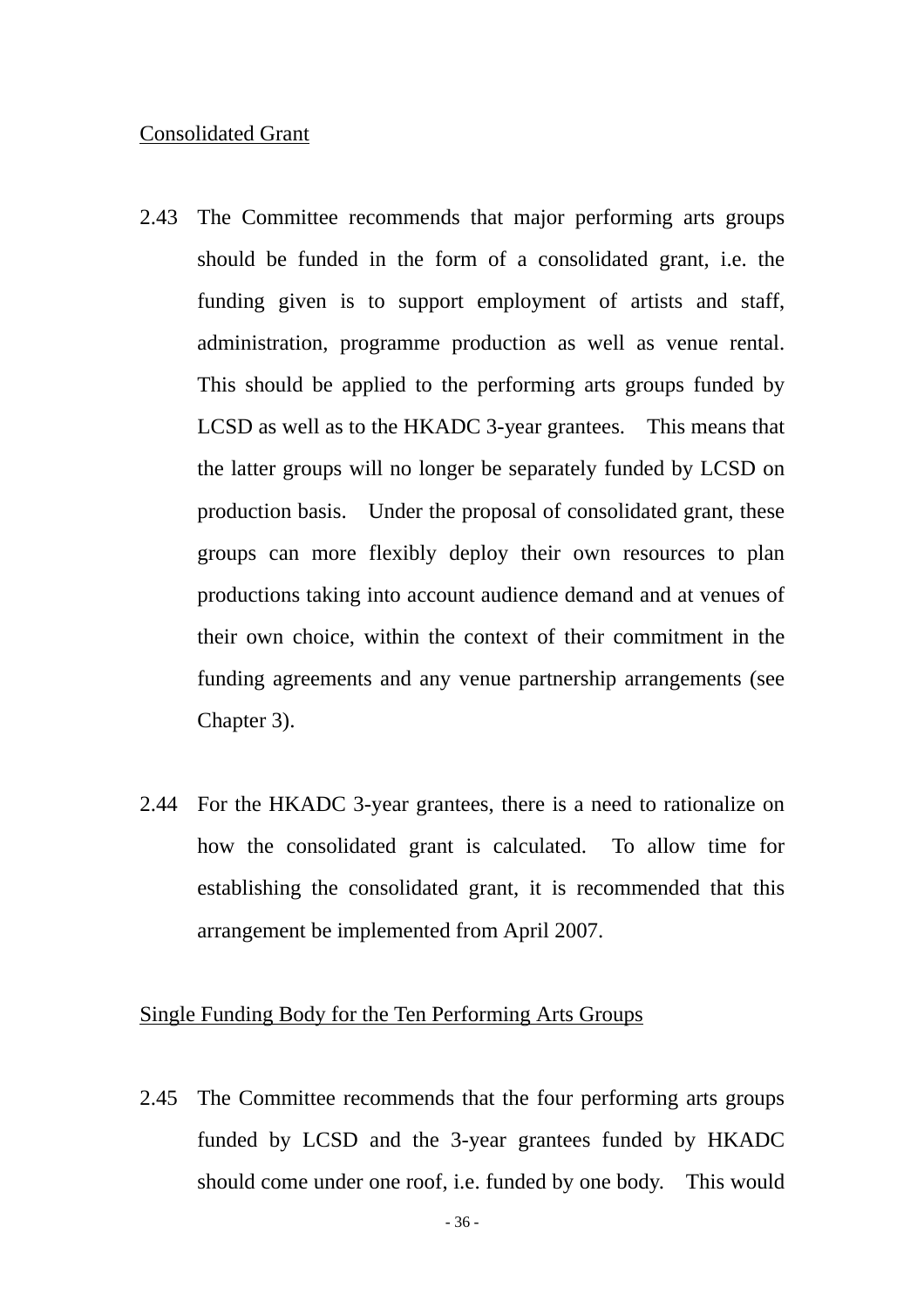enable their performances to be assessed by one common set of criteria and provide a level-playing field for these groups to compete for public funding resources in a fair and open environment.

- 2.46 The Committee fully recognizes the importance and the time element in:
	- (a) Developing a set of assessment criteria and funding mechanism that will have a bearing on the on-going planning and development of these performing arts groups;
	- (b) Consulting the governing bodies and management of the groups concerned in order to develop the new funding system on a partnership basis; and
	- (c) Aligning and modifying the funding cycles and systems under the funding arrangements of LCSD and HKADC.
- 2.47 The Committee considers that under this new funding body, an improved system should be developed, adopting a holistic approach in line with the "holistic principle" advocated by the CHC. There should be increased transparency and enhanced accountability, as well as more flexibility in other supporting services to be offered, such as in the use of venues, better co-ordination of programme presenters, etc. so as to facilitate the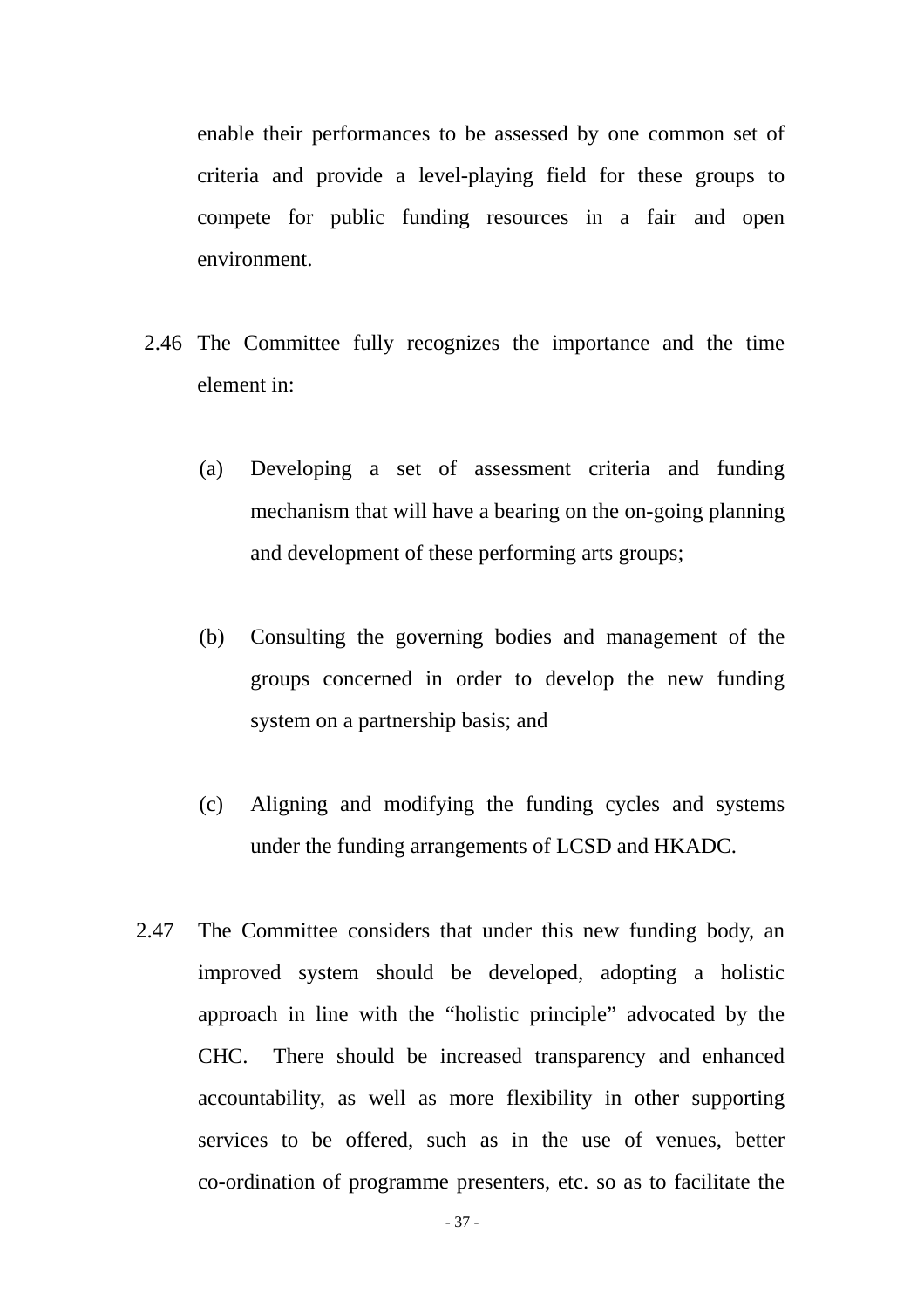companies' further growth and contribution to the arts development of the community.

- 2.48 Having regard to the above, the Committee has put forward for public consultation three options for this funding body:
	- (a) Government (Home Affairs Bureau (HAB)/LCSD);
	- (b) HKADC; or
	- (c) A new funding body.
- 2.49 After taking into account the response of the majority of the arts groups now receiving funding from LCSD and HKADC, as well as response of the other arts groups, organizations and individuals in the public consultation exercise, the Committee recommends option (c), i.e. Government should set up a new funding body, in the form of a Funding Committee, with members appointed by the Government. The body, with administrative support from HAB, will be responsible for advising the Government on funding major performing arts groups (but not the budding and small-scale performing arts groups) and develop a common set of assessment criteria. The Committee also recommends that the Funding Committee should consider whether there is a need for Hong Kong to establish 'flagship' companies in the long run.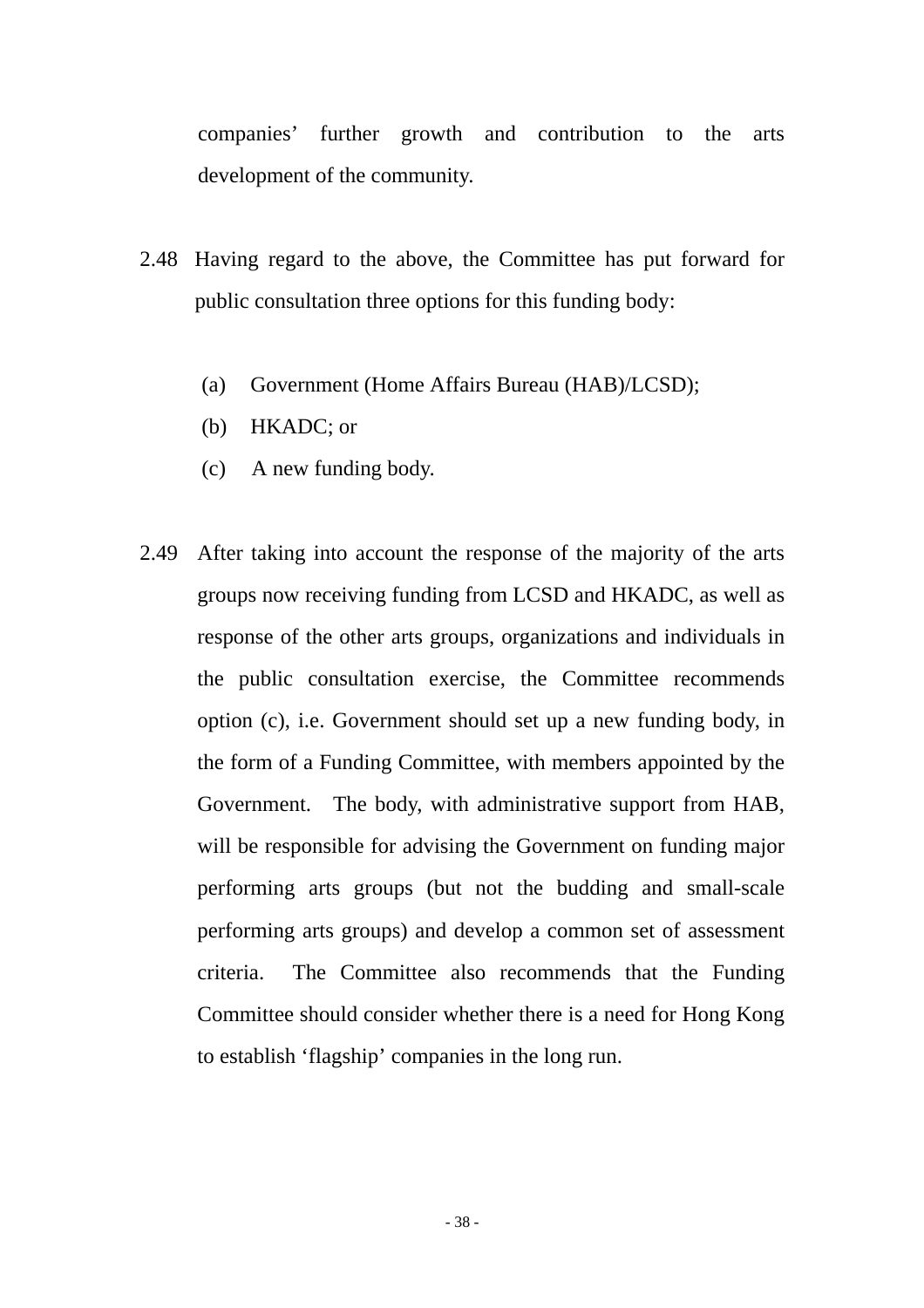- 2.50 The establishment of a new funding body meets the general aspirations of the arts sector for a greater degree of community involvement in the delivery of performance arts services, in order to move towards a "community driven" scenario as advocated by the CHC.
- 2.51 The Committee is conscious that this may create uncertainty to the stakeholders. Thus, there should be a smooth transition to ensure that the impact on the ten performing arts groups, HKADC and LCSD could be carefully managed. For the major performing arts groups and the arts sector to accept and support the new funding body, the appointment of suitable and experienced members to it would be crucial, a concern shared by many responding to the public consultation.
- 2.52 The Committee also recommends that, apart from developing the assessment mechanism and criteria, the new funding body should work out a referral mechanism with HKADC, so that the "entry and exit" system can be implemented smoothly when the funding status of any of the groups receiving recurrent funding has to be changed.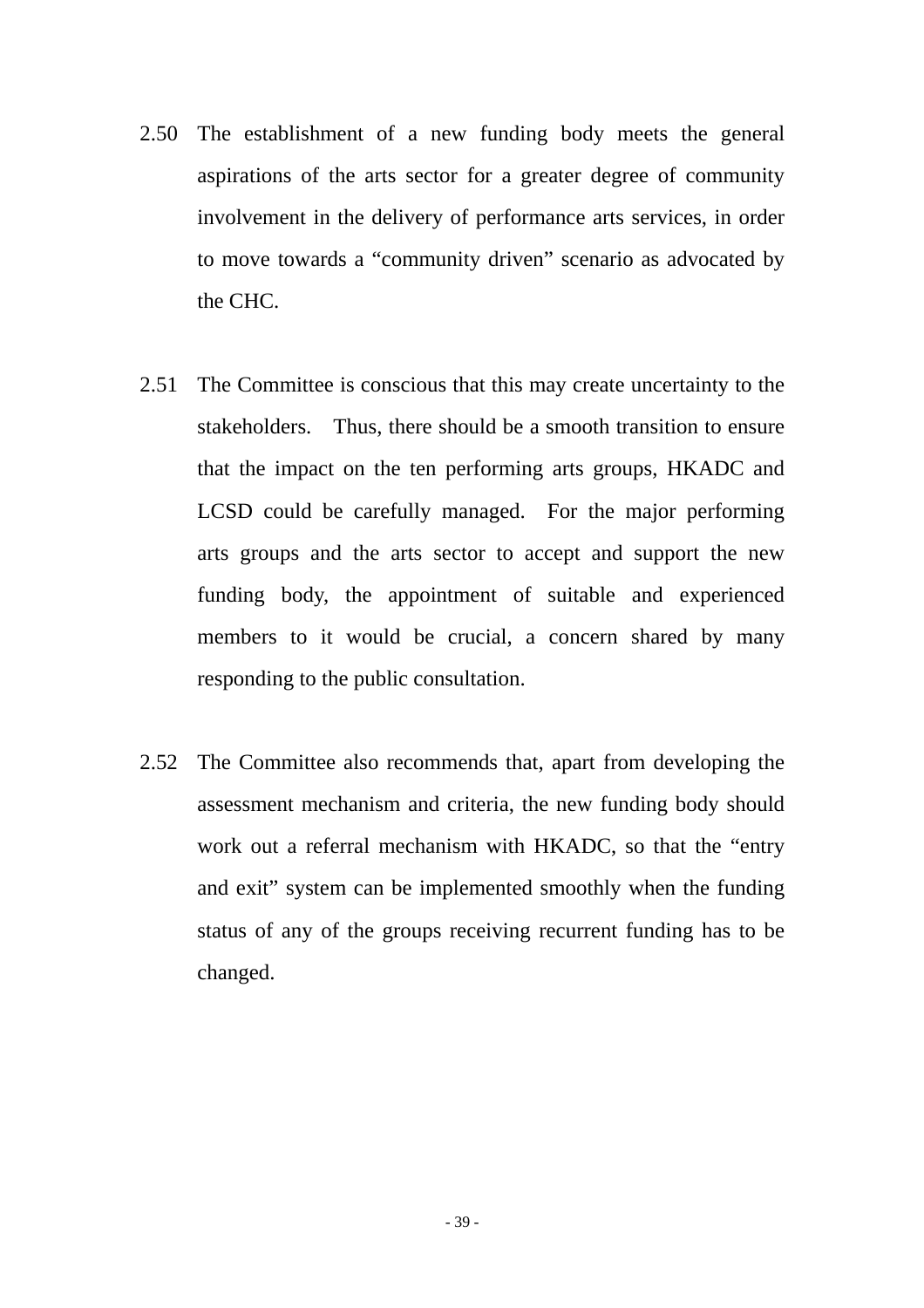#### **Cantonese Opera**

- 2.53 In the course of its deliberations, the Committee notes the renewed interest and discussions in society on the positioning and future of Cantonese opera. The Committee takes full note of the concerns expressed by the Cantonese opera community that Government should establish and fund a professional Cantonese opera group for the promotion and development of Cantonese operatic art, that the sector's need for suitable performance venues should be addressed, etc.
- 2.54 The Committee welcomes the dedicated attention given to the development of this unique art form in Hong Kong through the setting up of the Cantonese Opera Advisory Committee (COAC) two years ago. Measures adopted in response to the advice of the COAC such as priority booking arrangements for full-length Cantonese opera at Ko Shan Theatre throughout the year, improvements works at Ko Shan Theatre and other priority bookings during the Lunar New Year and for the month of September, a peak season for Cantonese opera, at selected LCSD venues with good seating capacity have gone a long way towards meeting the sector's requirements. We also welcome the establishment of the Cantonese Opera Development Fund in November 2005 to raise funds for the development of Cantonese opera. We note that since its establishment, some \$12 million has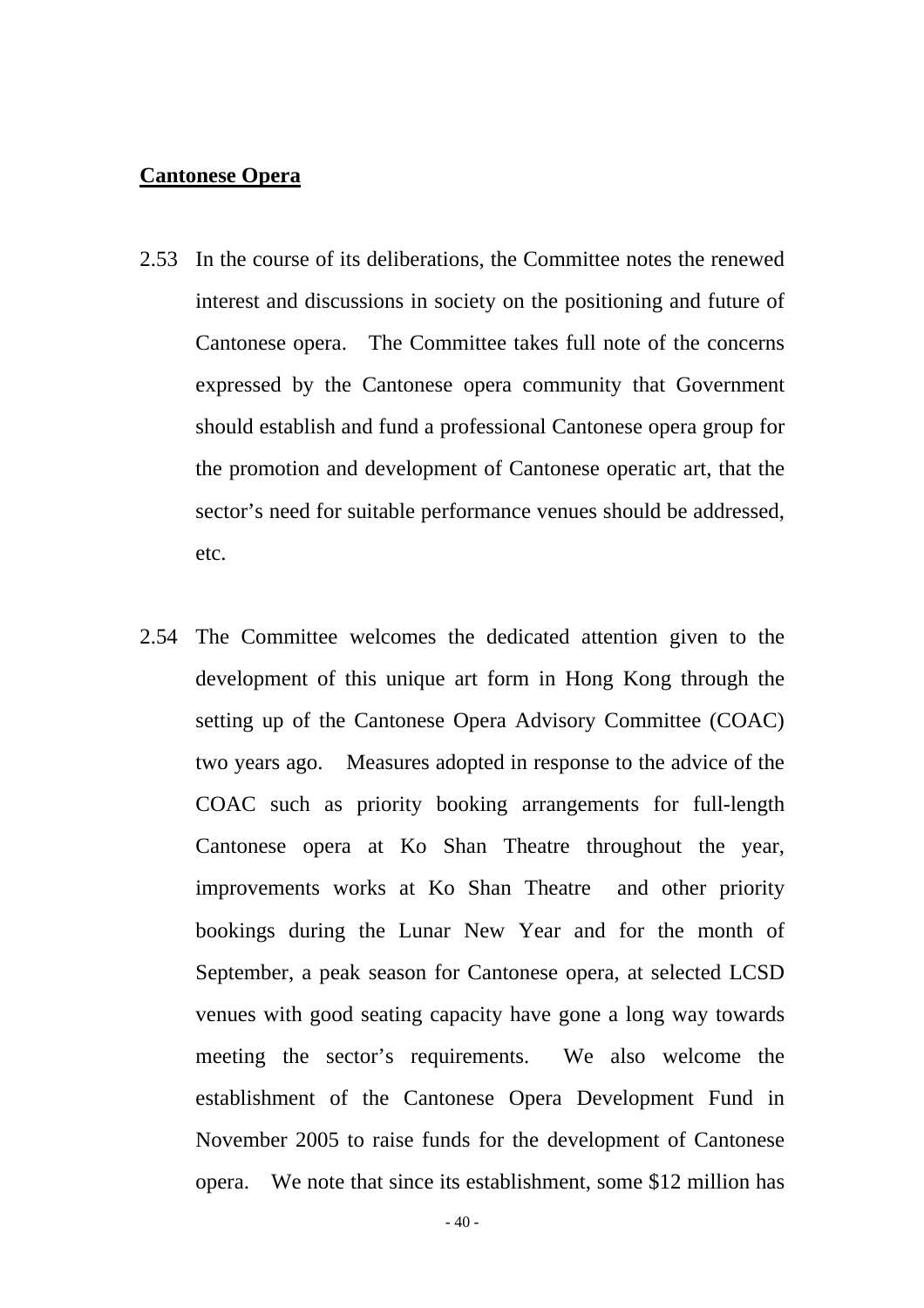been raised and the Fund has already started funding applications for projects related to the art form.

2.55 We recommend that Government together with COAC should continue to address the needs and concerns of the sector, not only in the provision of performance venues, but also in the continued cultivation of performing talents and audience to facilitate the long-term development of Cantonese opera. In addition, we believe that this indigenous art form may also benefit from the recommendations contained in this report. The Committee shall work closely with COAC and representatives of the sector to ensure that the needs of Cantonese opera will be given adequate attention in the implementation of its recommendations.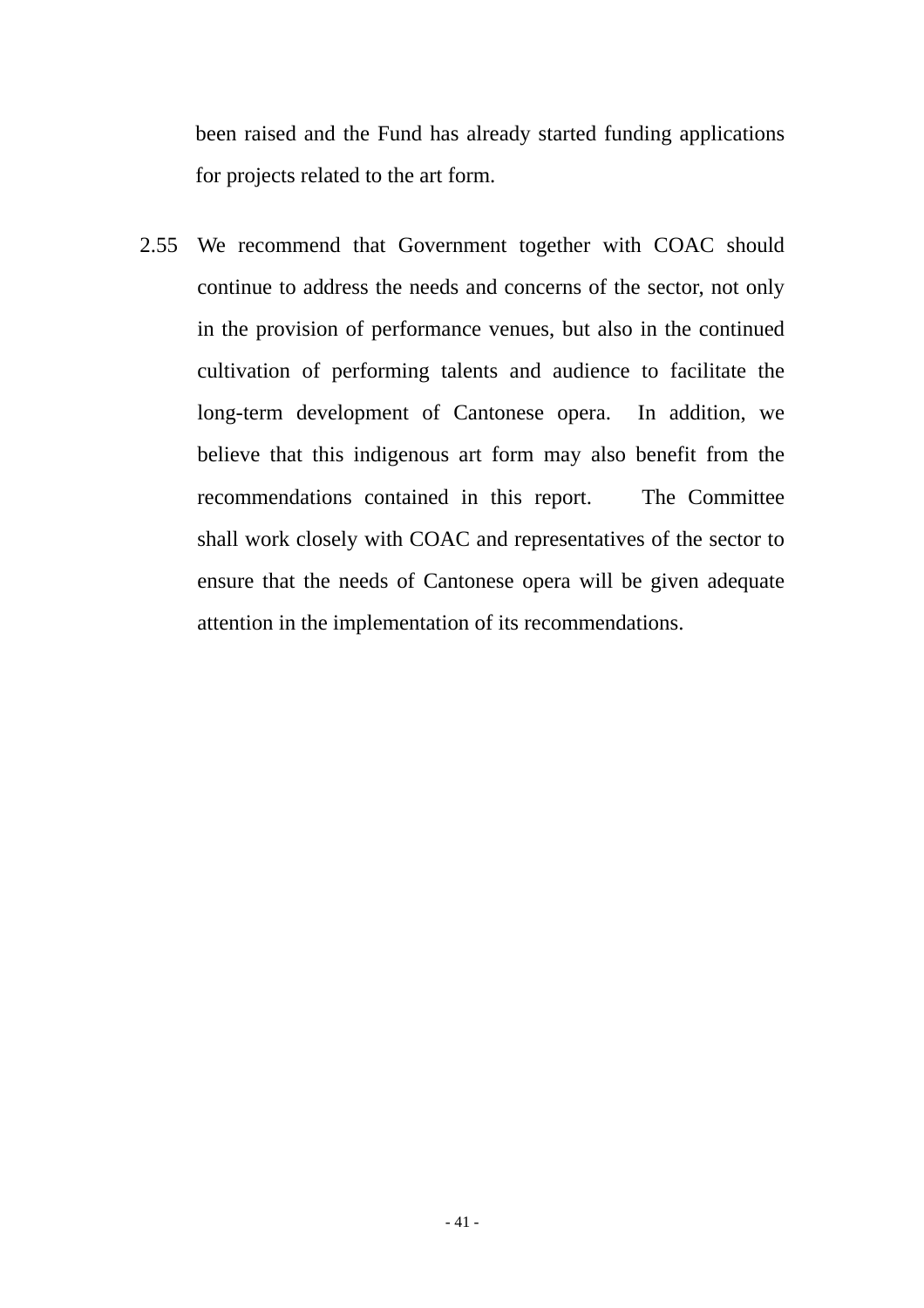# **Timetable**

2.56 The new funding body is recommended to be set up by the end of 2006. The new set of assessment criteria is expected to be established in consultation with the ten performing arts groups in 2007 and applied to the assessment process in 2008. With the first round of assessment to be completed in 12 months, the new term of funding will start in April 2009.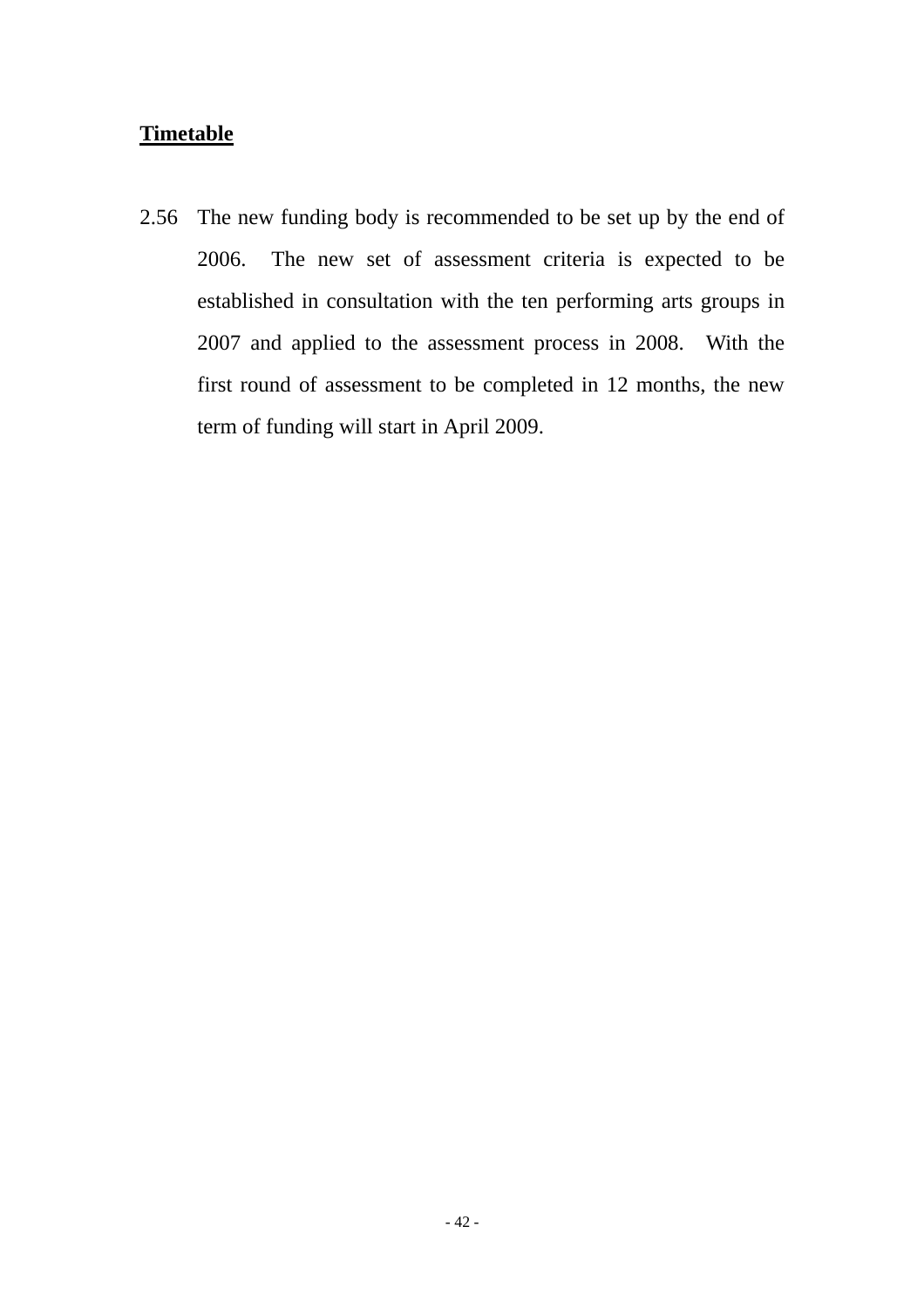## **Chapter 3: Venue Support for Performing Arts Groups**

#### **Introduction**

3.1 LCSD manages 13 performing arts venues. Based on the design, roles and functions of the facilities, they can be classified into two broad categories:

**Purpose-built performing arts venues** with sophisticated technical facilities capable of accommodating major and technically demanding programmes from the international touring circuit as well as established local performing arts groups, and attracting patrons from wide catchment areas. Some of these facilities are multi-purpose in design, and may be adapted for different types of events such as concerts, theatrical and multi-arts performances. The Hong Kong Cultural Centre, Hong Kong City Hall, Kwai Tsing Theatre, Sha Tin Town Hall, Tsuen Wan Town Hall, Tuen Mun Town Hall and Yuen Long Theatre fall under this category. Among these venues, the Hong Kong Cultural Centre and the Hong Kong City Hall are territory-wide facilities patronized by local citizens as well as international visitors while the Kwai Tsing Theatre, which is most sophistically equipped for theatrical productions, is capable of housing technically demanding programmes and is attracting audience from all over Hong Kong.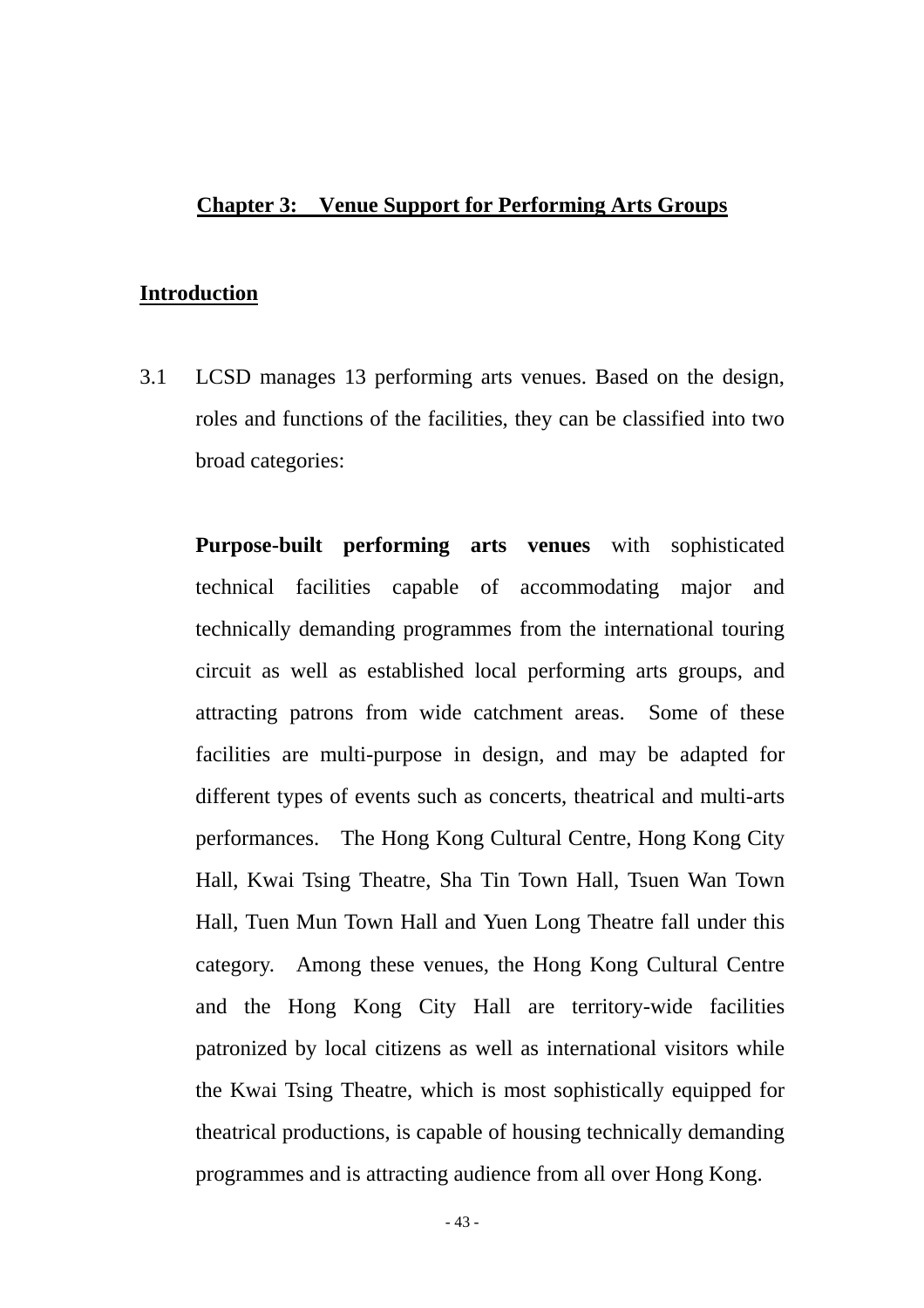**Moderately-equipped venues** capable of accommodating small to medium-scale performances and activities including those organized by the community. The Ko Shan Theatre, Sheung Wan Civic Centre, Ngau Chi Wan Civic Centre, Sai Wan Ho Civic Centre, North District Town Hall and Tai Po Civic Centre fall under this category. Except for the Ko Shan Theatre, all other venues under this category are located in joint-user buildings with other municipal, sports, school or social welfare uses.

- 3.2 Besides the 13 performing arts venues, the Hong Kong Coliseum and Queen Elizabeth Stadium managed by LCSD are multi-purpose venues which also cater for cultural/entertainment performances and community functions, although priority is given to sports activities. Other LCSD facilities for performances, rehearsals and workshops include a 400-seat theatre at the Hong Kong Heritage Museum and the lecture halls at the Hong Kong Science Museum and Hong Kong Space Museum.
- 3.3 There are a number of major performing arts venues owned or managed by non-government organizations in Hong Kong. They include the Hong Kong Academy for Performing Arts, Hong Kong Arts Centre, Hong Kong Fringe Club, Hong Kong Convention and Exhibition Centre, Sunbeam Theatre, Baptist University Academic Community Hall, Polytechnic University Jockey Club Auditorium, Chinese University Lee Hysan Concert Hall and Chinese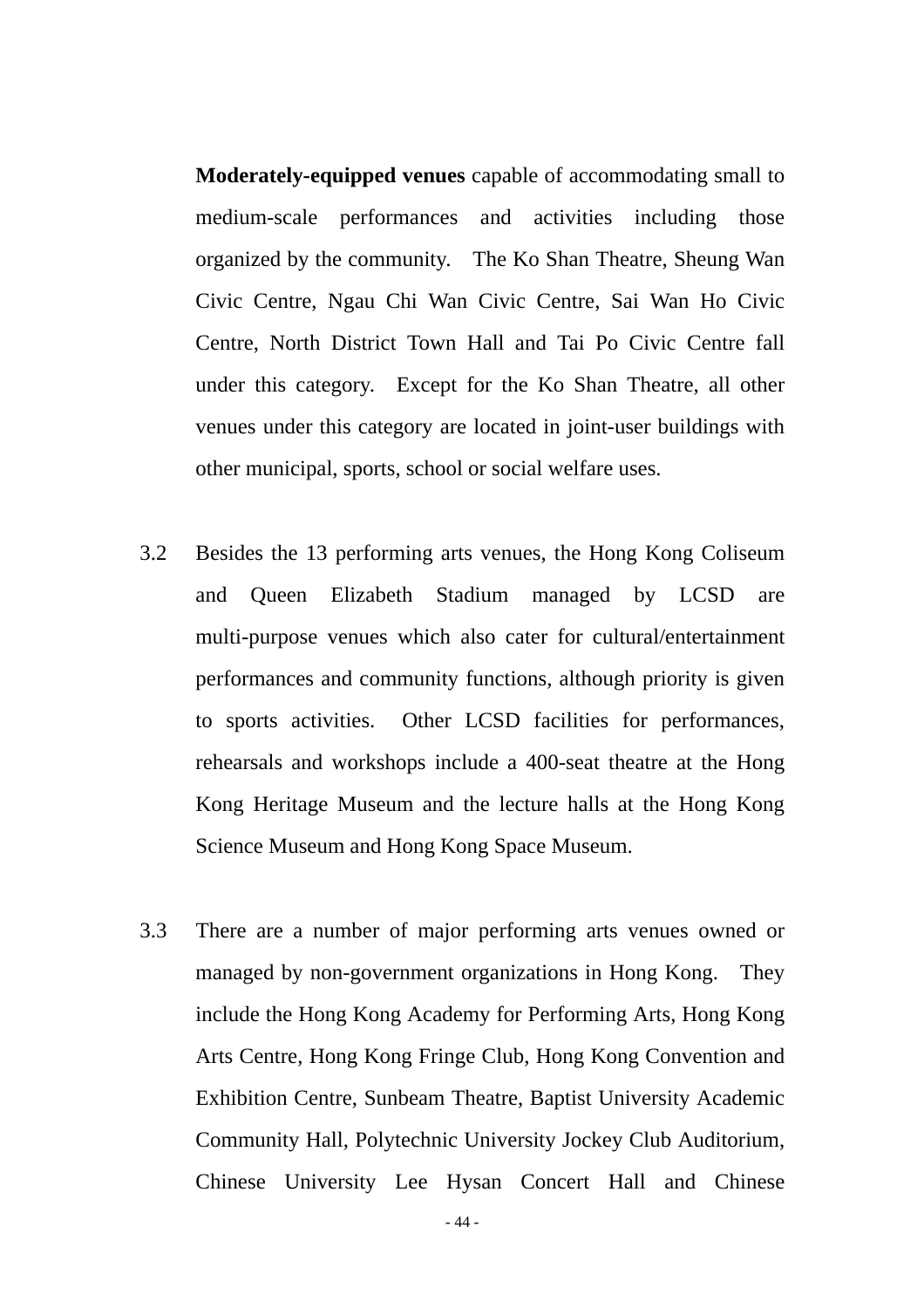University Sir Run Run Shaw Hall. These venues provide good quality performance spaces for local and visiting artists.

## **Existing Arrangement**

- 3.4 LCSD performing arts venues are designed as multi-purpose venues to cater for different types of performing arts and community activities with priority use for arts-related activities. All venues are open for public hiring as well as for programmes presented by LCSD. In 2004-05, the average usage rate of these venues stood at 89%, out of which 76% were arts-related activities and 13% were non-arts activities. Hirers' bookings constitute 62% (50% being arts bookings and 12% non-arts bookings). The main users are local performing arts groups. LCSD's bookings occupy 27% (22% for local artists, 2% for visiting artists and 3% for festivals).
- 3.5 The users of these facilities mainly fall under the following categories:
	- (a) The various arts festivals (e.g. Hong Kong Arts Festival, LCSD's autumn thematic festival, International Arts Carnival and district arts festivals);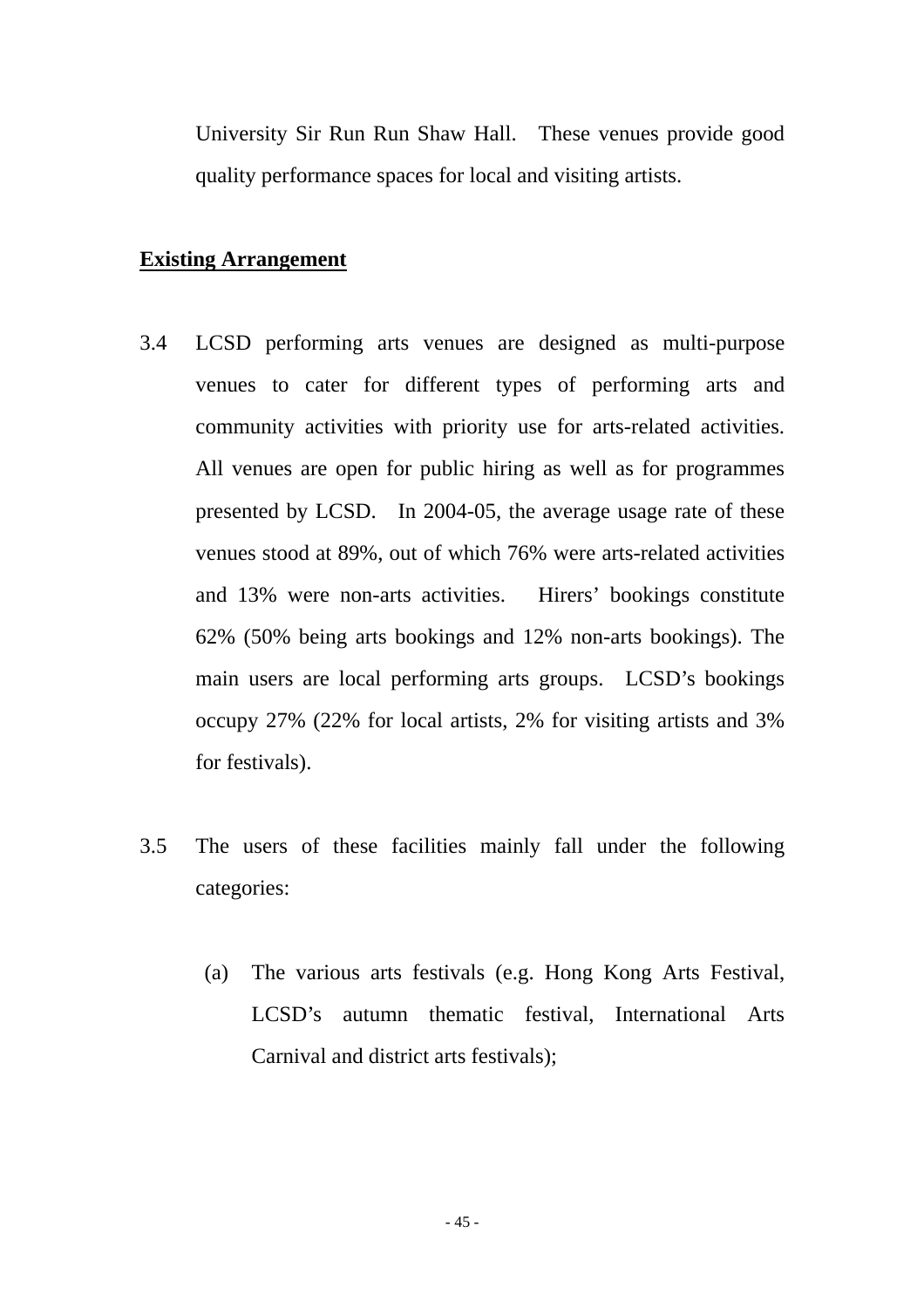- (b) Major local performing arts groups funded by LCSD or HKADC;
- (c) International events including LCSD presentations and special hirings for long-run musicals;
- (d) Local performing arts groups presented by LCSD;
- (e) Arts-related hirings; and
- (f) Non-arts related hirings (such as school functions, community events organized by district organizations, etc.).
- 3.6 In order to allow a longer planning lead-time for major local performing arts groups and to enhance Hong Kong's position as an international cultural metropolis, priority is accorded to arts festivals, performing arts groups subvented by LCSD and 3-year grantees of HKADC, international events presented by LCSD and special hirings for visiting events such as long-run musicals.
- 3.7 To encourage the community's involvement in cultural activities, rental subsidy is offered to non-profit-making and bona-fide district organizations to make the rental of these facilities more affordable.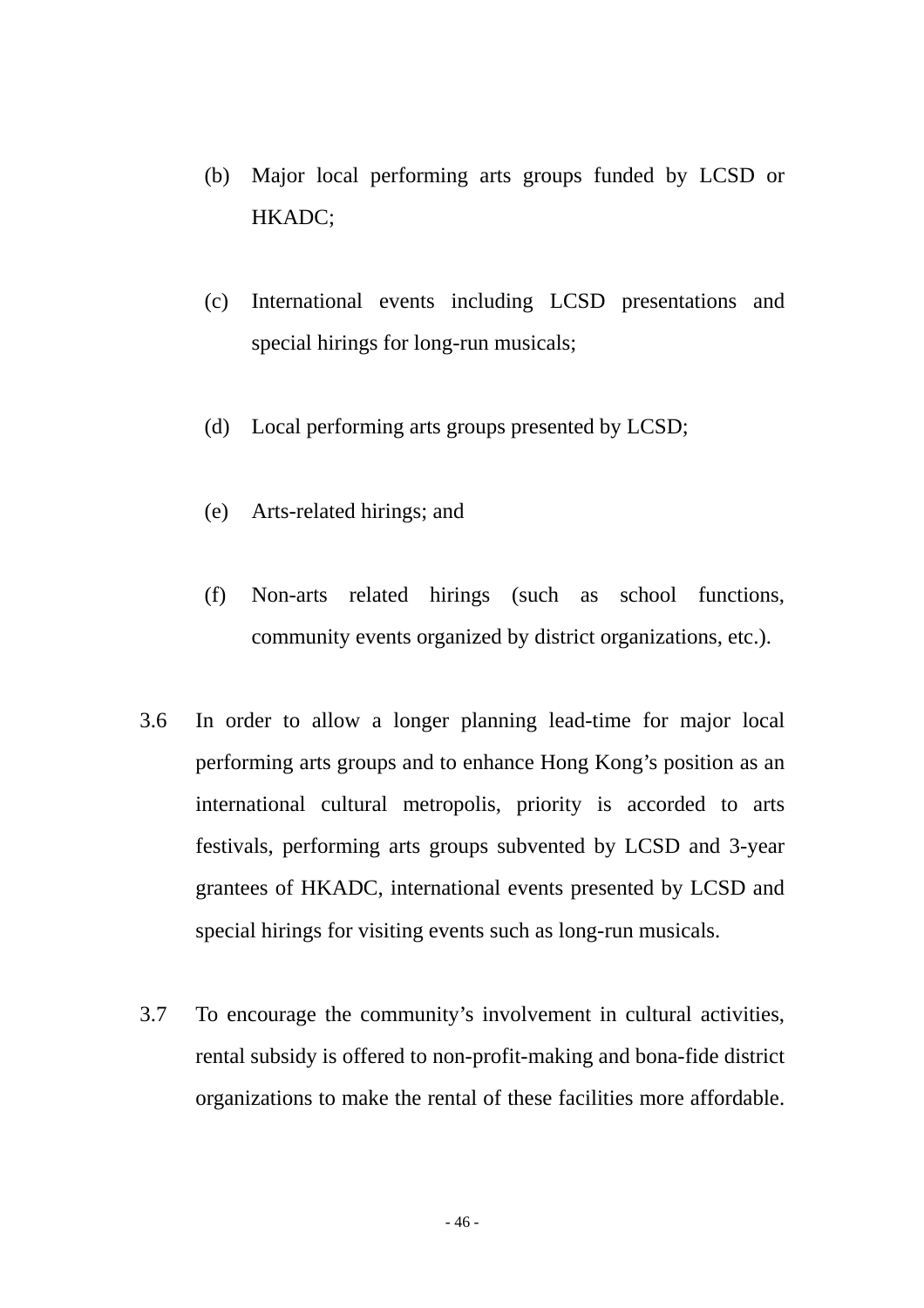- 3.8 To provide opportunities for performing arts groups to organize their own programmes and build up audience, a "Programme Partnership Scheme" offering free use of venue facilities and a subsidy to cover partial production costs, as described in paragraph 2.14 of Chapter 2, has been implemented at selected LCSD venues. The Scheme is also expected to help the venues concerned to develop their artistic identity and image.
- 3.9 The Committee notes that there is keen competition for the use of performing arts facilities especially at prime venues. However, the Committee considers that there is scope for re-prioritizing the use of performance venues in order that existing venue resources may be put to better use. The following issues related to venue support should be addressed:
	- (a) Arts groups/organizations have difficulties in securing booking slots for their productions or long-run bookings since the needs of other users have to be accommodated at the same time;
	- (b) As the arts community has expressed a need for dedicated venues for dedicated arts groups in order to build identity and audience, the most preferred option is to have a home base at a performance venue;
	- (c) The existing Programme Partnership Scheme offered by LCSD is only providing support on a project basis in the short term;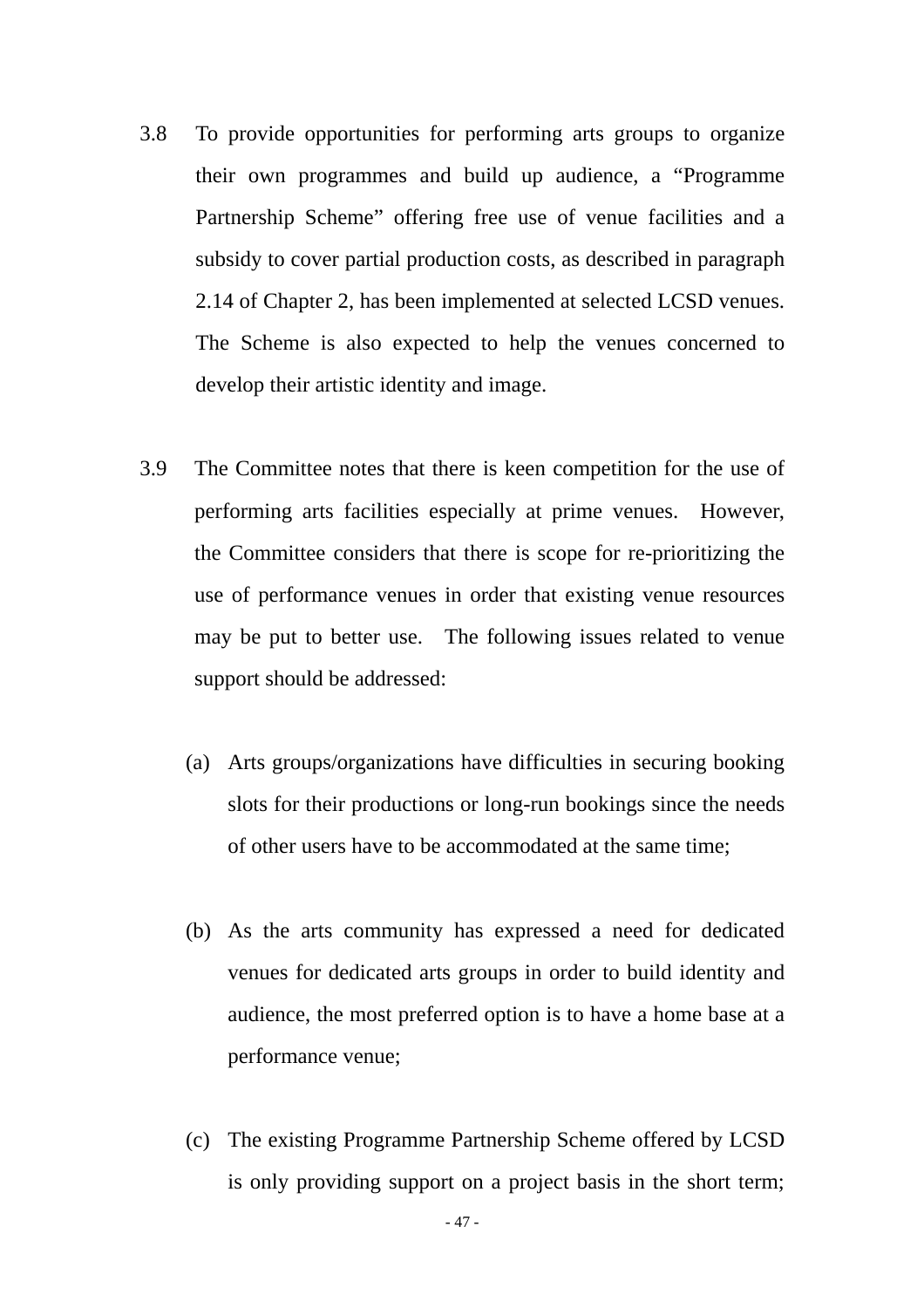(d) The use of performing arts facilities for non-arts related community activities and school functions have further reduced venue availability.

- 3.10 The Committee believes that rationalization of existing venue resources to make available space for performing arts programmes should help address the concern of under-provision. Such a move will entail changing the existing booking policy to focus on use by performing arts groups. Given the heavy community use of some of the performing arts venues, it will be necessary to identify or upgrade suitable existing or alternative facilities, including non-dedicated venues, to accommodate community activities.
- 3.11 The Committee also recognizes the need of arts groups for dedicated venues for long-term development. The request from arts groups for home base facilities has been a long-standing issue. However, since the LCSD performing arts venues are not purpose-built for home bases, and there is a need to strike a balance between the needs of the local arts groups/organizations, the cultural sector at large, and the needs of other sectors of the community, a full-scale residency arrangement may not be a viable option.

and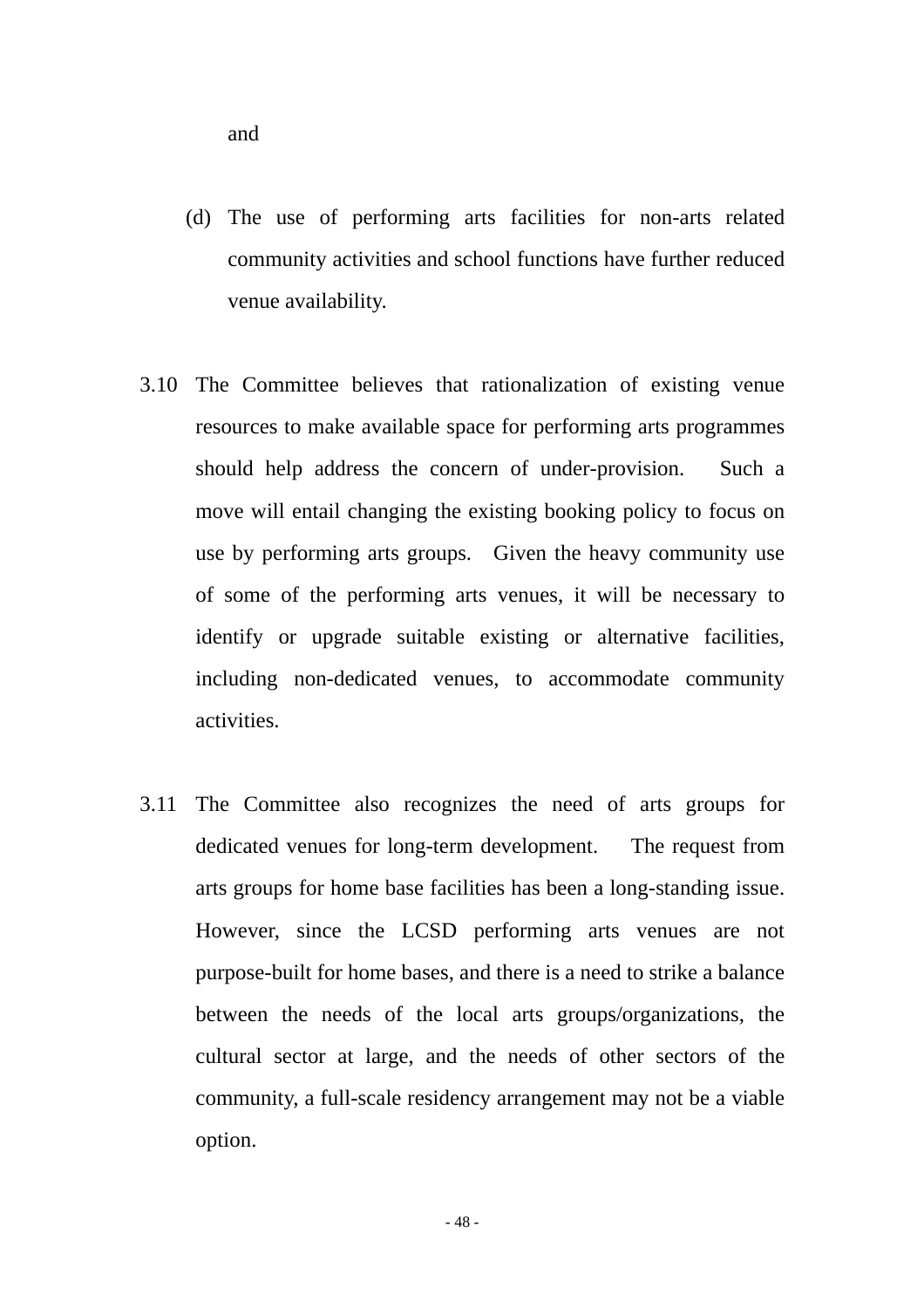3.12 Taking into account the views received during the consultation on development of the arts, audience building and collaboration between venue operator and programme provider, and the community driven approach advocated by the CHC, the Committee has considered a venue partnership arrangement to make the best use of existing venues based on their design and artistic strength as well as the recognised need for increased community involvement in arts programming.

#### **Recommendations**

3.13 The Committee recommends the introduction of a Venue Partnership Scheme to establish a partnership between the venues (as venue operators) and the arts groups/organizations (as programme providers). The Scheme should help establish the artistic character of individual venue, enlarge the audience base, develop venue-based marketing strategies, facilitate the solicitation of corporate/private sponsorship and encourage community involvement in the development of the arts. The Committee recognizes that there are plenty of good quality programmes offered at LCSD venues. Yet there is still room for widening the audience base. The Committee expects that by introducing a Venue Partnership Scheme, the venue operator and performing arts groups can work together to enlarge the audience base for the performing arts through more judicious use of the venues.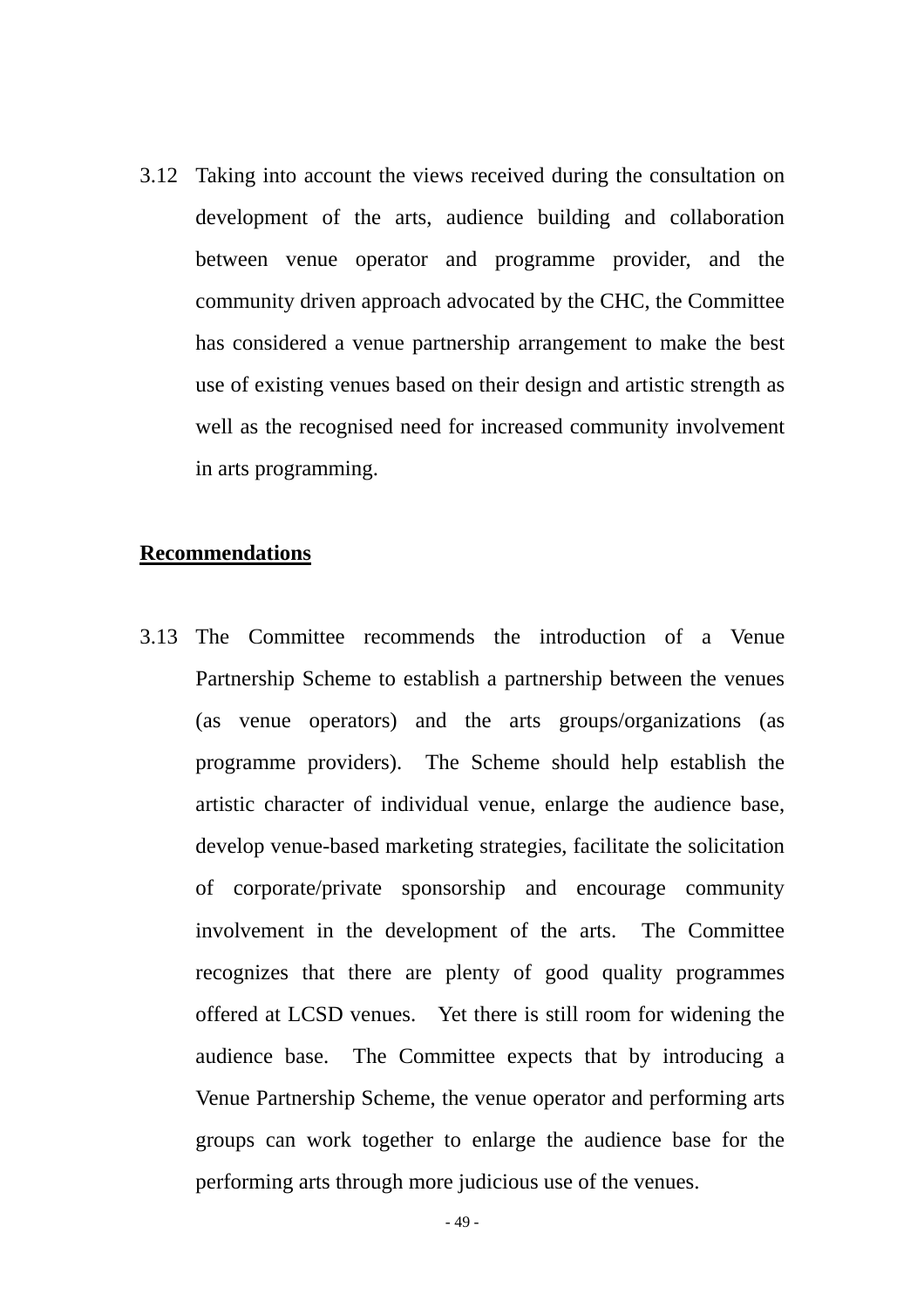#### Venue Partnership Scheme

- 3.14 The Committee considers that the main features of the Venue Partnership Scheme are as follow-
	- All 13 performing arts venues under LCSD will be covered under the Scheme. The performance facilities of the 13 venues with seating capacities and their indicative artistic character and ancillary facilities are listed at **Annex 7**.
	- The Scheme will be open to local arts groups/organizations. Arts groups/organizations may submit a proposal singly or jointly.
	- Selected arts groups/organizations will be expected to join hands with the venue operator to help build up the artistic character of the venue, broaden the range and profile of the audience, facilitate the solicitation of corporate/private sponsorship, encourage and strengthen the community's involvement in the development of the arts and raise the level of support and appreciation of performing arts.
	- The proposed criteria for selection can include: compatibility of the art form with the venue's design and image; the potential partner's contribution to the vision and artistic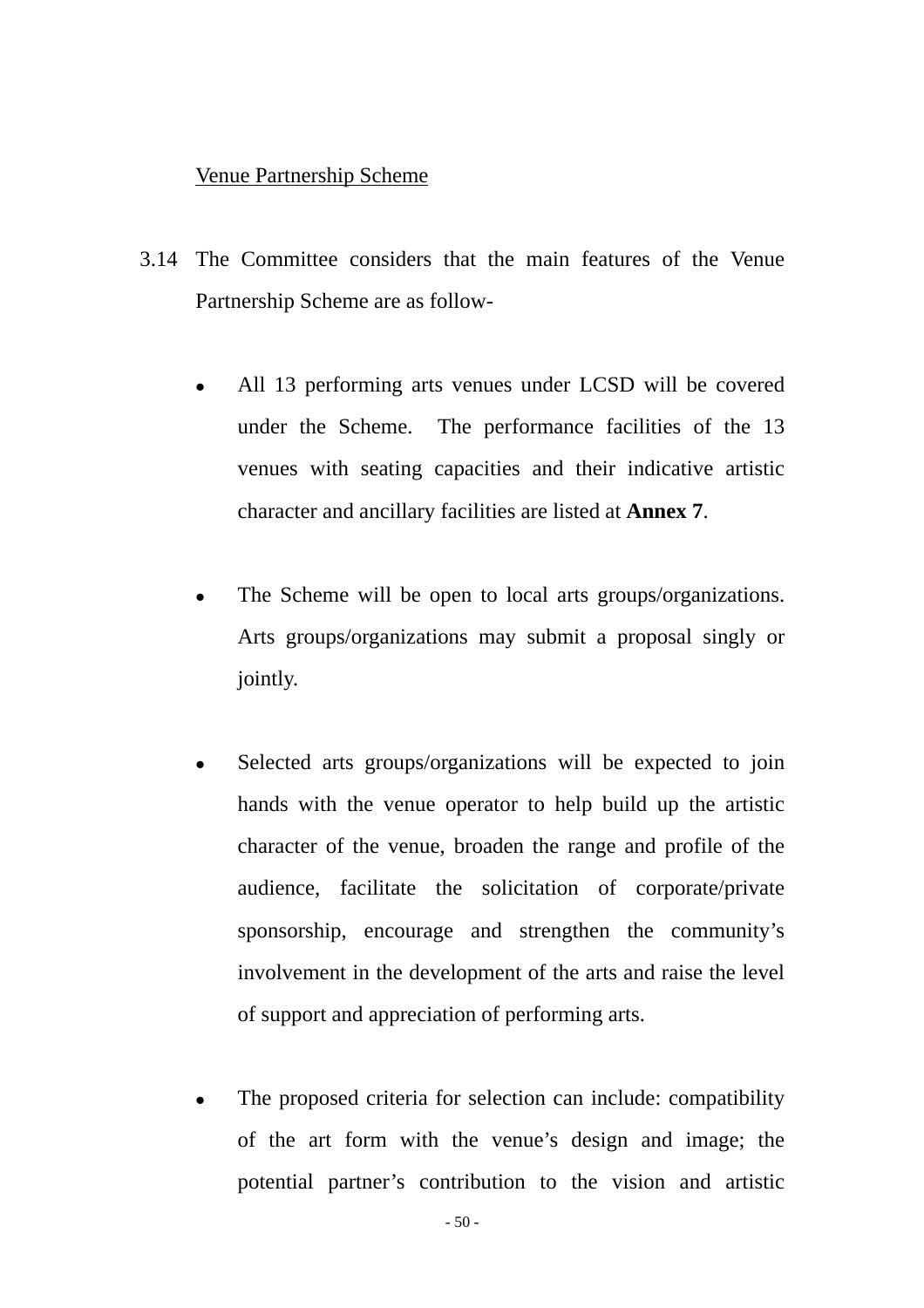character of the venue; the artistic standard and merit of the planned activities; sound business and audience building plans; plans for organizational and artistic development; proper governance and managerial strength, and good track record.

- Venue partnership arrangements for a particular venue can be specifically designed to suit the facilities in the venue. Arts groups/organizations will be invited to provide their ideas and suggestions on the terms of the Scheme.
- The Scheme is envisaged to be of a three-year duration.
- For the venue partner, venue support in the form of priority booking of performance space will be offered. Ancillary facilities in the venues may also be offered subject to availability. The venue partner can be given a certain usage quota for the facilities of a specific venue according to its proposed business plan. In some cases, two or more performing arts groups can be partners of the same venue.
- In principle, the prevailing rental charges prescribed for public hiring of the facilities will apply. The partnering organization will be encouraged to increase revenue through maximizing the use of the facilities. Interested arts groups/organizations may take the opportunity of the Expression of Interest exercise to suggest, for consideration by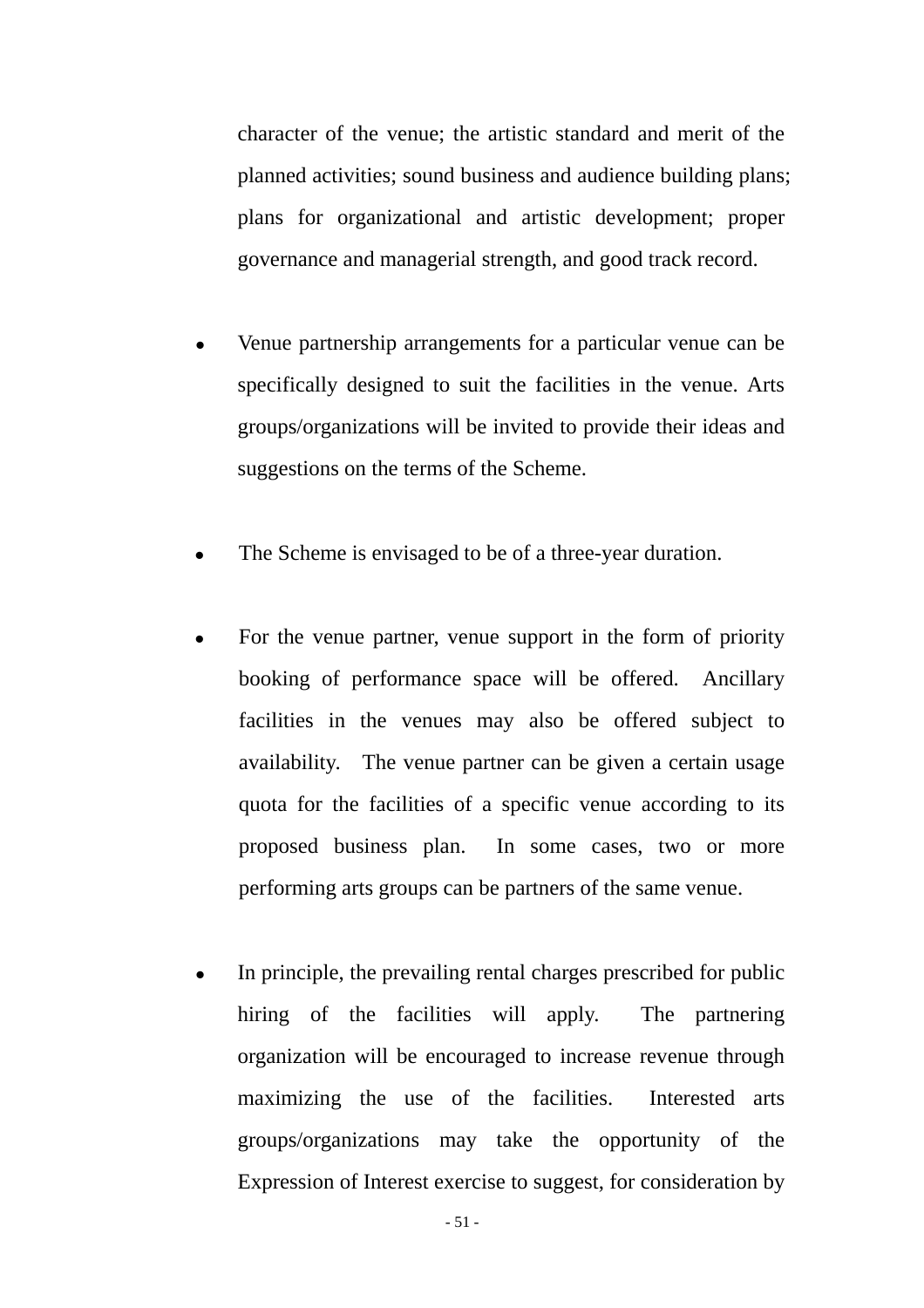the Government, possible hiring/sponsorship arrangements which will generate meaningful financial returns for both the venue and the partnering organization through optimizing the utilization of the facilities.

A specific venue partnership scheme will be designed for a specific facility or group of facilities in order to cater for the specific needs of the venues and art forms.

#### *Implementation Plan*

- 3.15 The Committee recommends to adopt a two-stage process to take forward the Venue Partnership Scheme - Stage 1 - Invitation for Expression of Interest Stage 2 – Invitation for Proposals
- 3.16 The purpose of the invitation for Expression of Interest (EoI) from arts groups/organizations is to gauge their interest and tap their ideas and suggestions on the Scheme including the proposed terms and assessment criteria for the Scheme on a non-committal basis.
- 3.17 In the EoI process, arts groups/organizations expressing interest will be invited to provide their ideas and suggestions on the Scheme including their vision, mission and objectives for the Scheme, choice of venue, programme plan, terms for the Scheme, selection and assessment criteria, evaluation and monitoring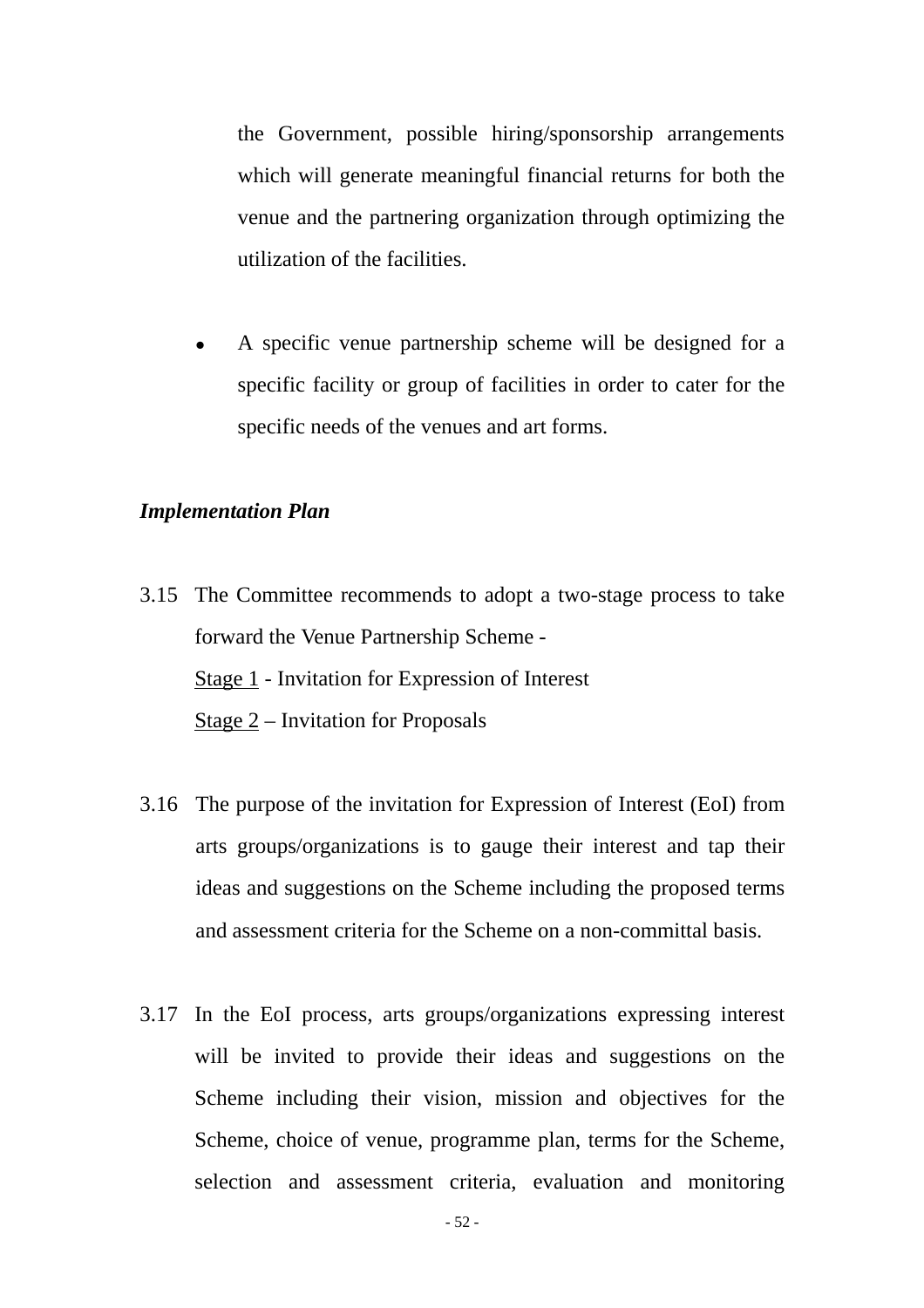mechanism, together with an outline of their business plan which should be realistic and achievable based on their existing funding level.

- 3.18 The ideas and suggestions gathered from the EoI exercise will form the basis for drawing up the assessment criteria and monitoring/evaluation mechanism of the Venue Partnership Scheme. Formal invitation for proposals from arts groups/organizations will then be issued. An assessment panel will be formed with members from HKADC, HAB, LCSD and the district community. Members of the Committee would be ready to serve on the panel if required.
- 3.19 It is proposed that the Venue Partnership Scheme be introduced gradually from late 2007/early 2008 (subject to venue availability as special bookings for Hong Kong Cultural Centre and Hong Kong City Hall have already been open for 2008-09) and expanded further.
- 3.20 The tentative implementation schedule for the Venue Partnership Scheme is as follows-

| $July/Aug\ 2006$              | - Invite Expression of Interest (EoI) from arts |
|-------------------------------|-------------------------------------------------|
|                               | groups/organizations                            |
| $\text{Sept}/\text{Oct}$ 2006 | - Analyse EoIs received                         |
|                               | - Finalize details of the Scheme                |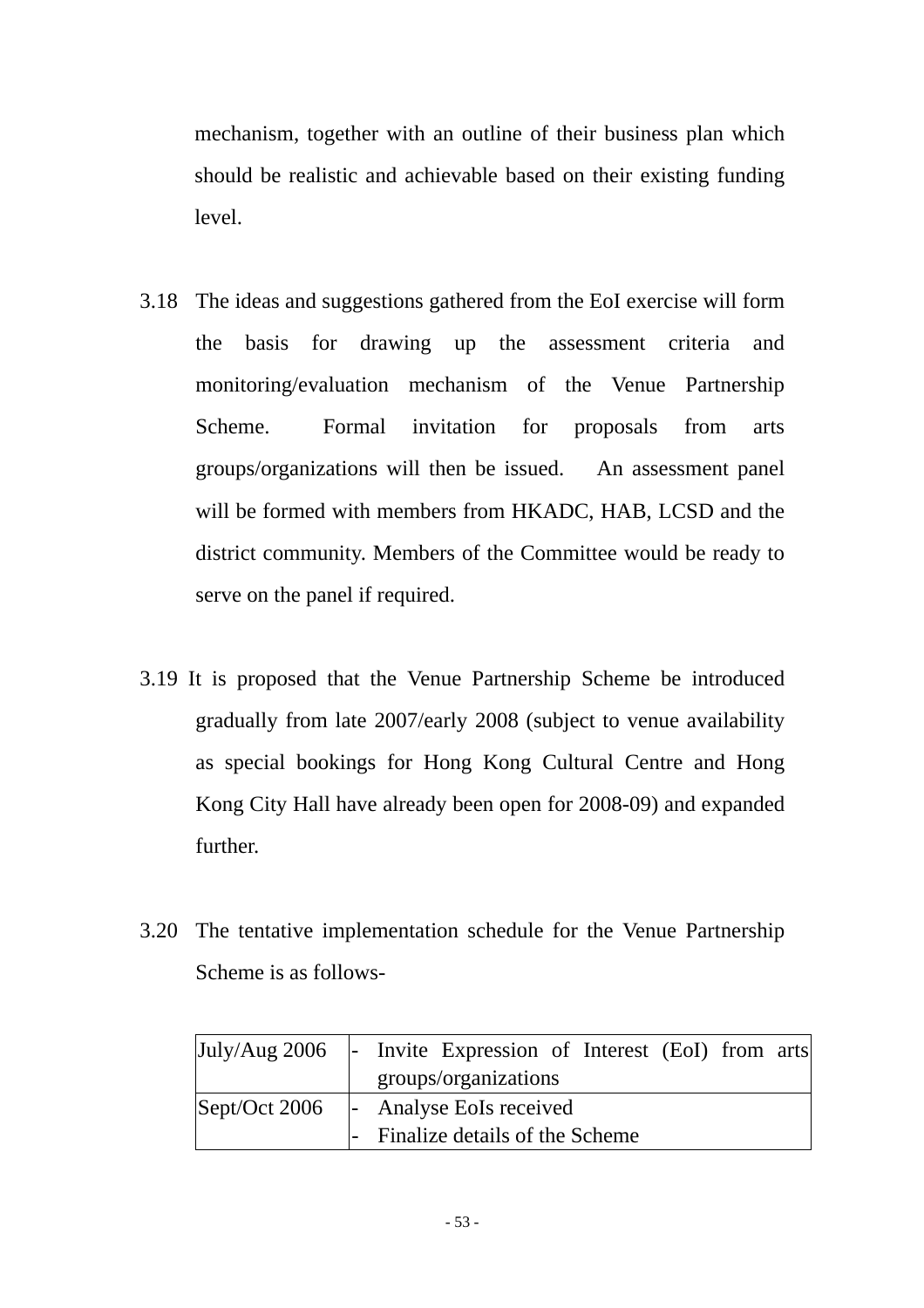| Oct/Nov 2006     | Draw up Invitation for Proposal                 |
|------------------|-------------------------------------------------|
| Dec2006/Jan 2007 | Set up the Assessment Panel                     |
|                  |                                                 |
|                  | Invite Proposals with business plans from arts  |
|                  | groups/organizations                            |
| Feb/Mar 2007     | Assess the proposals and select performing arts |
|                  | groups/organizations for the Scheme             |
| Apr/May 2007     | Negotiate<br>with<br>successful<br>arts         |
|                  | groups/organizations                            |
| May/Jun 2007     | Launch Venue Partnership Scheme to gradually    |
|                  | phase in from late 2007/early 2008              |

Venue Support for Budding and Small-scale Performing Arts Groups and Other Hirers

- 3.21 The Committee is fully aware that the introduction of the Venue Partnership Scheme may affect certain users of LCSD venues. Although the usage of certain prime venues has reached maximum capacity, this is not so for some others (especially those in less central locations). The Committee believes that there is scope for judiciously reallocating the venue resources to cater for the need of different users. The Programme and Development Committee (as proposed in Chapter 4) should look at venue support when devising the programming strategies for the performing arts groups.
- 3.22 The Committee is mindful of the need to strike a balance among the needs of the local performing arts groups, the cultural sector at large and other sectors of the community. The Committee recommends that LCSD consider providing more marketing and promotional support at the moderately equipped venues to attract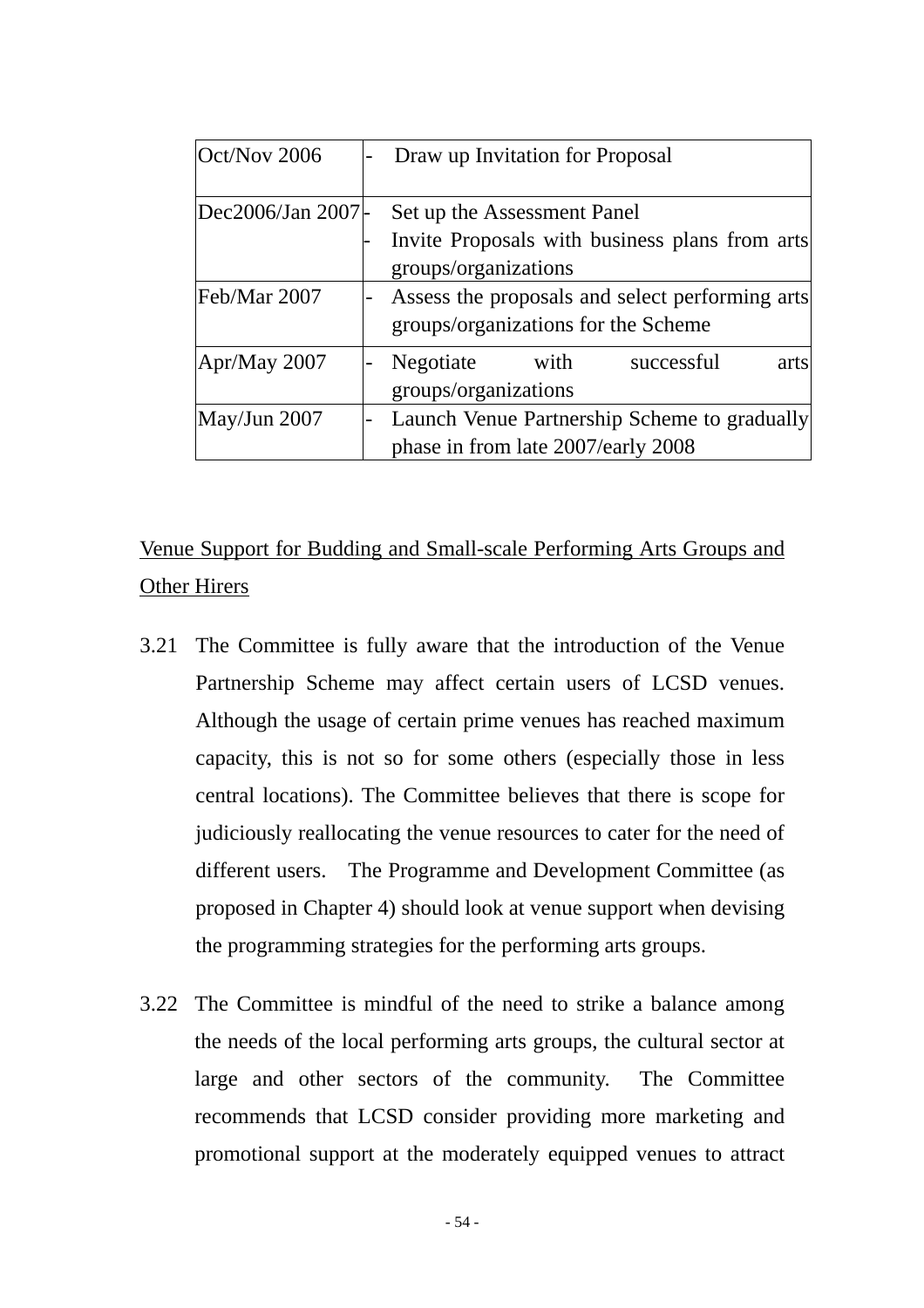audience and performing arts groups, and strengthen the use of its facilities in non-performing arts venues (such as the theatres in the museums) by budding and small-scale performing arts groups and non-arts related users. Moreover, there are a number of performing arts venues owned or managed by non-government organizations, such as those operated by the universities and suitable historical buildings available in the territory. There may be capacity for these facilities to be used by the local community. The Committee recommends that HKADC considers partnering with them to provide additional venue support for performing arts groups.

## *New Initiatives to Provide Venue Support*

- 3.23 As mentioned in Chapter 2, the Committee recommends that LCSD should extend its presentation and sponsorship of local performing arts groups to be staged not only at LCSD venues but also at non-LCSD venues; and that HKADC should strengthen its support for new and budding artists/arts groups, say, in the form of a new scheme to provide funding and venue support for them. The Committee welcomes the fact that the HAB intends to seek the approval of the Legislative Council for a new funding injection of \$40 million to the Arts and Sport Development Fund for use by the HKADC.
- 3.24 The Committee also recommends that more opportunities should be provided for staging high quality performing arts programmes at LCSD's prime venues and LCSD should review its current booking arrangements to achieve priority for quality productions at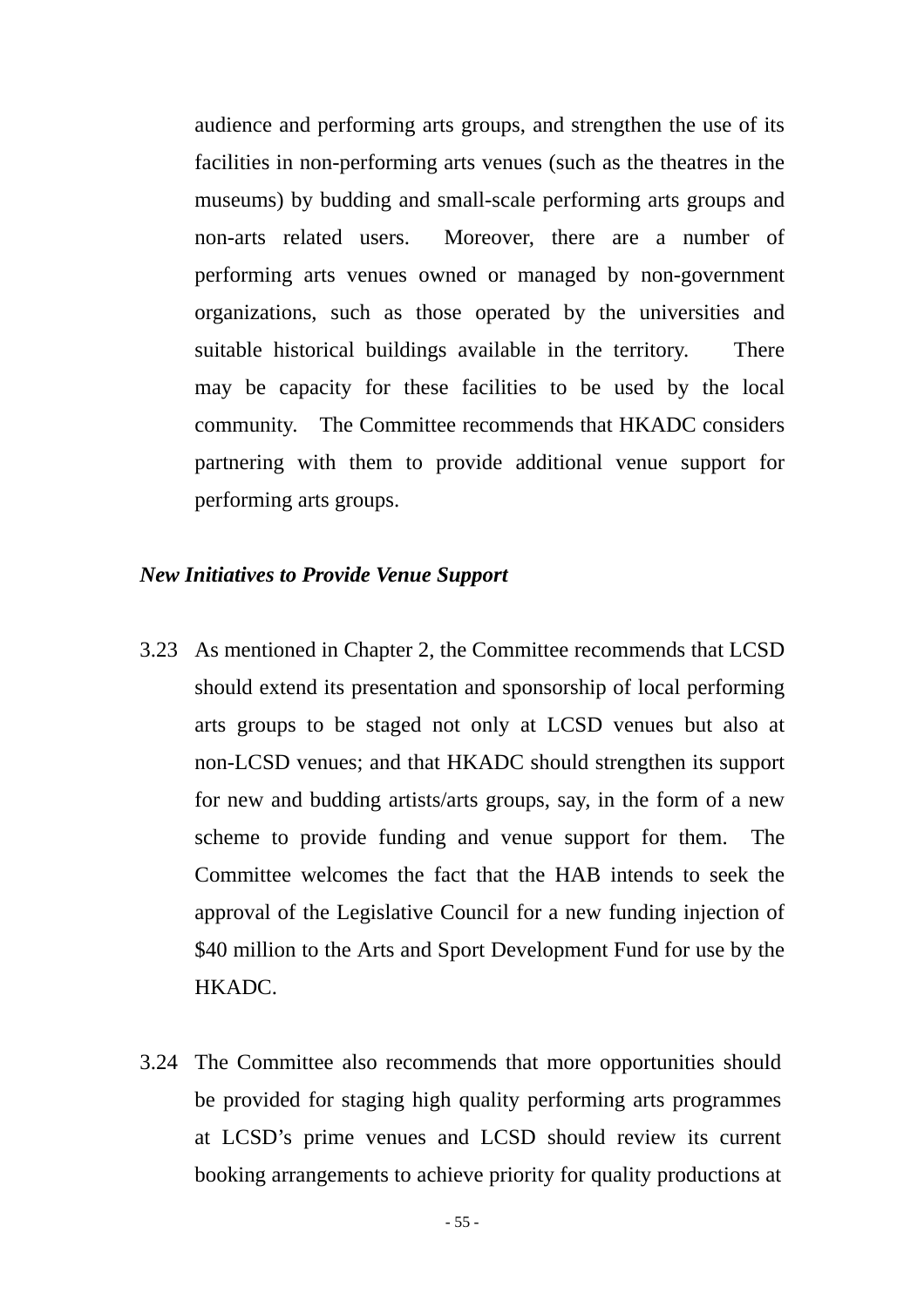such venues.

## *Other Non-dedicated Venues*

3.25 The Committee is fully aware of the need to explore the use of other non-dedicated venues such as community halls, schools, parks, amphitheatres and public spaces, heritage buildings and other facilities for the development of performing arts in Hong Kong. The use of open spaces and non-LCSD venues as well as the establishment of arts village, such as the project of converting a factory building in Shek Kip Mei into a creative arts centre, will be the next focus. The Committee considers that there is a growing demand for performing arts venues. Even with the additional facilities provided for in the West Kowloon Cultural District (WKCD), it may not be able to fully satisfy the need by that time. Hence, it will be essential to look at ways to increase the supply of venues for performing arts.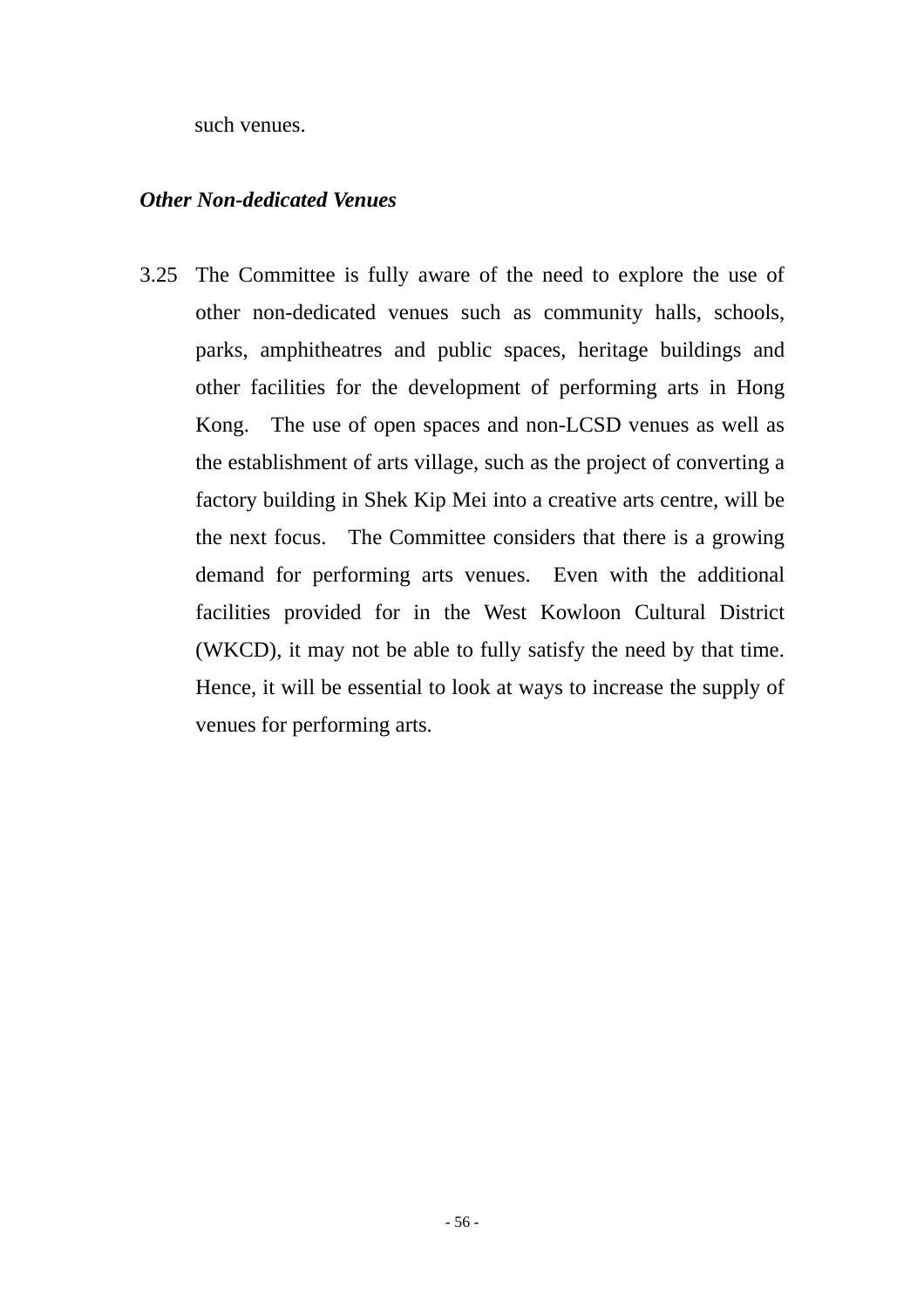## **Chapter 4: Presentation of Performing Arts Programmes**

#### **Introduction**

- 4.1 Hong Kong has one of the liveliest cultural scenes in Asia a regional centre of the arts fusing the creative talents from the East and the West. The vibrant arts community has given Hong Kong the edge as one of the most cosmopolitan Asian cities.
- 4.2 Arts festivals and events involving local and international performers are enjoyed by the public and visitors alike throughout the year. They include:
	- The premier Hong Kong Arts Festival with an outstanding programme of virtuoso artists; the International Film Festival which showcases a variety of screenings from around the world; the Le French May Festival of the Arts which presents the best of France's artistic creation as well as the City Fringe Festival which presents works of emerging contemporary performers.
	- The popular International Arts Carnival and autumn thematic festival, as well as year-round cultural performances presented/sponsored by LCSD or supported by HKADC.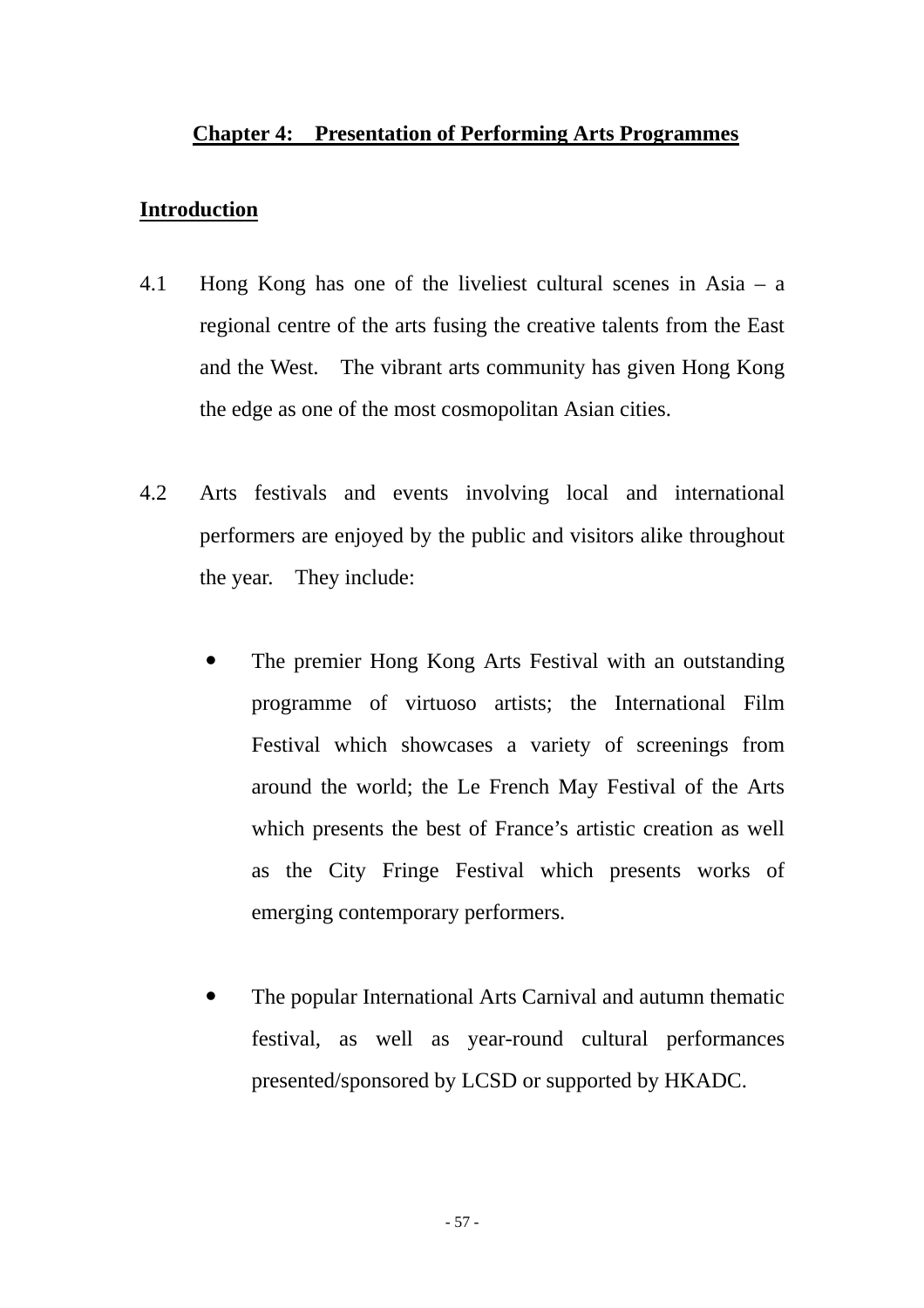- Presentation of Chinese traditional and folk arts programmes of Chinese operas, music, folkloric dance, puppets, acrobatics in-
	- Performances with paid admission;
	- Carnivals during traditional festive occasions, such as the Spring Lantern Festival and the Mid-Autumn Festival;
	- Religious celebrations organized by community organizations featuring, inter alia, Chinese operas presented in bamboo structures at parks, playgrounds and village open spaces during the Tin Hau or Yu Lan Festivals as a form of worship; and
	- Free outdoor events presented at parks, playgrounds, housing estates or village open spaces throughout the year.
- Regular performances by Hong Kong's major performing arts groups, i.e. orchestras, theatre, ballet and dance groups.
- A variety of performing arts events staged by private presenters, community-based performing arts groups and commercial promoters of theatre and entertainment events at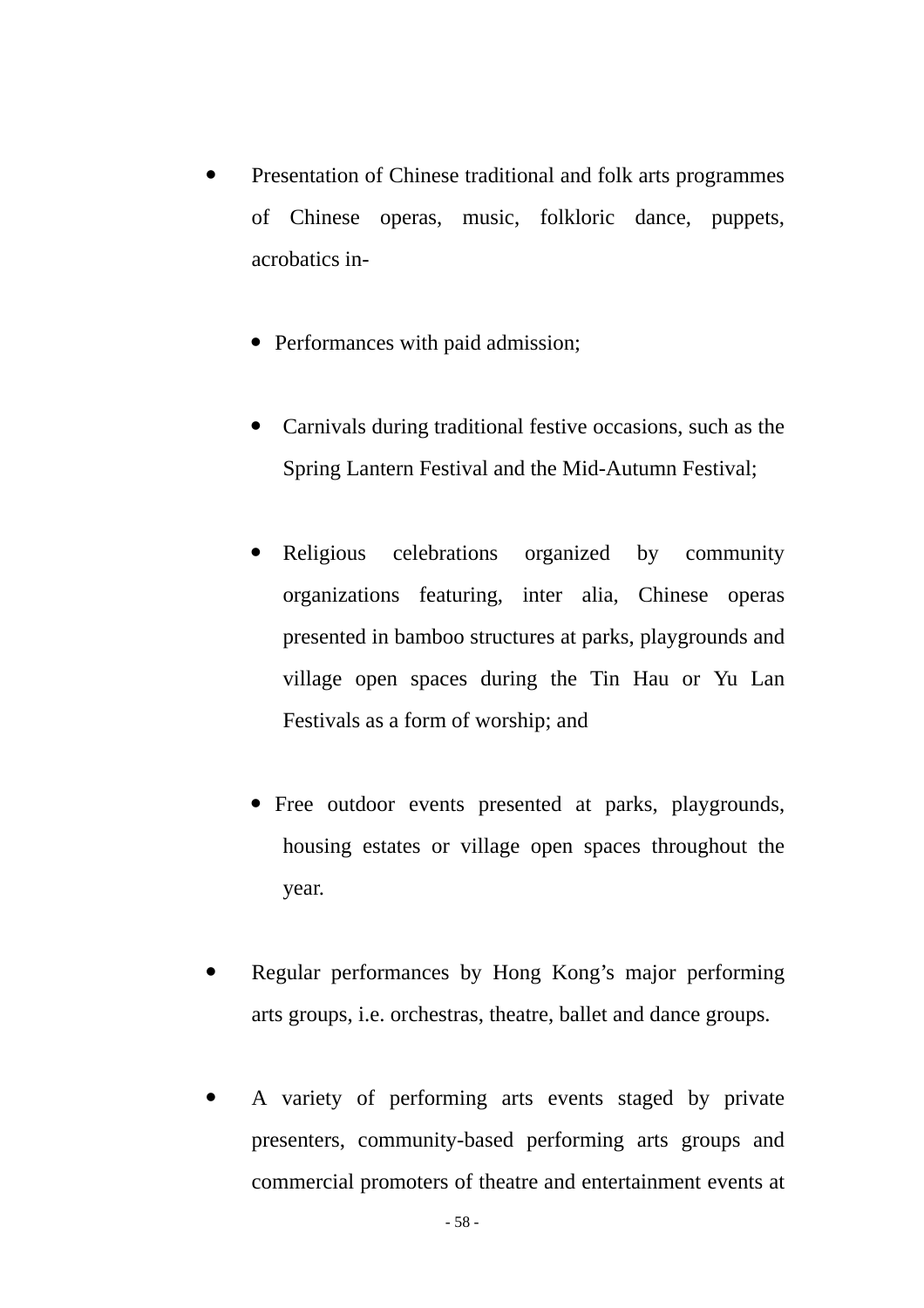LCSD or other facilities (such as the facilities managed by the Hong Kong Academy for Performing Arts and the Hong Kong Arts Centre) for one-off or long-run productions.

All these form an integral part of Hong Kong's diverse arts scene.

#### **Programmes Presented/Supported by LCSD**

4.3 Currently, the LCSD's role in the provision of cultural performances is mainly carried out by two programme offices, namely the Cultural Presentations Section (CP) and Festivals Office (FO) through different ways of presentation or sponsorship as detailed in Chapter 2 above.

## Sources of Programme Proposals

- 4.4 LCSD programmes are planned well in advance, up to two years ahead. Programme proposals may come through the following channels-
	- Local Artists: Local artists/groups/agents may directly approach the programme offices. Programme offices may also take a proactive approach in pursuing special ideas, e.g. by approaching artists, groups, agents or producers for specific proposals. Where a special project is planned, LCSD may openly invite proposals on a specific theme.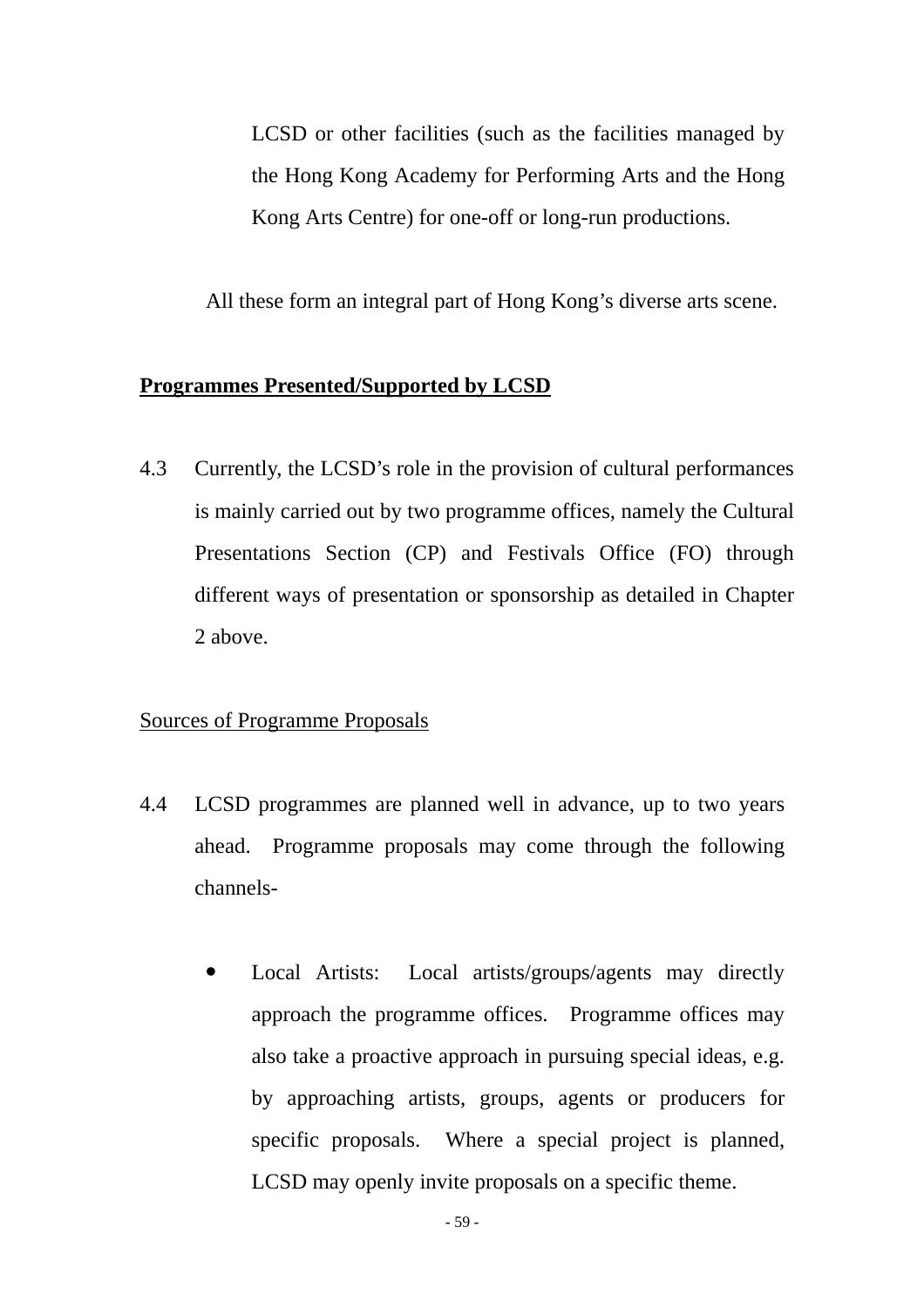- Programmes from the Mainland and Overseas: The programme offices maintain regular contacts with international, mainland and local performing arts groups, artist agents and presenters. These organizations may approach LCSD with programme proposals. Programmes may also be referred to the programme offices by advisers, other artists or cultural institutions, or identified by staff attending international festivals and during overseas visits.
- Consulates and national cultural organizations: They may collaborate with LCSD on cultural exchange programmes or provide assistance in the form of artistic advice, logistics or occasional financial support.
- Other Channels: That LCSD welcomes programme proposals is regularly publicized on the LCSD website and in its house programmes. This is also publicized in performing arts journals and arts directories from time to time.

#### Programme Selection Mechanism

4.5 Currently, LCSD has a fair and structured programme selection mechanism formulated in consultation with ICAC. Annual programme plans are drawn up by considering the need for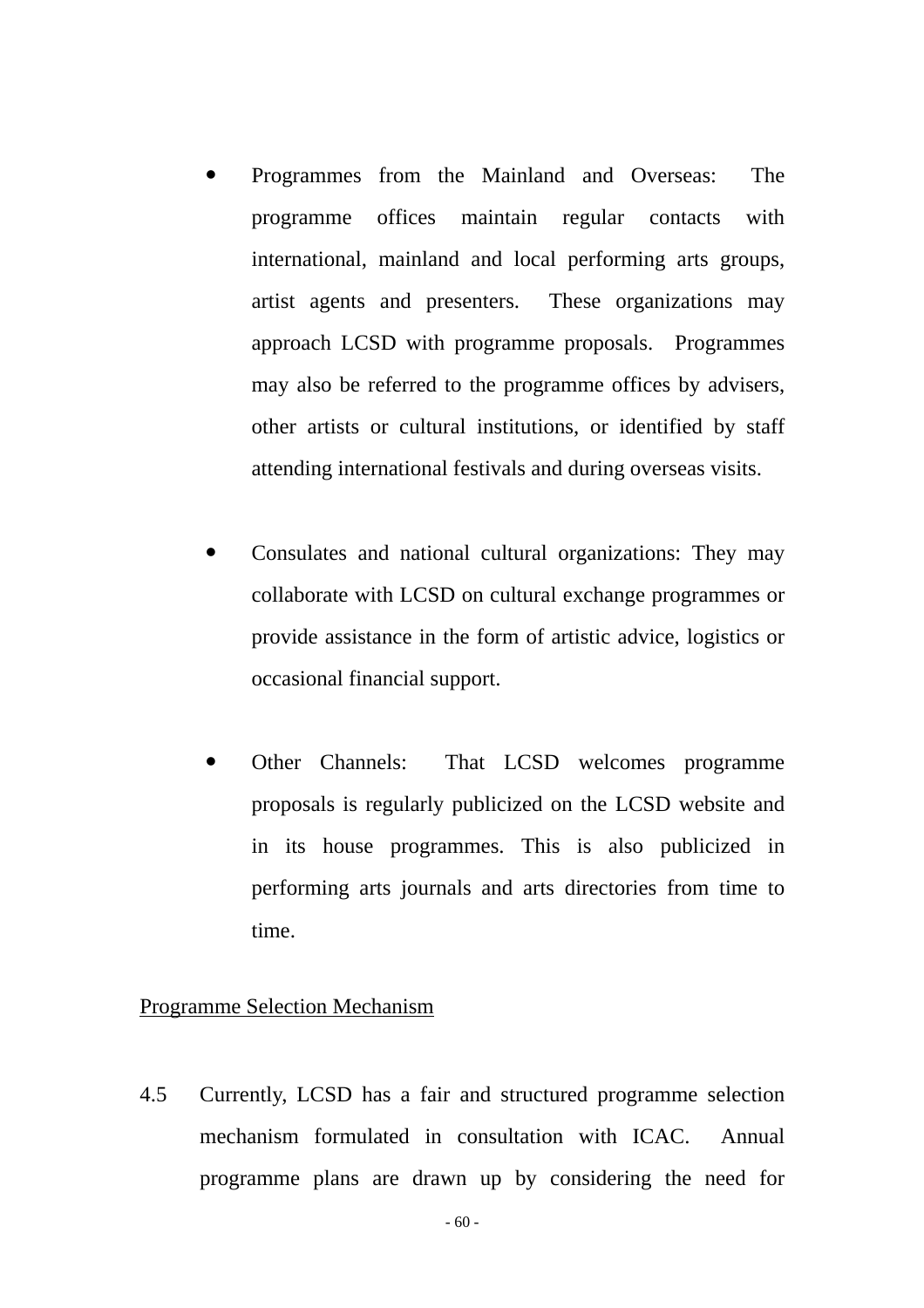strategic promotion of different types of performances (e.g. Chinese opera), proposals at hand, audience aspirations, available resources and experience of previous years. The programme plans, including themes of the thematic festival in autumn, special programme series and year-round programme proposals, are discussed and endorsed at the annual Expert Advisers' Forum before being finalised.

4.6 All incoming proposals are considered at monthly programme meetings. Factors taken into account include government's cultural policies, LCSD's programme strategies, artistic/educational merit of the programme, expertise and standing of the artists, popularity of the type of programmes, need for a balanced mix of art forms and programme types, interests and needs of the local community, suitability of the programme for the occasion (e.g. carnival theme), technical feasibility, financial viability, availability of venues and avoidance of programme clash. Expert advisers are consulted on artistic merit of artists/programme proposals as and when required. For thematic festivals, an advisers' panel will be formed to give advice on the proposals.

### Existing Expert Advisory Panels

4.7 The expert advisory panels comprise experts and scholars in the fields of music, dance, theatre, multi-arts and Chinese opera.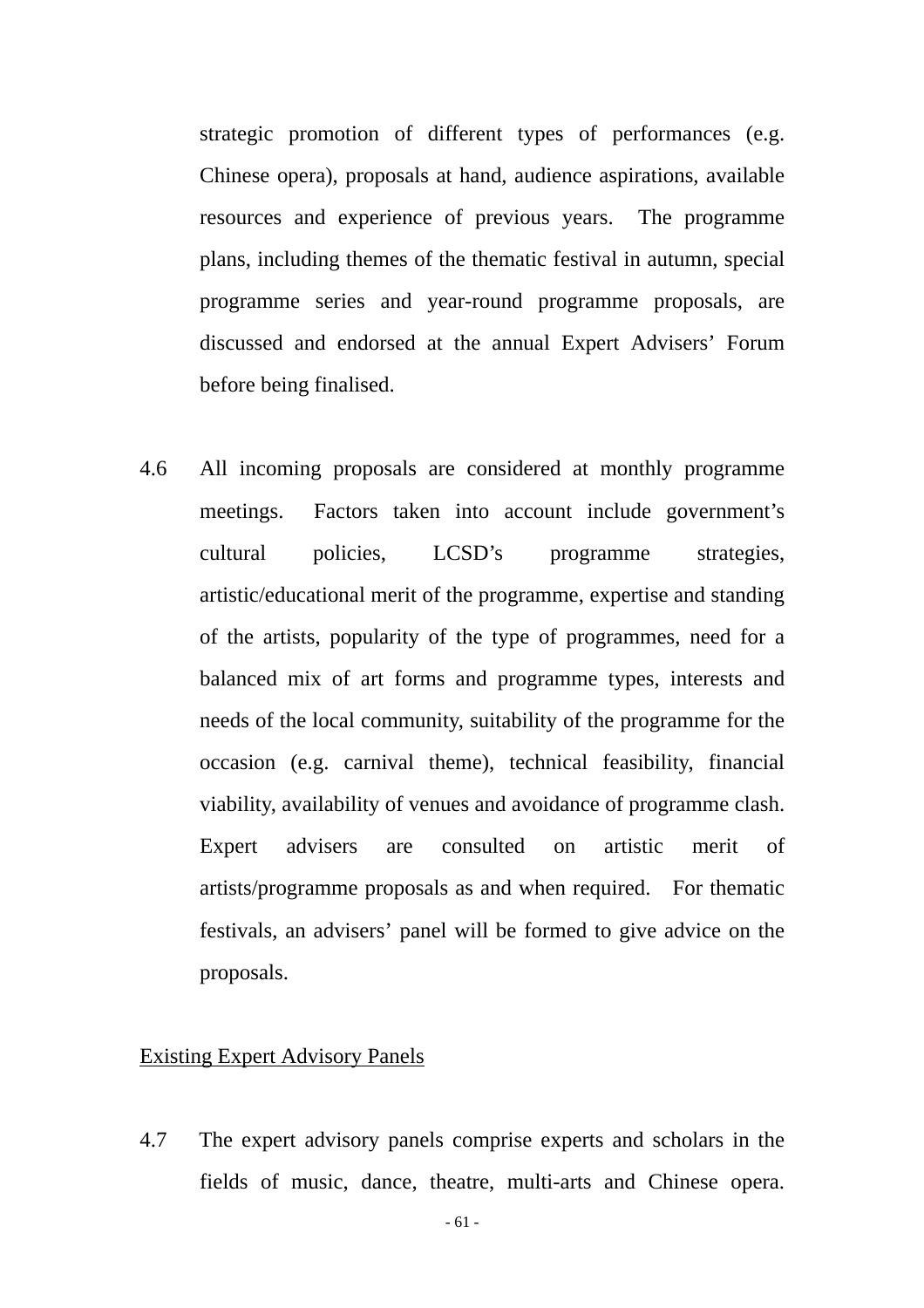Each term of service of the advisory panels lasts for two years. The advisers have contributed their time and served as the "voices of the field" providing updated information and helped shape LCSD's cultural programmes throughout the year.

#### Review of Existing Programme Selection Mechanism

- 4.8 The Committee notes that the current mode of operation on programme presentation has the curatorial input from professional LCSD staff, assisted by advisers' expertise, and programme selection is operated on principles of openness, fairness and transparency. LCSD's neutral position enables it to balance the needs/interests of different players in the field, e.g. artists, audience, visitors, etc. when selecting programmes and is generally accepted by the arts community. Its choice of programmes have also been well received by audience and critics in terms of quality, innovation, balance, efforts in arts education and audience outreach, and reasonable ticket prices.
	- 4.9 However, as the current mechanism is mainly operated by LCSD staff, the Committee considers that there is a need to increase the participation of the arts sector and the community in the programme/arts groups selection process so as to enhance their ownership of the programmes presented. In respect of local programmes, the Committee recommends to work out systematic development strategies on funding, venue, programming and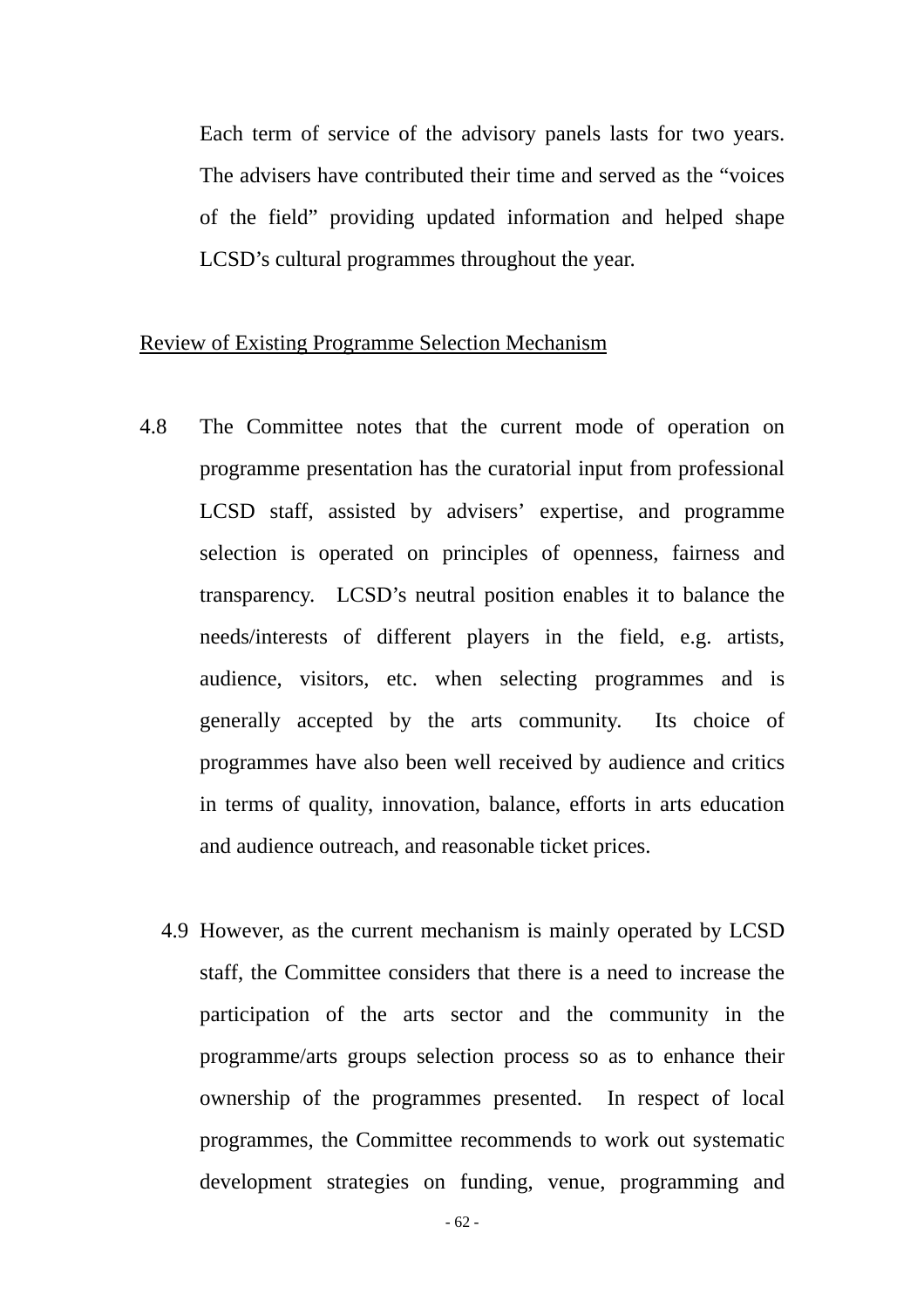marketing for budding and small-scale performing arts groups. LCSD should shift from a "programme-based" to "arts group-based" programming approach in order to provide these performing arts groups with a structured and sustainable support mechanism.

#### **Recommendations**

4.10 The Committee recommends the establishment of a Programme and Development Committee (PDC) supported by six Art Form Panels (AFP). The structure is as follows:





The PDC and AFPs should be tasked to advise LCSD on the strategies of performing arts programmes (local, Mainland and overseas), formulate structured and sustainable strategies in identifying and supporting the development of budding and small-scale performing arts groups.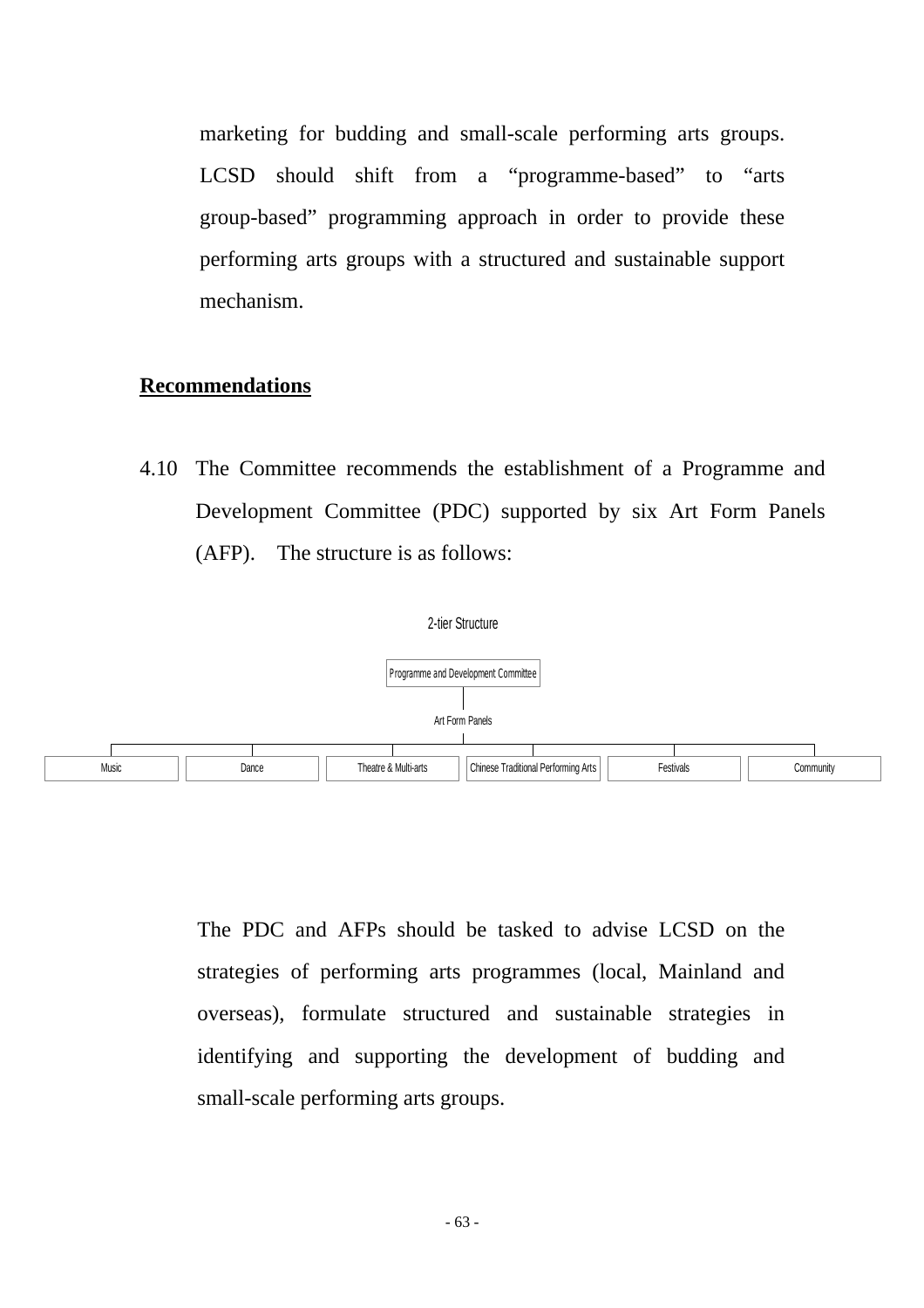- 4.11 Under the proposed new structure, the PDC is proposed to meet twice a year to -
	- Consider long term programme presentation strategies such as venue-based programming and decentralization of programming funding, AFP's proposals on development strategies in support of budding and small-scale performing arts groups;
	- Consider and endorse LCSD's annual programme strategies/directions, resource allocation and programme plans; and
	- Review progress of programme plans.
- 4.12 The AFPs will be constituted first. The PDC will comprise the chairman and one other representative from each of the six AFPs, with Chairman to be elected by PDC members.
- 4.13 The AFP is proposed to meet quarterly to
	- Identify upcoming talents/groups and draw up development strategies for providing support for budding and small-scale performing arts groups of respective art forms;
	- Consider and endorse choice of programmes;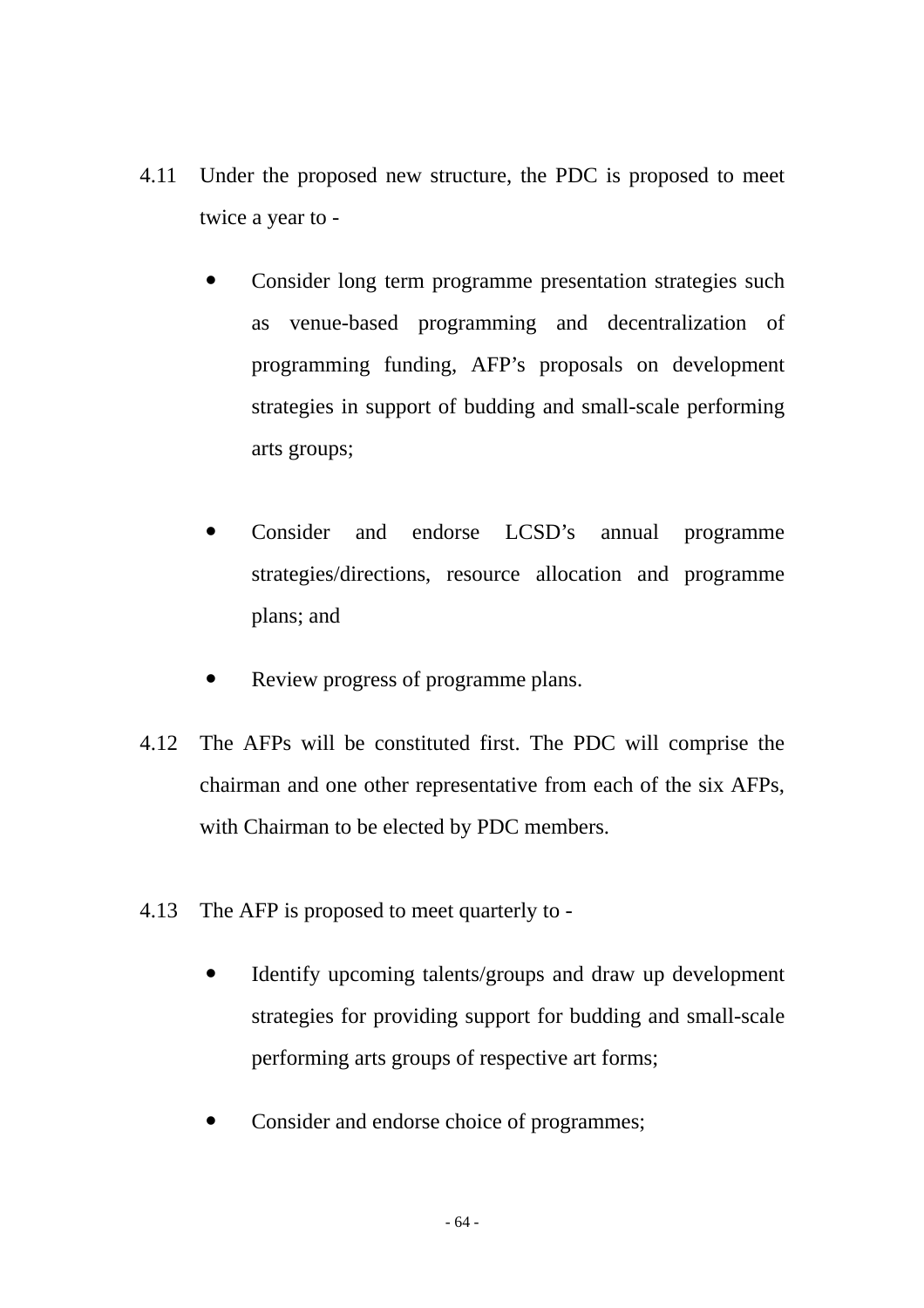- Give expert advice on forthcoming programme proposals; and
- Give comments on and note lists of approved programmes, programmes under consideration and declined proposals processed according to existing mechanism.
- 4.14 The AFP is proposed to comprise not fewer than five experts of respective art forms; and two representatives with district/community background, with Chairman of the panel to be elected among members.
- 4.15 The Committee considers it important to safeguard public interest and address concerns of the public and the arts circle about possible conflict of interests among members of the PDC and AFP. It is proposed that a mechanism should be in place for avoiding conflict of interest, for members to declare interests and for such information to be documented for transparency and for public access and inspection. Furthermore, each term of appointment to the PDC and AFPs will last for two years and members should not be appointed for more than 6 consecutive years.
- 4.16 The Committee considers it important that existing Expert Advisory Panels on various art forms should be retained to give expert advice to LCSD in order to complement the functions of the PDC and AFPs.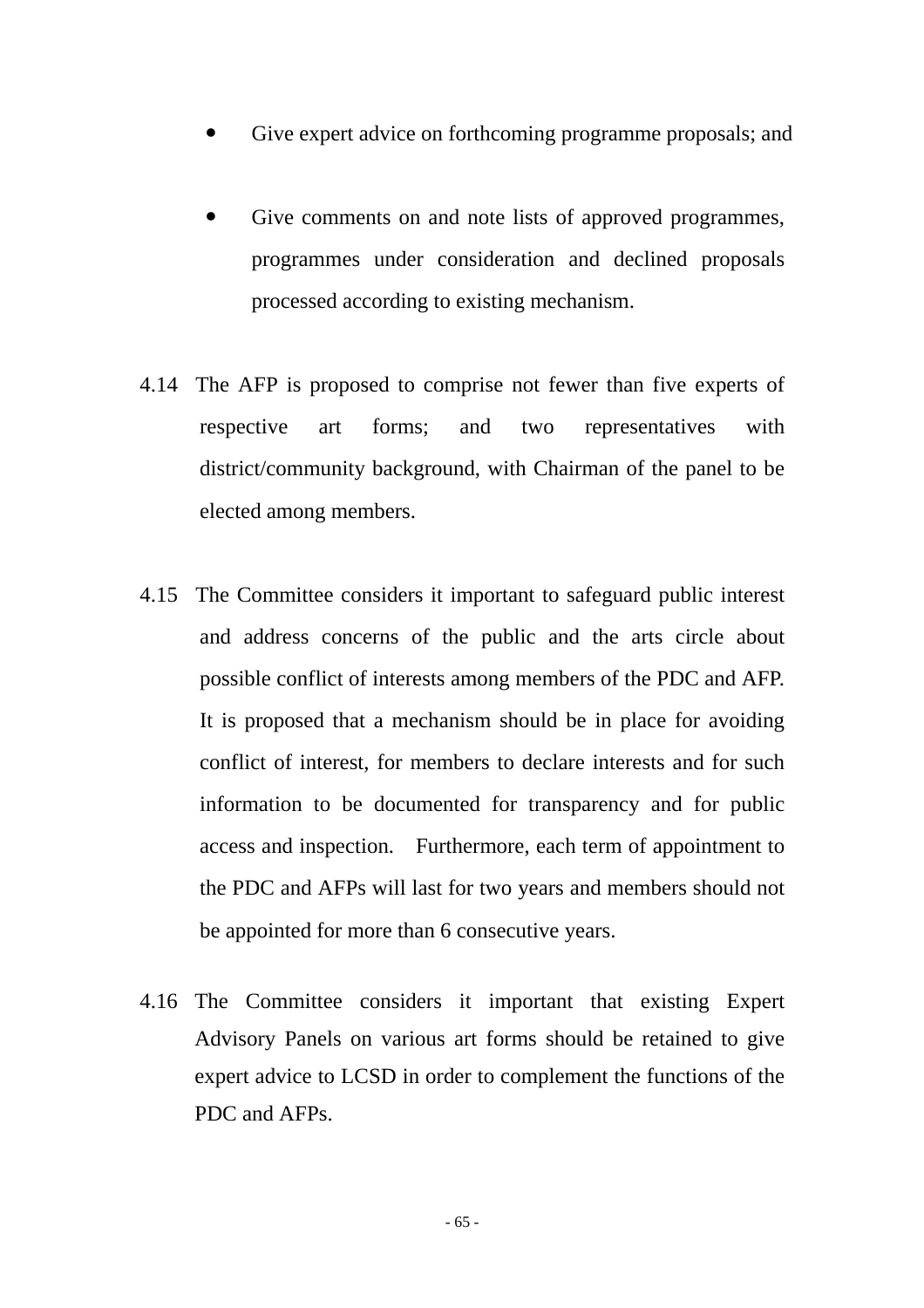4.17 The Committee proposes to set up the proposed PDC and AFPs by late 2006, and start examining programmes under the new system in 2007.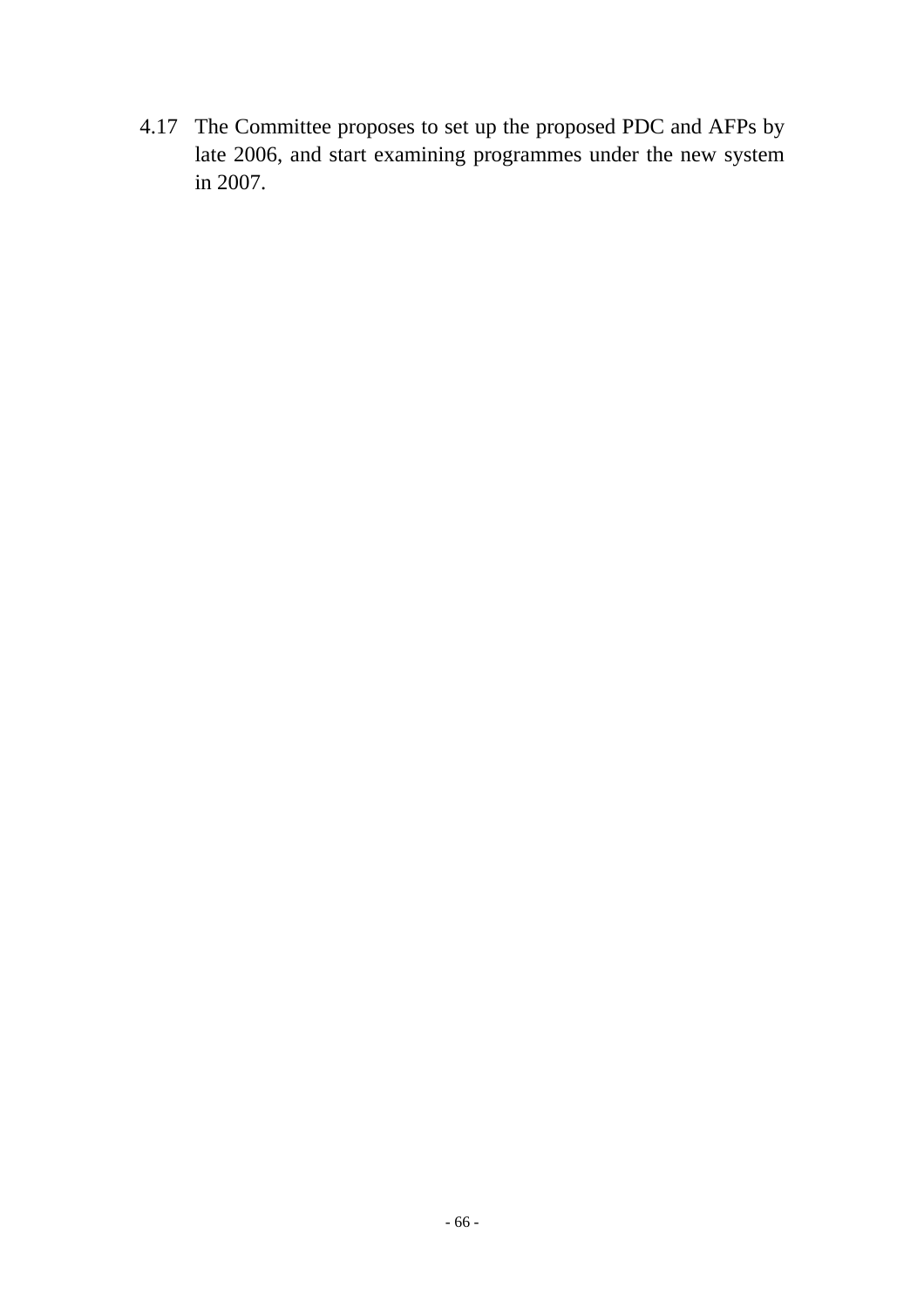## **Chapter 5: Performing Arts Scene in the Medium Term**

### **Development of the Performing Arts Scene**

- 5.1 The establishment of the Hong Kong City Hall in 1962 marked a milestone in the history of cultural development in Hong Kong. Since then, in particular in the past two decades, there has been a rapid development of performing arts venues. The government, through the provision of funding support and performance opportunities via HKADC (formerly the Council for Performing Arts) and LCSD (formerly the Urban Services Department and Regional Services Department), has nurtured the growth of a significant number of performing arts groups which contribute substantially to the artistic and pluralistic development of the performing arts scene.
- 5.2 However, during the recent past, owing to the government budget deficit, the performing arts sector has been experiencing cuts in funding support and some arts groups encountered difficulties in furthering their pursuits. The arts community feels that this has hampered the development and further growth of budding artists and arts groups with good potential.
- 5.3 The Committee would like to emphasize that the proposed changes in this Recommendation Report are not meant to lead to any reduction in public funding support for the performing arts. On the contrary, we recommend that the Government should consider providing additional resources to ensure a sustainable support to performing arts groups.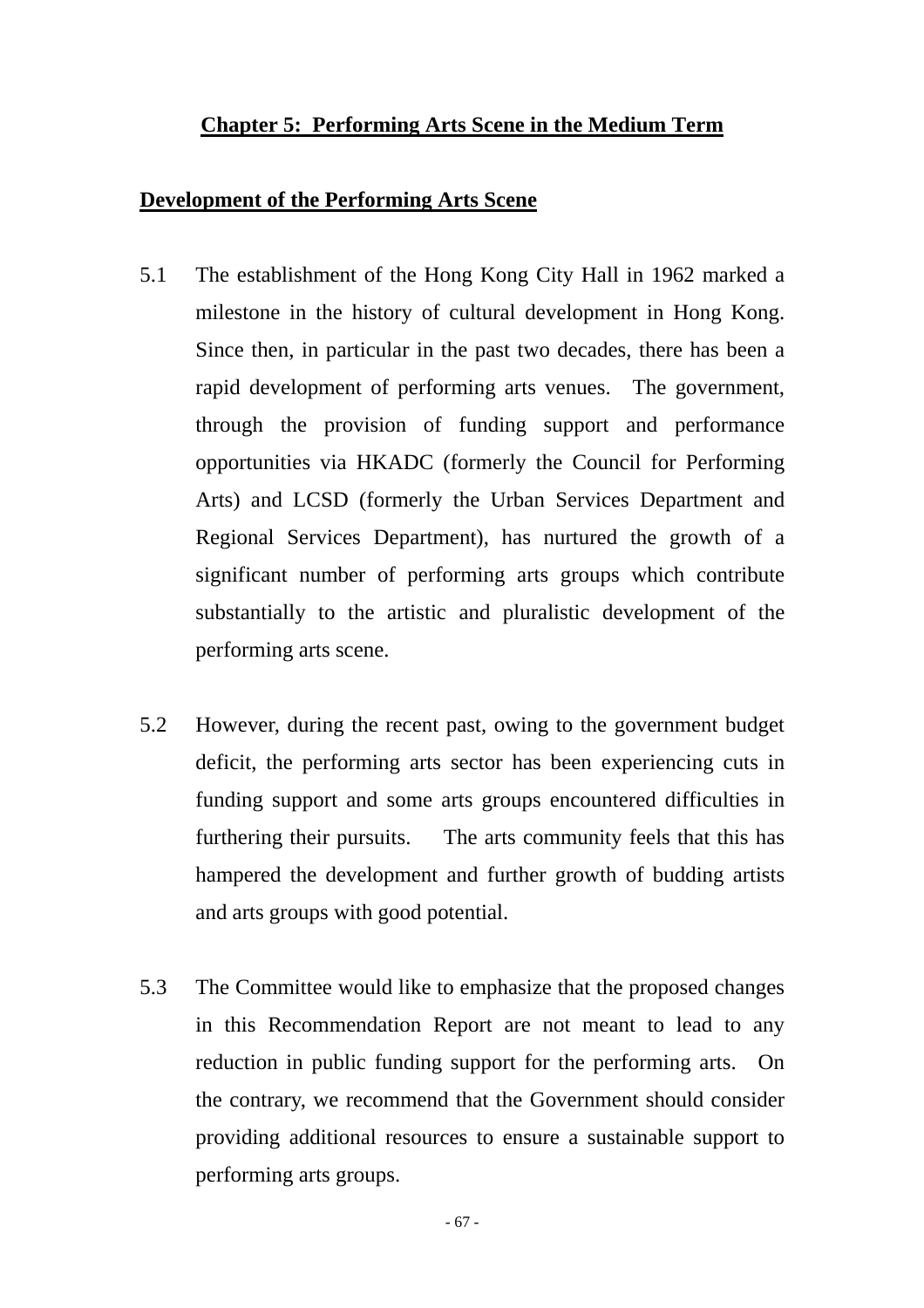## **Performing Arts Scene in the Medium Term**

- 5.4 It is against this background that the Committee puts forward the recommendations in Chapters 2 to 4, hoping to reorganize the existing resources (funding, venue, expertise) to achieve a greater degree of effectiveness and efficiency in the provision of support to the performing arts sector. As we have mentioned in the "Background" chapter, this is only the beginning of a series of changes. We envisage, in the medium term, the following changes will be put in place–
	- (a) A set of assessment criteria for a new funding mechanism to be devised for funding major performing arts groups to ensure a fair and open competition for public funding resources. It should be developed with inputs from the performing arts groups and take into account the special nature of specific art forms;
	- (b) The venue partnership scheme to be fully implemented, with LCSD and the performing arts groups working together on venue-based audience building, marketing/promotion and corporate sponsorship;
	- (c) The introduction of venue-based programme committees, with a view to decentralizing programming responsibilities and at the same time shaping the artistic character of a venue. This will be achieved with the support of LCSD staff and the performing arts groups in partnership;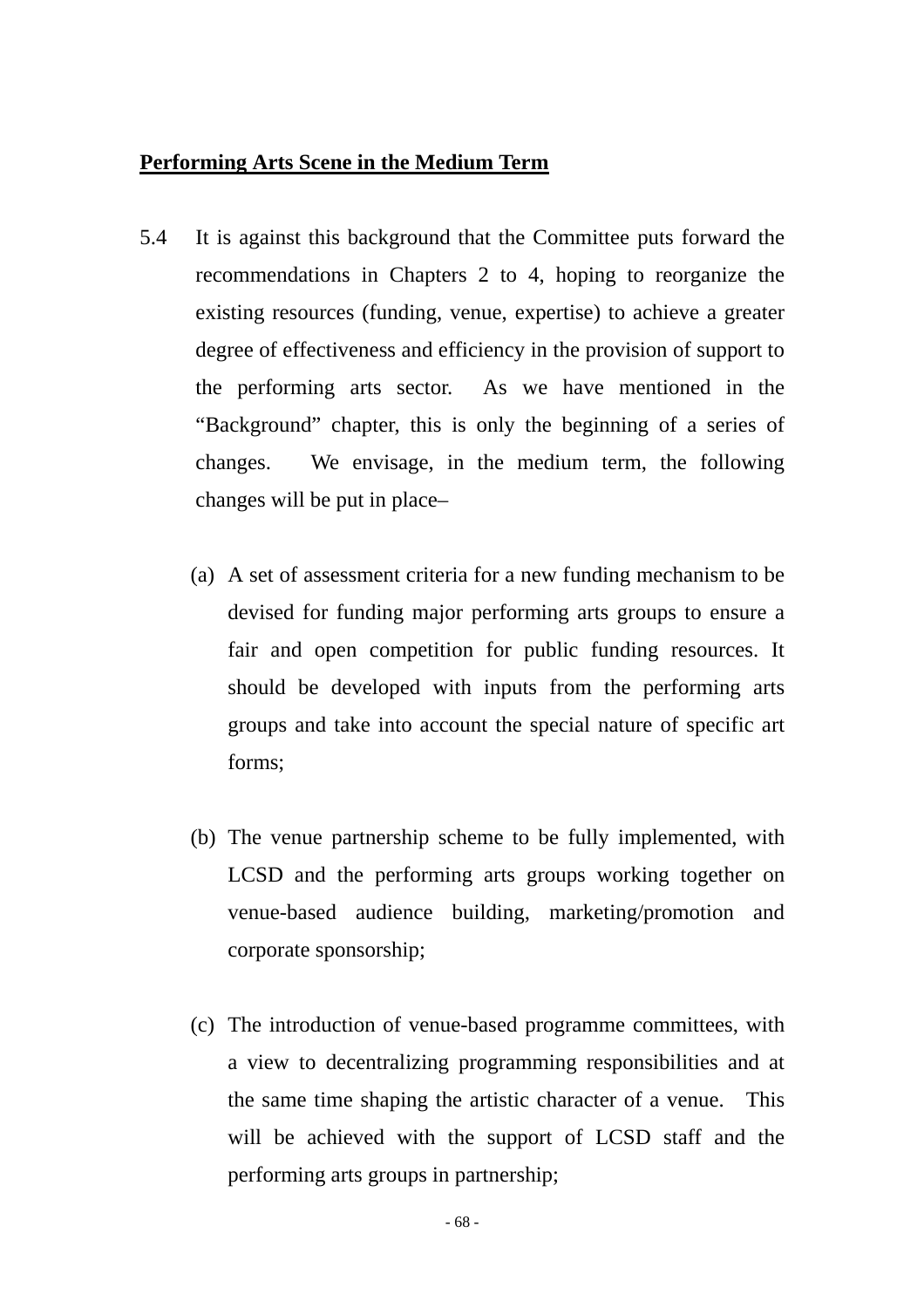- (d) Large-scale performing arts groups to take on responsibilities to collaborate with the budding and small-scale performing arts groups, providing expertise transfer and experience sharing in areas such as staging, promotion and marketing. Such relationships/arrangements need to be organic and naturally grown. It is not a requirement on the smaller groups but an expectation on the larger ones;
- (e) Hong Kong's professional performing arts groups being promoted regularly overseas and in the Mainland, particularly in the Greater Pearl River Delta region;
- (f) Effective and efficient use of the promotion and marketing resources of LCSD and the arts groups;
- (g) A steady increase of community support and corporate sponsorship for the performing arts; and
- (h) The emergence of a vibrant performing arts market.

### **Arts Education**

5.5 Last but not least, the Committee considers that arts education is fundamental to the development of a sustainable performing arts scene. We welcome the emphasis that the Education and Manpower Bureau (EMB) places on arts education in its new secondary school curriculum. We have proposed to set up a database of arts education expertise for reference by EMB and the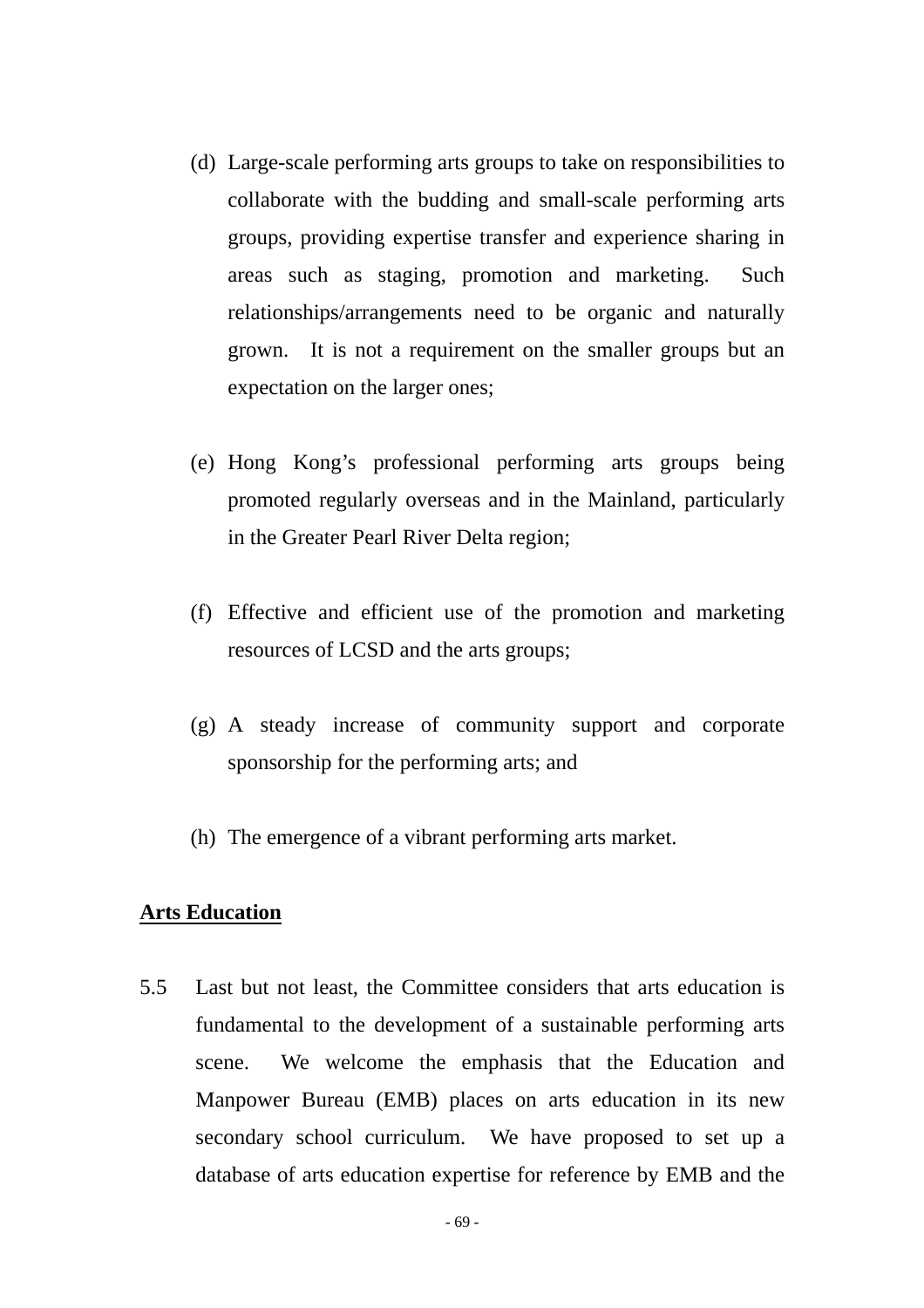schools. HKADC has already put up such a database onto its website. We have also recommended to the EMB that a requirement be imposed on all senior secondary school students to attend one performance programme at a proper performing arts venue at least once a year so as to build up their interest in the appreciation of the performing arts.

- 5.6 If our younger generation is to develop an interest in the performing arts, the resulting increase in audience base will help develop a vibrant performing arts market to support arts groups not only in the form of patronage and box office income but also in corporate sponsorship. This will in turn help reduce their reliance on public funding gradually.
- 5.7 The Committee recommends that a structured collaboration network be established between the Hong Kong Academy for Performing Arts (HKAPA) and major performing arts groups. This will help strengthen the interactive dialogue between the HKAPA as an institution, the students, the graduates and potential employers of professional performing and technical artists.
- 5.8 The Committee will discuss in detail the subject of performing arts education with a view to putting forward recommendations for changes in its next phase of work.

## **West Kowloon Cultural District**

5.9 The Government's objective of developing the WKCD is to develop a world-class arts and cultural district comprising local,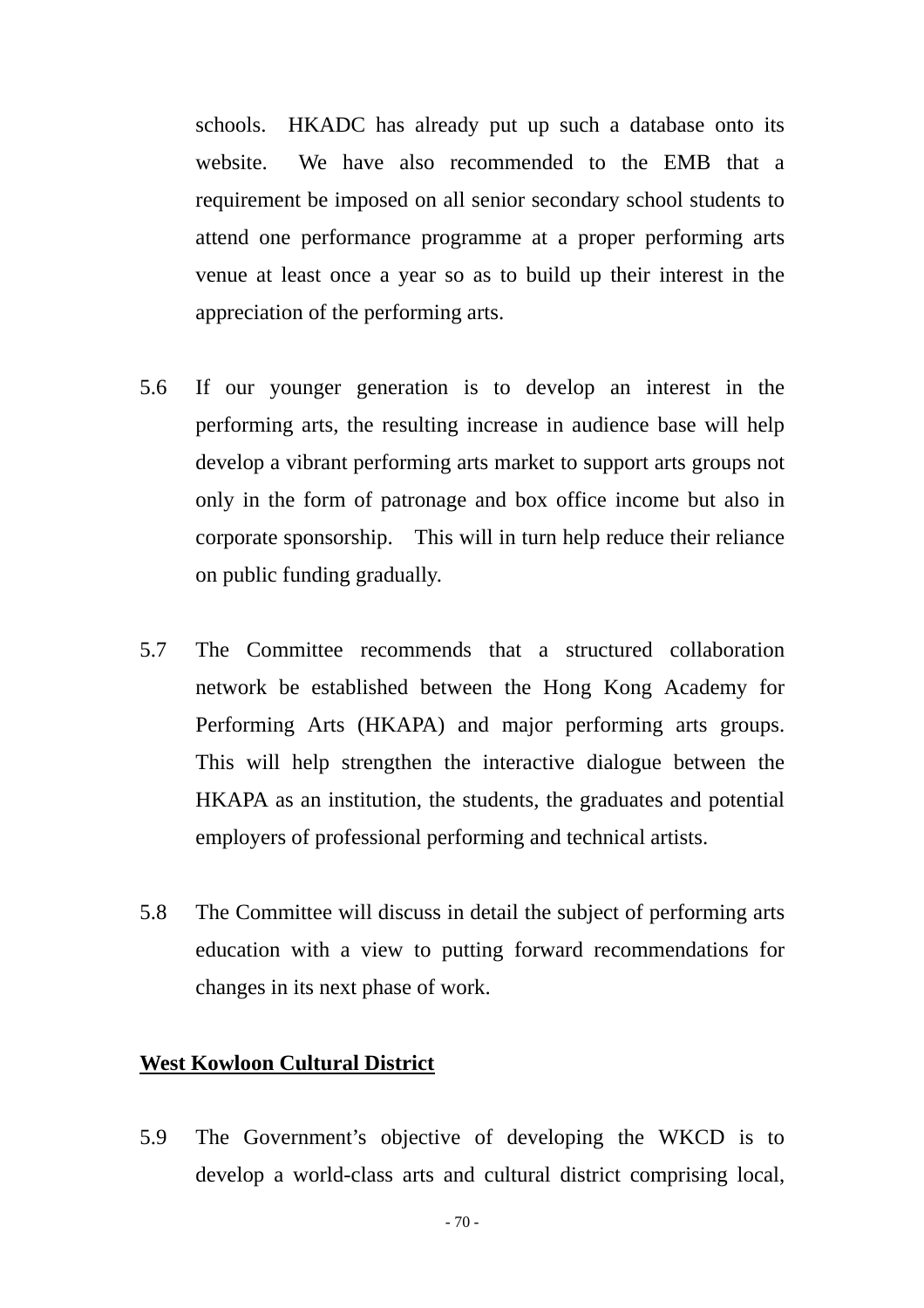traditional as well as international elements, to enrich the arts and cultural life for the people of Hong Kong as well as neighbouring areas, to create job opportunities and benefit the tourism industry, and ultimately to make Hong Kong an international cultural metropolis. This is effectively a major initiative to implement our existing policy on culture and the arts. The development of the WKCD is also in line with the CHC's views on Hong Kong's cultural position and vision, that is, a cultural metropolis in China which is most capable of bridging China and the world. In fact, the CHC has given its clear support to the WKCD development, and considered this project an unprecedented opportunity to develop culture and the arts in Hong Kong.

- 5.10 The Committee considers that the WKCD development is only part, though an important and coordinated part, of the cultural development in Hong Kong. We fully agree with CHC recommendation that in the development of the WKCD, emphasis should be given to the principles of "people-oriented", "partnership" and "community driven".
- 5.11 The latest development is that the Government, through a Consultative Committee, re-examines with a view to confirming the need for the Core Arts and Cultural Facilities in the WKCD, on the original planning basis of the facilities. The WKCD project is timely in providing additional quality venues for the performing arts in order to bring the development of performing arts in Hong Kong to new heights. We hope that the Government will decide on how to take forward the project as soon as possible. The Committee will follow closely the development.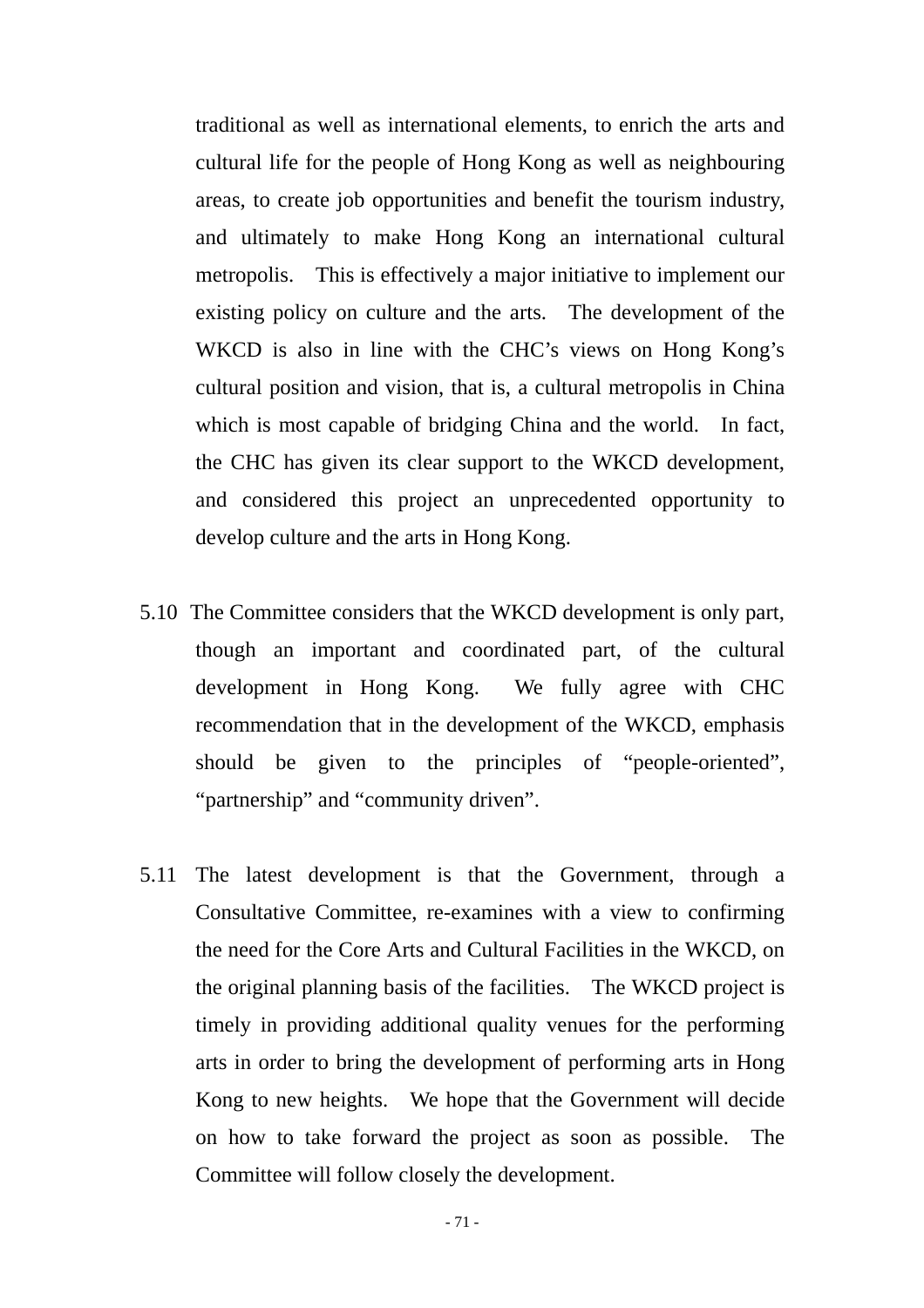- 5.12 As there is a need for sufficient new "cultural software" to make full and productive use of the new facilities at the WKCD, we recommend that additional resources should be made available for the development of such "cultural software" once a final decision has been made for the implementation of the WKCD project.
- 5.13 To make the WKCD project sustainable, we also believe that there is a need for the steady increase of community support and corporate sponsorship in the arts.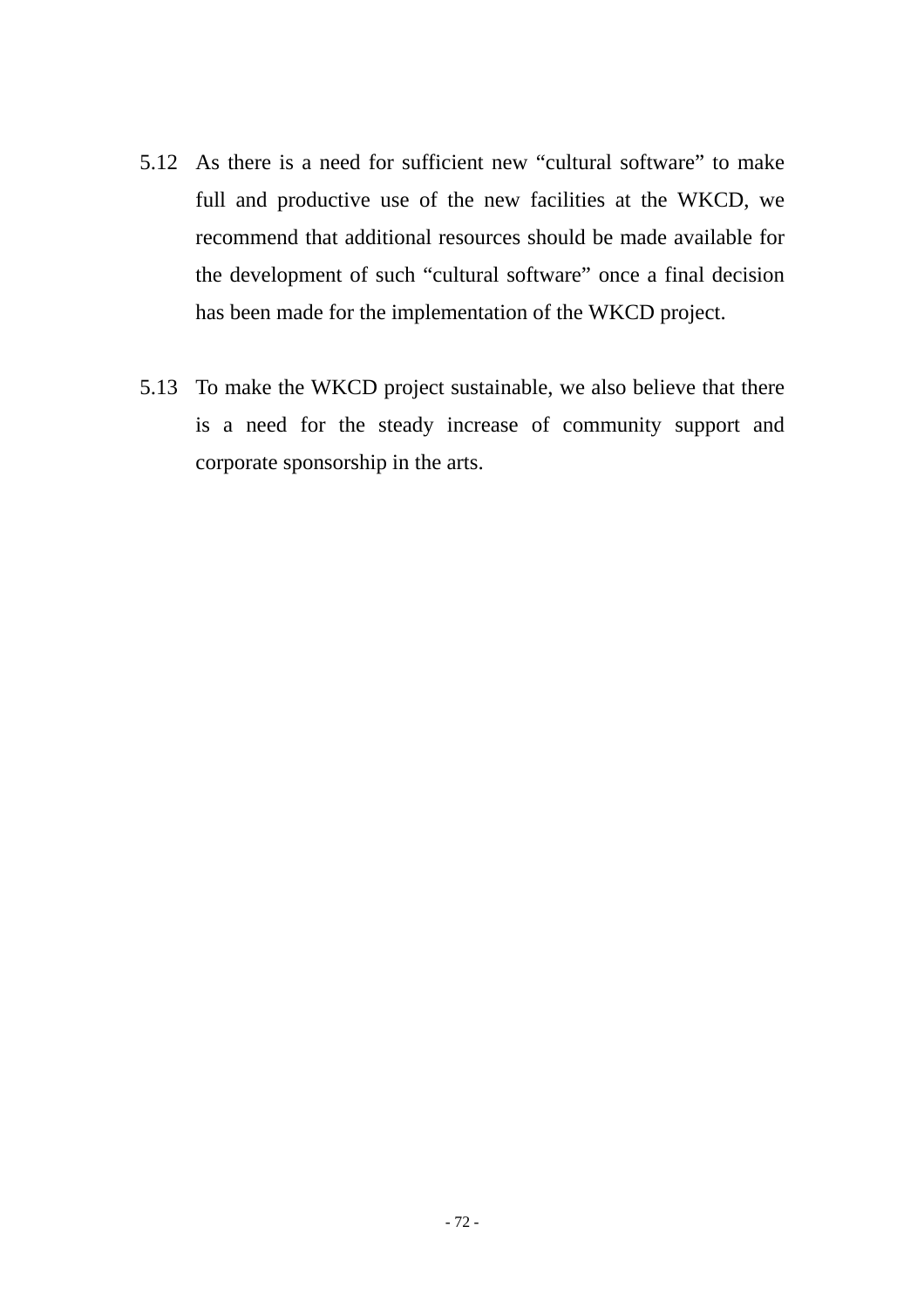## **Key Recommendations**

## **Funding Support for Performing Arts Groups**

- 1. Identifying resources by LCSD to provide more performance opportunities to local budding and small-scale performing arts groups and extending such support to performances staged at non-LCSD venues.
- 2. Setting up a new grant scheme by HKADC to provide funding and venue support for budding artists/arts groups.
- 3. Developing a single assessment mechanism for major performing arts groups, with a set of clear and measurable assessment criteria focusing on artistic and community impact, quantifiable outputs and deliverables as well as governance and management.
- 4. Putting the four performing arts groups funded by LCSD and the six 3-year grantees funded by HKADC under one roof, i.e. funded by one single body.
- 5. Proposing the establishment of a new funding body to advise the Government on funding major performing arts groups from April 2007.

## **Venue support for Performing Arts Groups**

6. Establishing a partnership between LCSD venues (as venue operators) and performing arts groups (as programme providers) to help establish the artistic character of individual venue, enlarge the audience base, develop venue-based marketing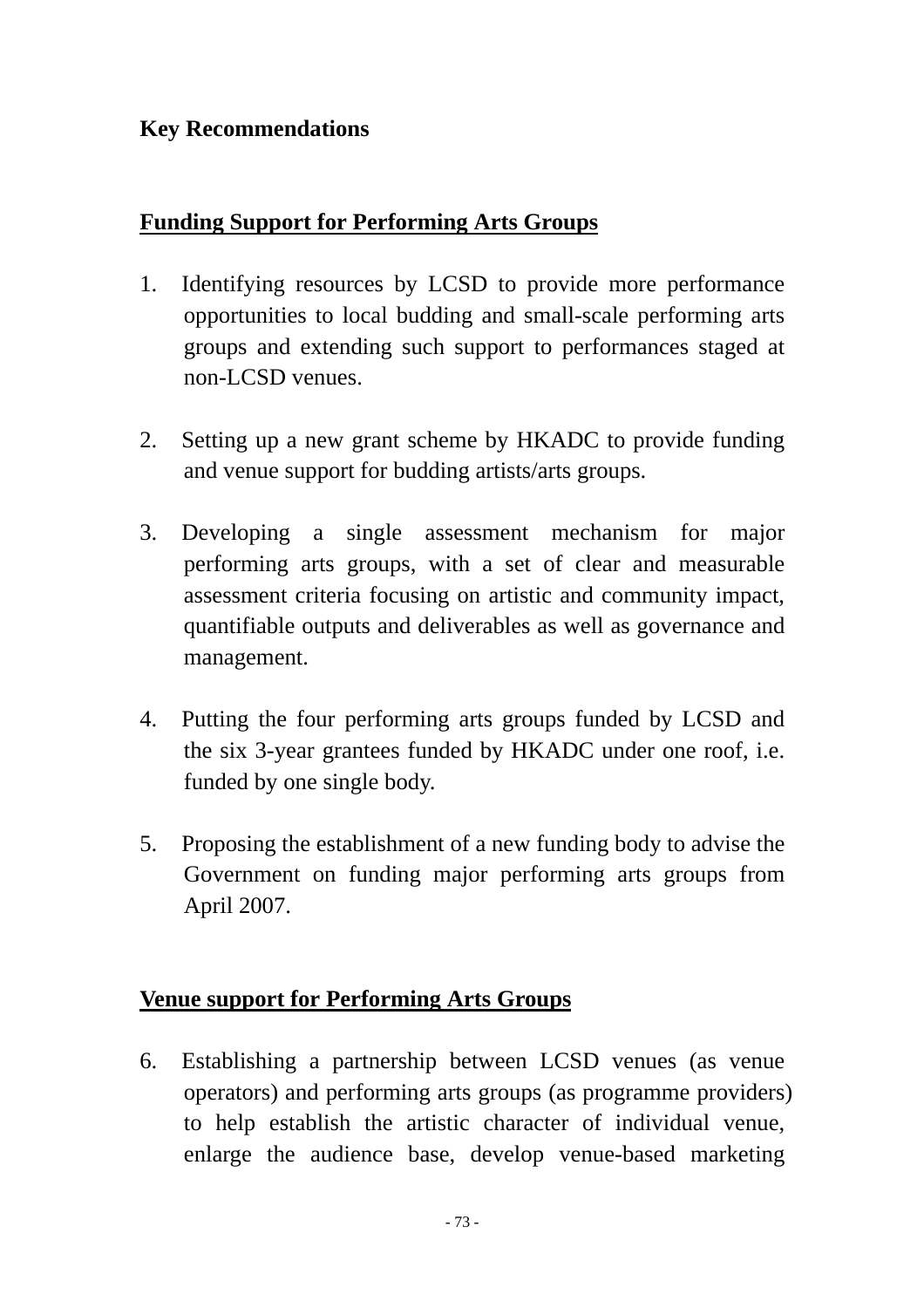strategies, facilitate the solicitation of corporate/ private sponsorship, and encourage community involvement in the development of the arts.

- 7. Putting forward all 13 performing art venues under LCSD for the Venue Partnership Scheme.
- 8. Encouraging local arts groups/organizations to submit proposals singly or jointly for the Scheme.

## **Presentation of Performing Arts Programmes**

- 9. Setting up a Programme and Development Committee and six Art Form Panels to consider and endorse LCSD programme strategies/directions, resource allocation and annual programme plans.
- 10. Charging the Programme and Development Committee with the responsibility for formulating structured and sustainable programming strategies for support of budding and small-scale performing arts groups, shifting from a "programme-based" to "arts group-based" programming approach.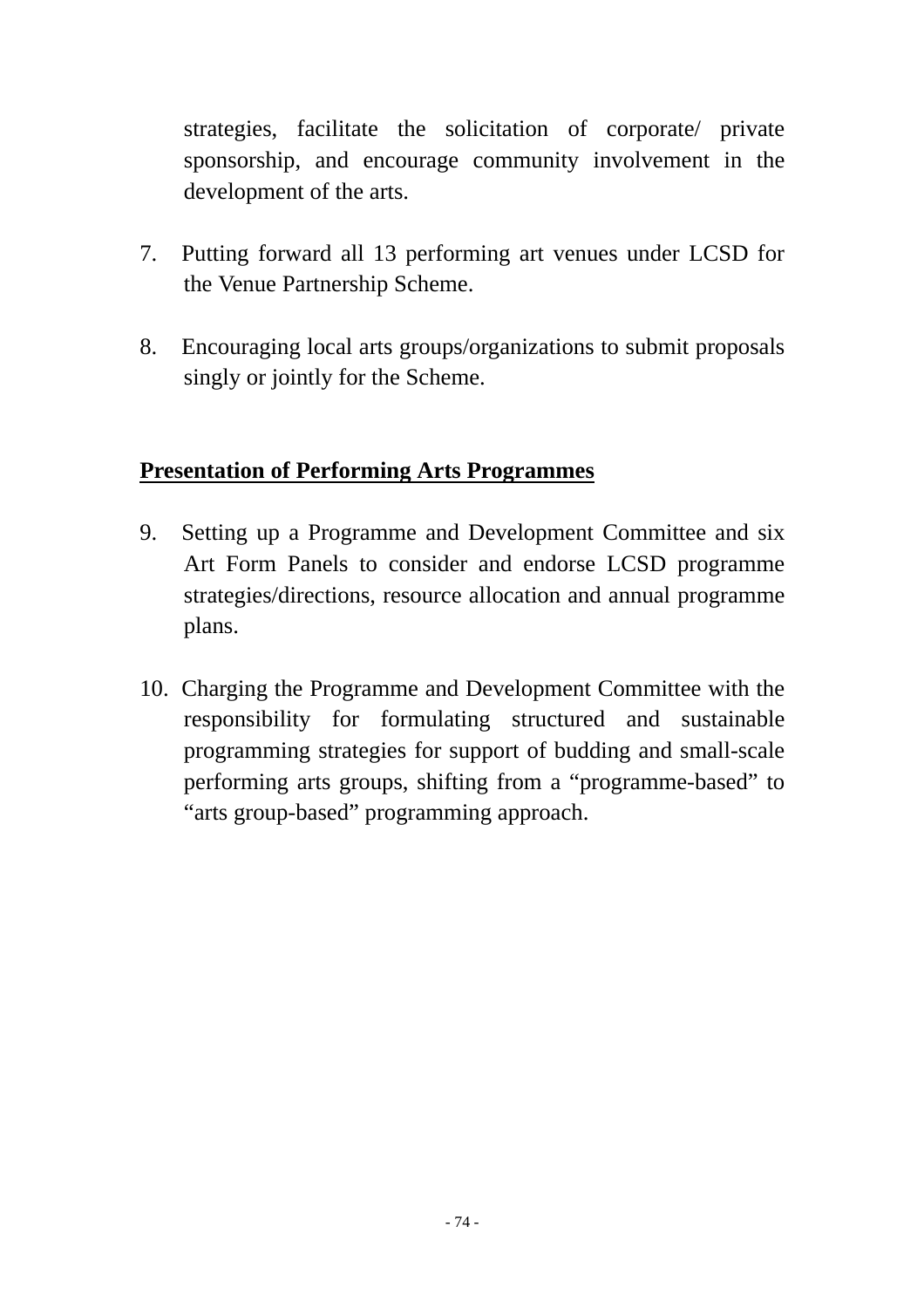### **Committee on Performing Arts Membership List**

 $(1.11.2004 - 31.10.2006)$ 

Chairman Dr Darwin CHEN, SBS

Vice-chairman Mr CHANG Ching-po, Clarence

#### Members

Mr CHAN Chung-bun, Bunny, BBS, JP Mr Jolland CHAN Mr CHENG Kam-chung, Eric, MH Mr CHUNG King-fai, BBS Mr Glenn FOK Dr Saimond IP Mr KO Chi-sum Mr LAM Kin-ko, Stewart Dr LAM Pun-lee Mrs LAU KUN Lai-kuen, Stella Miss LAU Man-man, Lisa, MH Mr MA Fung-kwok, SBS, JP Mr MA Hung-ming, John, BBS Mr PUN Siu-fai Dr SHEN Shir-ming The Rt Rev SOO Yee-po, Thomas, JP Mrs TOO SO Kwok-chun Dr YU Siu-wah Representative of Home Affairs Bureau Representative of Leisure and Cultural Services Department

Secretary

Mr FONG Ngai, Assistant Secretary for Home Affairs (Culture)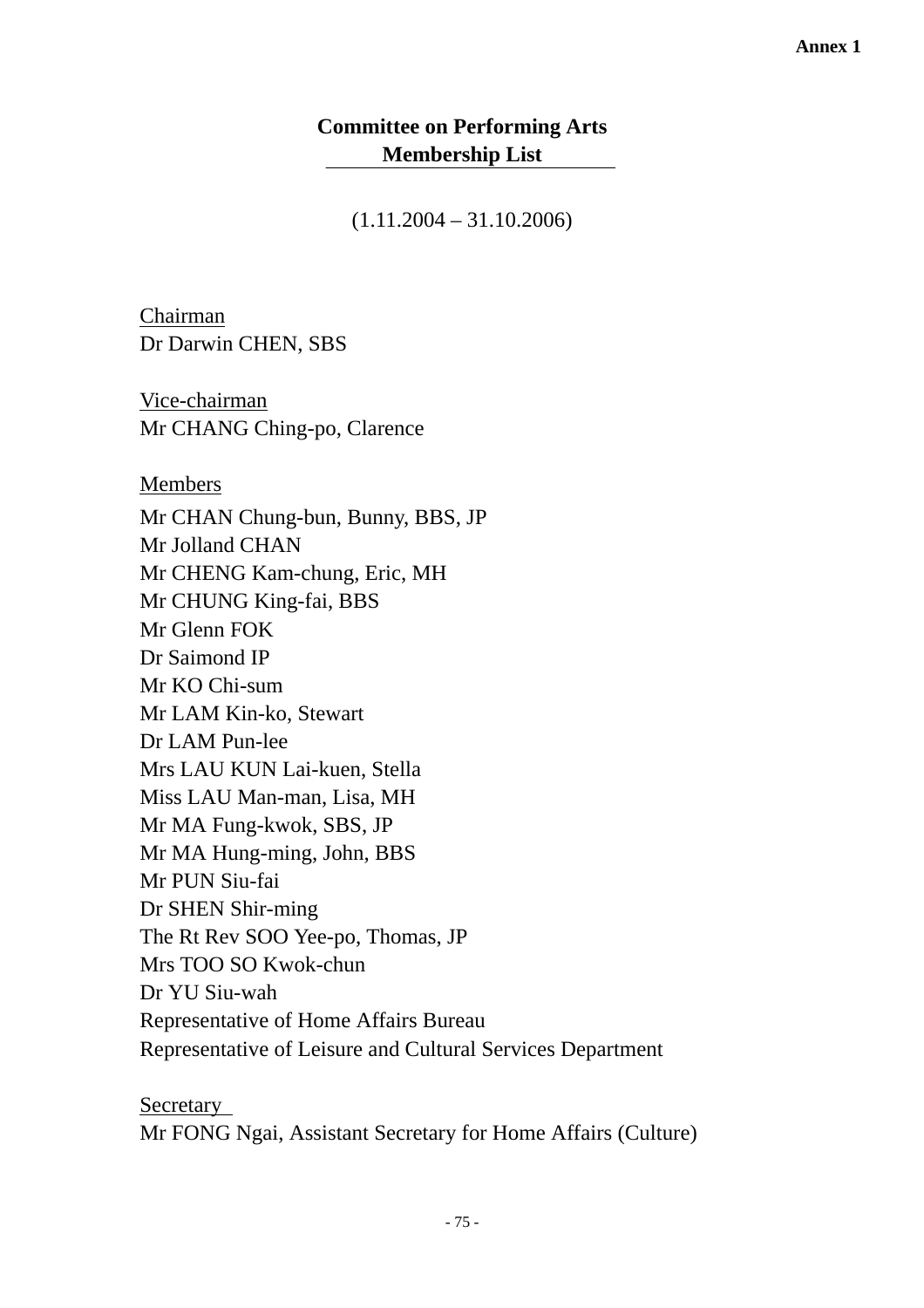# **TERMS OF REFERENCE**

To advise the Secretary for Home Affairs on the provision of performing arts services, including:

- 1. the promotion of appreciation, expression and creativity in performing arts;
- 2. the formulation of strategies and plans for the development of performing arts facilities and services, with reference to the Culture and Heritage Commission policy recommendations; and
- 3. the encouragement of community support and partnership with different sectors in arts education, cultural exchange and other matters pertaining to the promotion of the performing arts.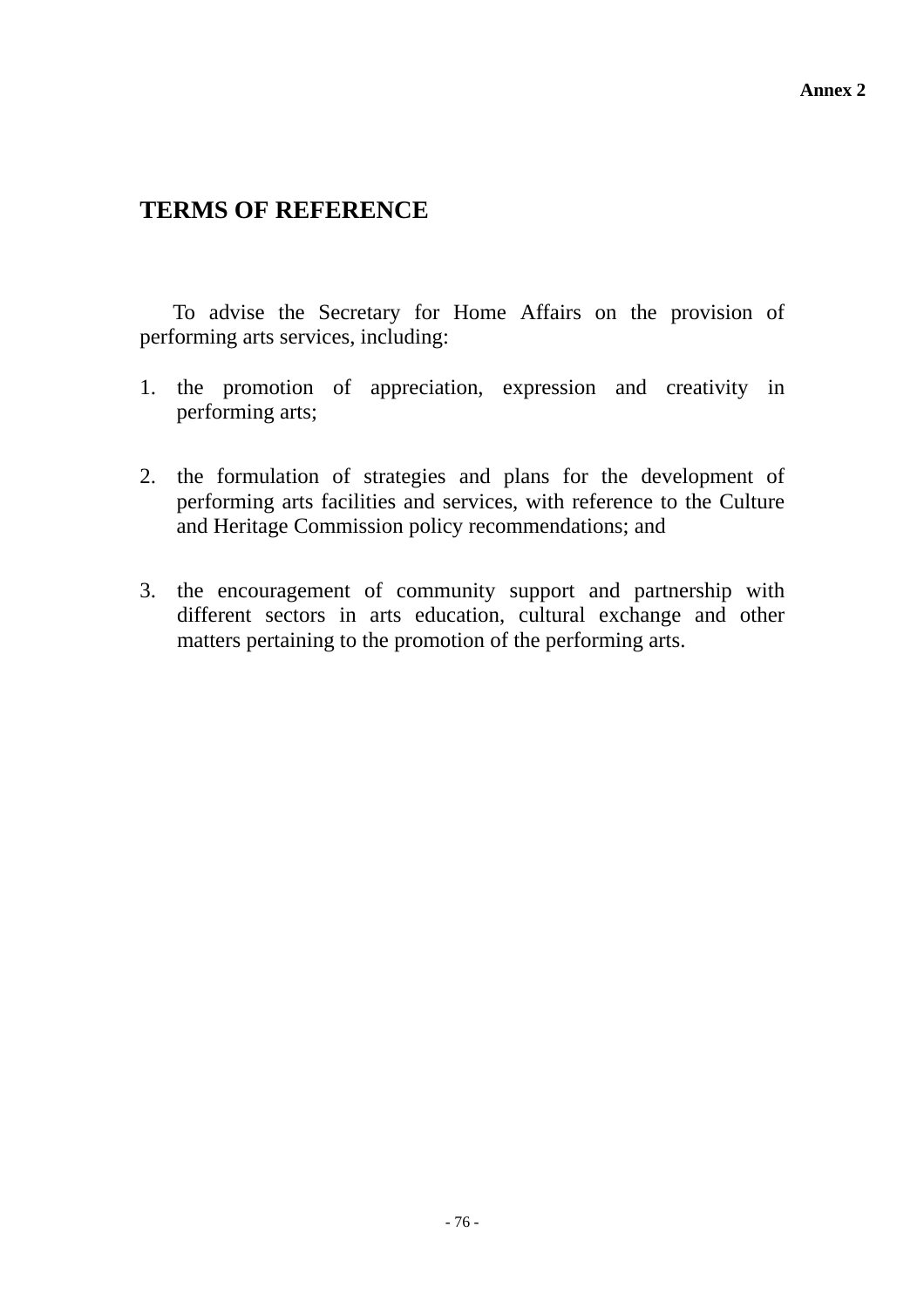#### **Annex 3**

#### **Sub-committee on Funding Policy under the Committee on Performing Arts**

### **Membership**

Mr Jolland CHAN (Convenor) Mr CHAN Chung-bun, Bunny Mr CHENG Kam-chung, Eric Dr Saimond IP Mr KO Chi-sum Mr MA Hung-ming, John Mr PUN Siu-fai Dr SHEN Shir-ming

## **Terms of Reference**

Taking into account previous studies and the Culture and Heritage Commission Policy Recommendation Report –

- To promote the development of performing arts through funding supports;
- To devise a funding and assessment mechanism for major performing arts organizations;
- To review the existing support arrangements for other performing arts organizations; and
- To liaise with the Sub-committees on Cultural Presentation & Programmes and Venue Policy in order to ensure a good interface on common policy areas.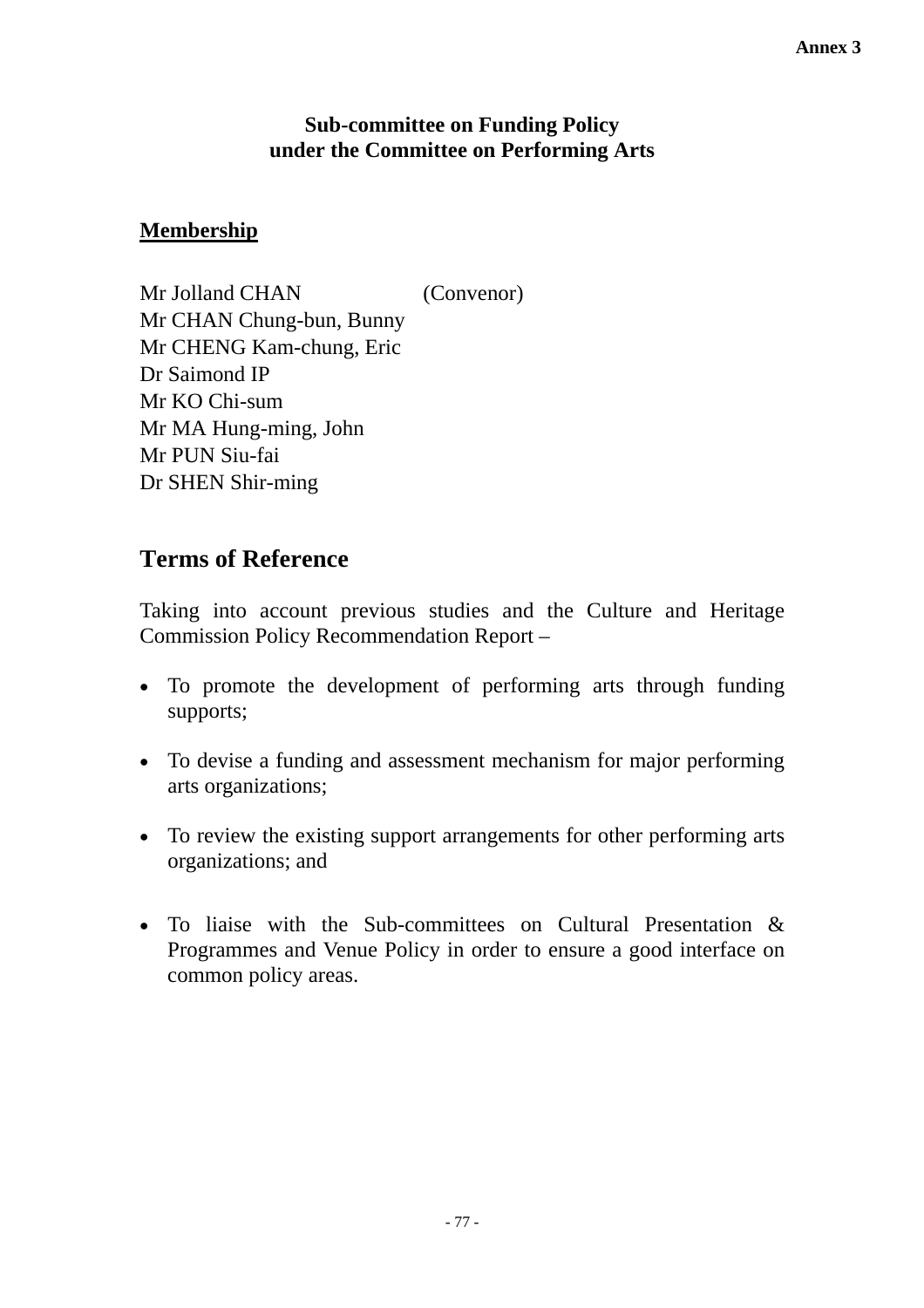#### **Annex 4**

### **Sub-committee on Cultural Presentation & Programmes under the Committee on Performing Arts**

### **Membership**

Dr YU Siu-wah (Convenor) Mr Jolland CHAN Mr Glenn FOK Mr KO Chi-sum Mr LAM Kin Ko, Stewart Mrs LAU KUN Lai-Kuen, Stella Mr PUN Siu-fai Mrs TOO SO Kwok-chun

## **Terms of Reference**

Taking into account previous studies and the Culture and Heritage Commission Policy Recommendation Report –

- To encourage the appreciation of, and participation of individuals in the performing arts through arts education and audience building;
- To review the cultural presentation policy;
- To review the policies on supporting festivals, entertainment events and film programmes; and
- To liaise with the Sub-committees on Funding Policy and Venue Policy in order to ensure a good interface on common policy areas.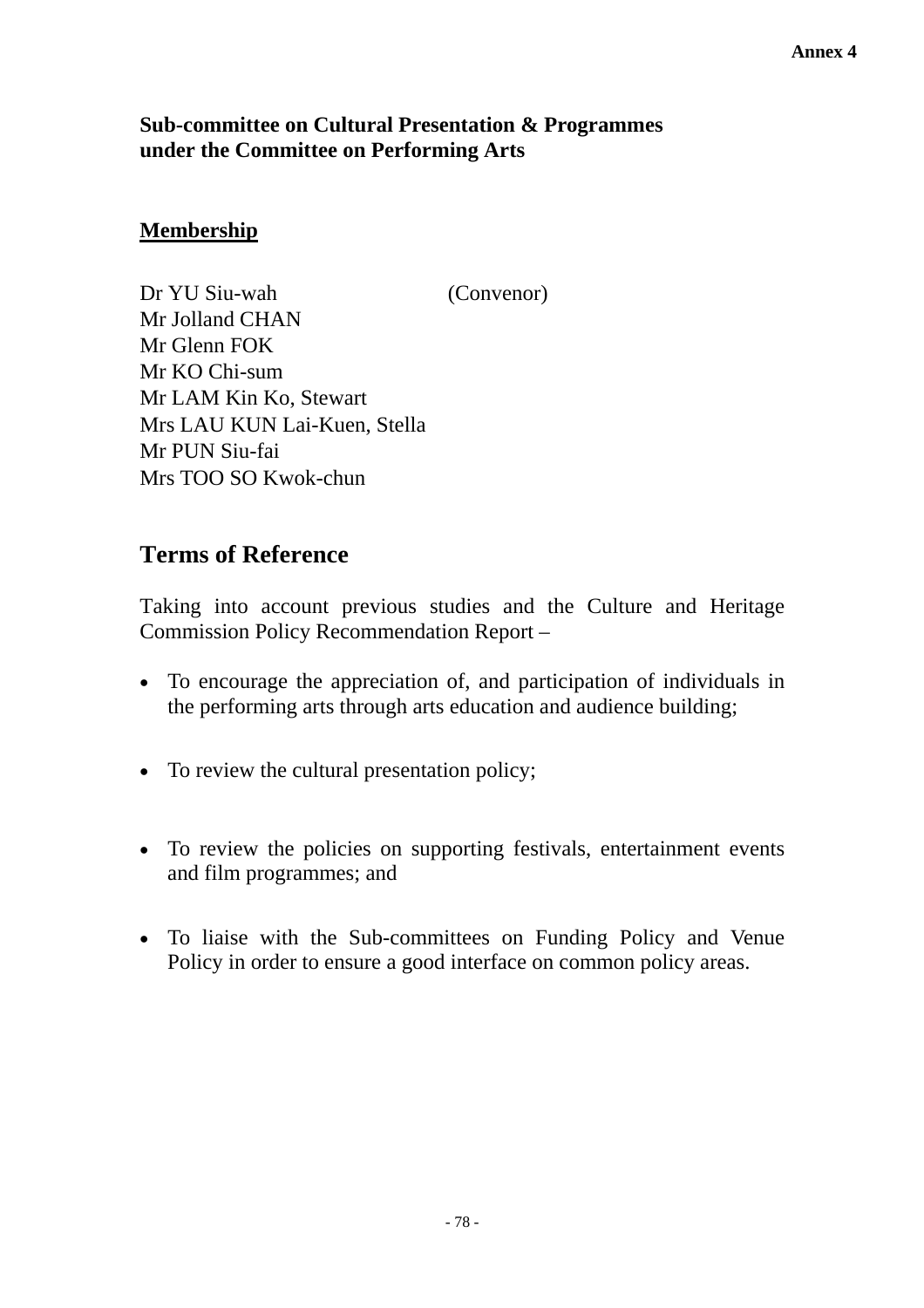#### **Annex 5**

#### **Sub-committee on Venue Policy under the Committee on Performing Arts**

#### **Membership**

Dr Saimond IP (Convenor) Dr LAM Pun-lee Miss LAU Man-man The Rt Rev SOO Yee-po, Thomas Mrs TOO SO Kwok-chun

## **Terms of Reference**

Taking into account previous studies and the Culture and Heritage Commission Policy Recommendation Report -

- To review the booking and pricing policy of LCSD performance venues;
- To devise a strategy for developing the character of individual performance venues;
- To explore ways of developing and utilizing non-dedicated venues for performing arts; and
- To liaise with the Sub-committees on Funding Policy and Cultural Presentation & Programmes in order to ensure a good interface on common policy areas.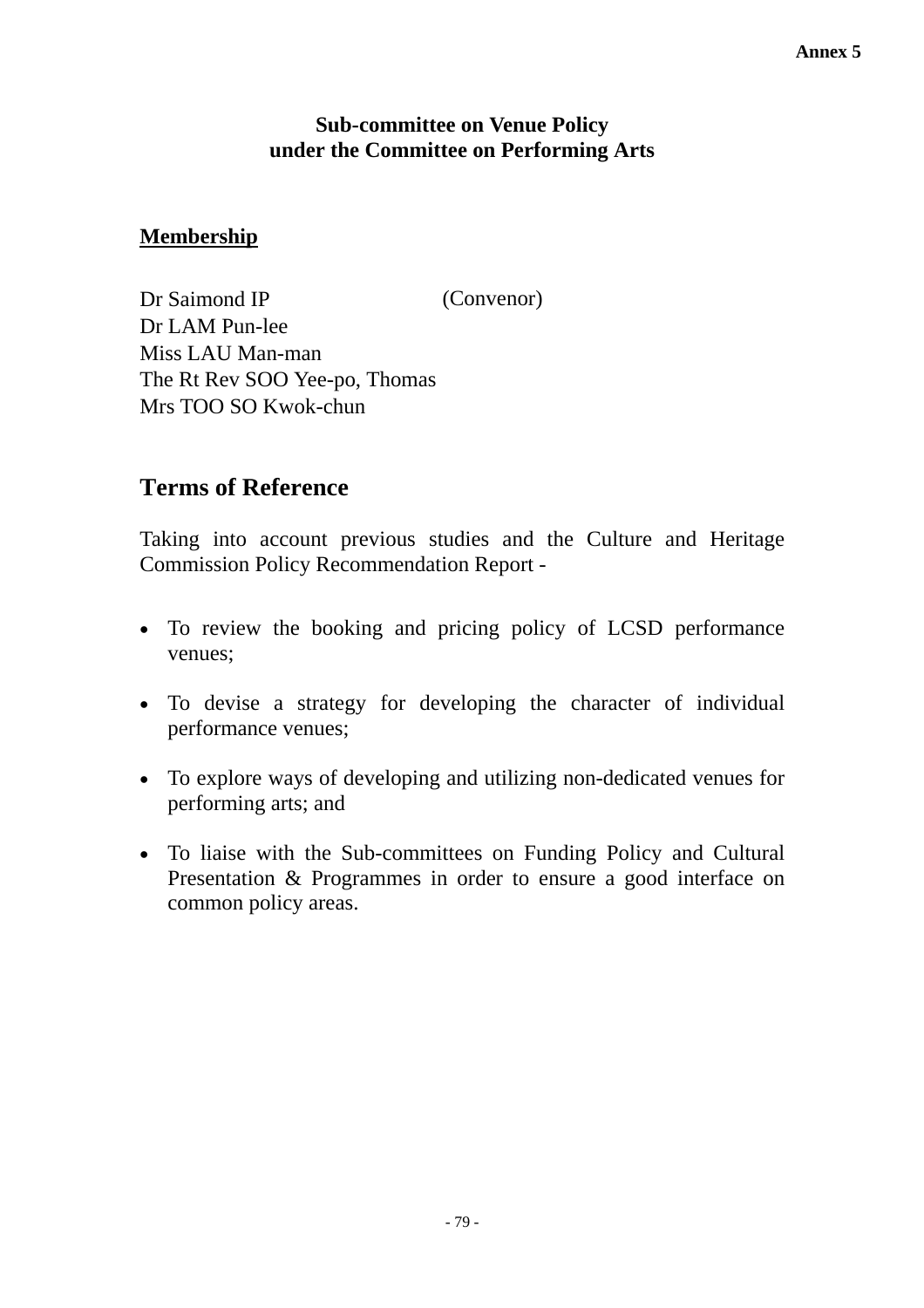### **Committee on Performing Arts Consultation Paper November 2005**  Consultation Sessions

#### Consultation Sessions with the Arts Sector (A total of **167** people attended)

| 3 December 2005 :                | Senior Staff and Representatives of Staff<br>Relations of Leisure and Cultural Services<br>Department (LCSD) |  |  |
|----------------------------------|--------------------------------------------------------------------------------------------------------------|--|--|
| $5$ December 2005 :              | Performing Arts Expert Advisers of LCSD                                                                      |  |  |
| $6$ December 2005 :              | Large Performing Arts Groups<br>Hong Kong Arts Festival<br>Hong Kong International Film Festival             |  |  |
| 7 December 2005 :                | Major and Frequent Hirers of LCSD<br><b>Performing Venues</b><br><b>Non-LCSD Performing Venues Operators</b> |  |  |
| 8 December 2005 :                | Small / Medium-scale Performing<br>Arts<br>Groups Associations in Arts Sector                                |  |  |
| 9 December 2005 :                | Hong Kong Arts Development Council                                                                           |  |  |
| 9 January 2006<br>$\ddot{\cdot}$ | Teaching Staff and Alumni Association of<br>the Hong Kong Academy for Performing<br>Arts                     |  |  |

## Consultation Sessions with Public / District Councils / District Arts Bodies (A total of **145** people attended)

- (1) 12 December 2005
- (2) 13 December 2005
- (3) 14 December 2005
- (4) 9 January 2006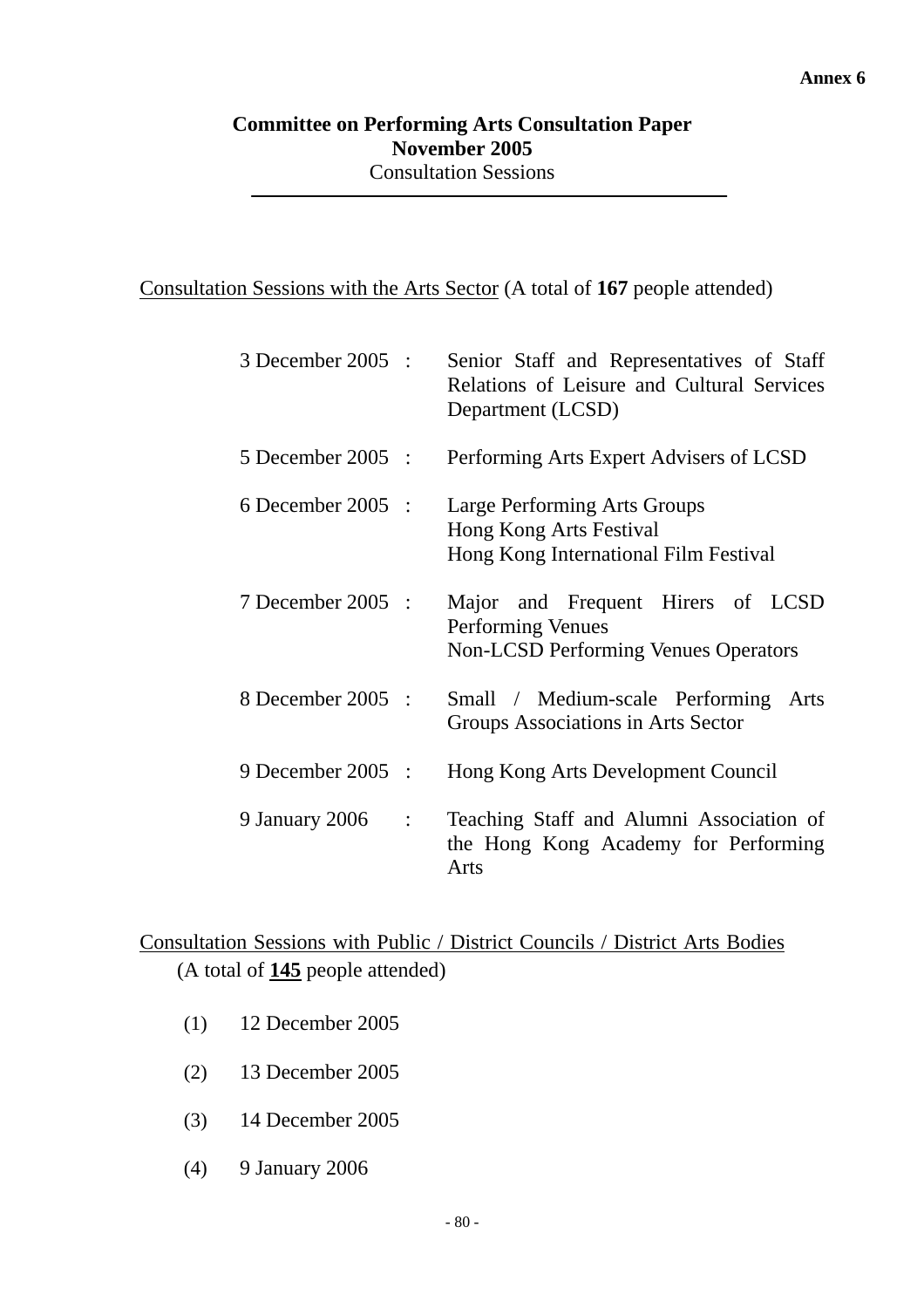# Attendance at Meetings

| $7$ December 2005: | 81 <sup>st</sup> Meeting of Council of the Hong<br>Kong Academy for Performing Arts |  |  |
|--------------------|-------------------------------------------------------------------------------------|--|--|
| 12 December 2005 : | Meeting of the Liberal Party $-$<br>Internal Consultative Forum                     |  |  |
| 19 January 2006 :  | SHA's Monthly Meeting with DC<br>Chairmen and Vice-chairmen                         |  |  |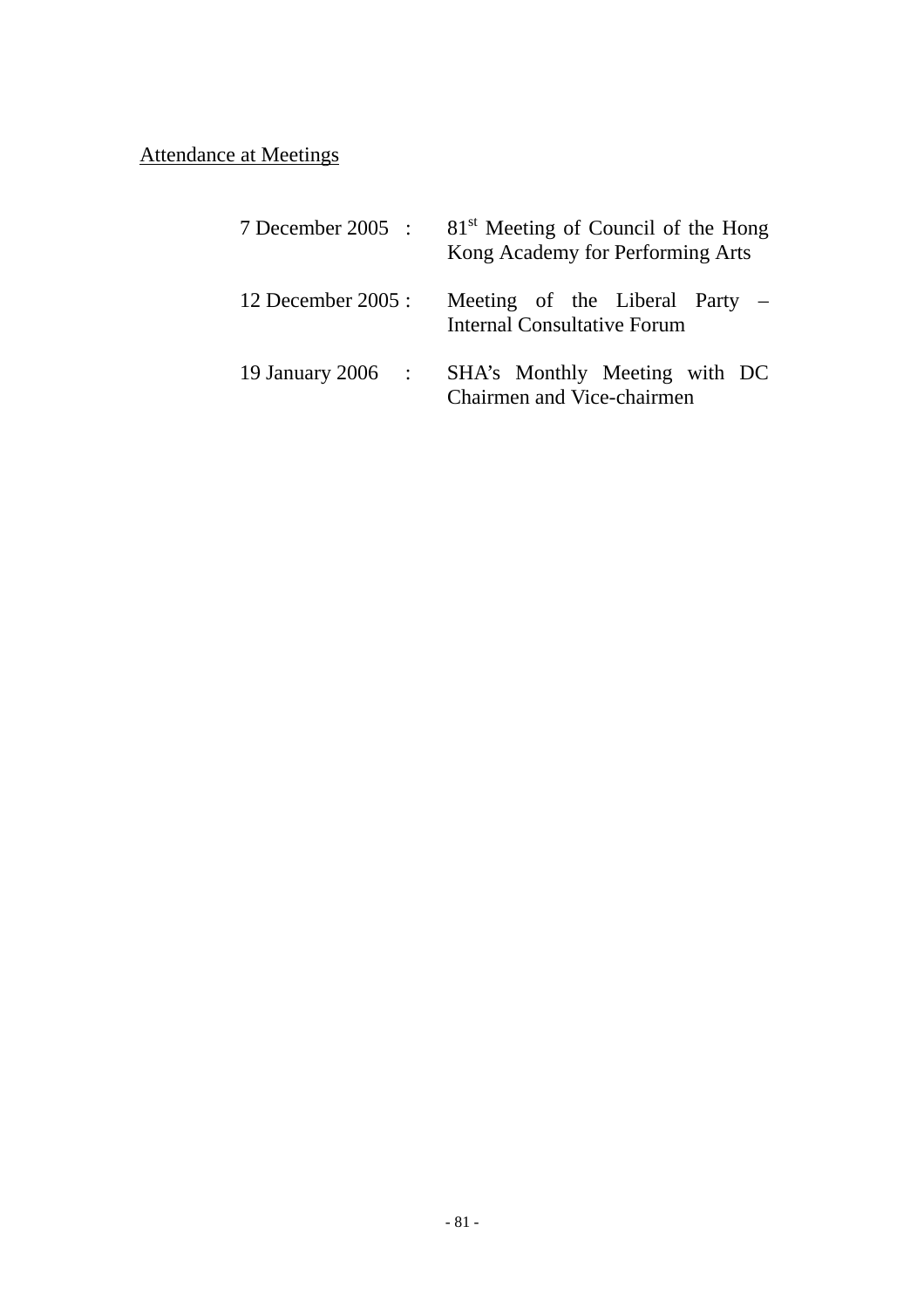|    | <b>Venue</b>                                | <b>Major Facility</b>               | <b>Seating</b> | <b>Indicative</b>                                                                    |
|----|---------------------------------------------|-------------------------------------|----------------|--------------------------------------------------------------------------------------|
|    |                                             |                                     | Capacity       | <b>Artistic Character</b>                                                            |
| 1. | Hong<br>Kong<br>Centre                      | <b>Cultural</b> Concert Hall        | 2,019          | Orchestral music                                                                     |
|    |                                             | <b>Grand Theatre</b>                | 1,734          | Theatrical arts<br>(theatre, dance, ballet,<br>opera, musicals,<br>multi-media arts) |
|    |                                             | <b>Studio Theatre</b>               | 496            | Experimental theatre and<br>dance                                                    |
| 2. | Hong Kong City Hall                         | <b>Concert Hall</b>                 | 1,434          | Music                                                                                |
|    |                                             | Theatre                             | 463            | Theatre and dance                                                                    |
| 3. | Kwai Tsing Theatre                          | Auditorium                          | 901            | Theatrical arts<br>(theatre, dance,<br>multi-media arts)                             |
| 4. | Tsuen Wan Town Hall                         | Auditorium                          | 1,420          | Music                                                                                |
|    |                                             | Cultural<br>Activities 280<br>Hall  |                | Various art forms                                                                    |
| 5. | Sha Tin Town Hall                           | Auditorium                          | 1,372          | Theatrical arts                                                                      |
|    |                                             | Activities 300<br>Cultural<br>Hall  |                | Various art forms                                                                    |
| 6. | Tuen Mun Town Hall                          | Auditorium                          | 1,372          | Various art forms                                                                    |
|    |                                             | Activities 300<br>Cultural<br>Hall  |                | Various art forms                                                                    |
| 7. | Ko Shan Theatre                             | Theatre                             | 1,031          | Cantonese opera                                                                      |
| 8. | Yuen Long Theatre                           | Auditorium                          | 919            | Various art forms                                                                    |
| 9. | Wan<br>Sheung<br>Centre                     | Civic Theatre                       | 480            | <b>Experimental</b> arts                                                             |
|    | 10. Sai Wan Ho Civic Centre Theatre         |                                     | 471            | Various art forms                                                                    |
|    |                                             | Activities 110<br>Cultural<br>Hall  |                | Various art forms                                                                    |
|    | Chi Wan Civic Theatre<br>11. Ngau<br>Centre |                                     | 354            | Theatre and dance                                                                    |
|    |                                             | Cultural<br>Activities 106<br>Hall* |                | Experimental arts                                                                    |

# **A. Major Facilities of LCSD's Performing Arts Venues**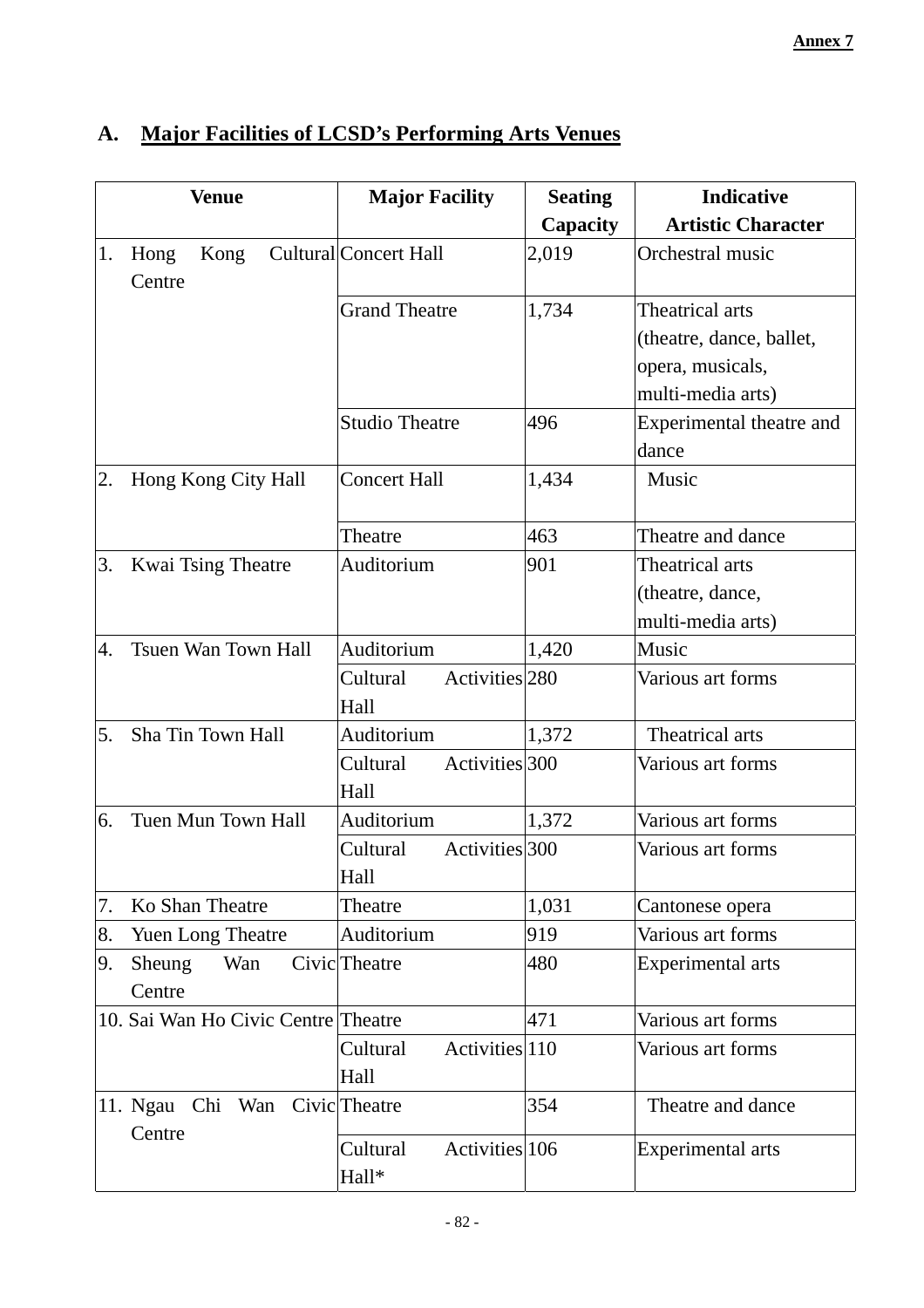| 12. Tai Po Civic Centre |          | Auditorium      | 756 | Various art forms |
|-------------------------|----------|-----------------|-----|-------------------|
| $13.$ North             | District | Town Auditorium | 498 | Various art forms |
| Hall                    |          |                 |     |                   |

\* black box theatre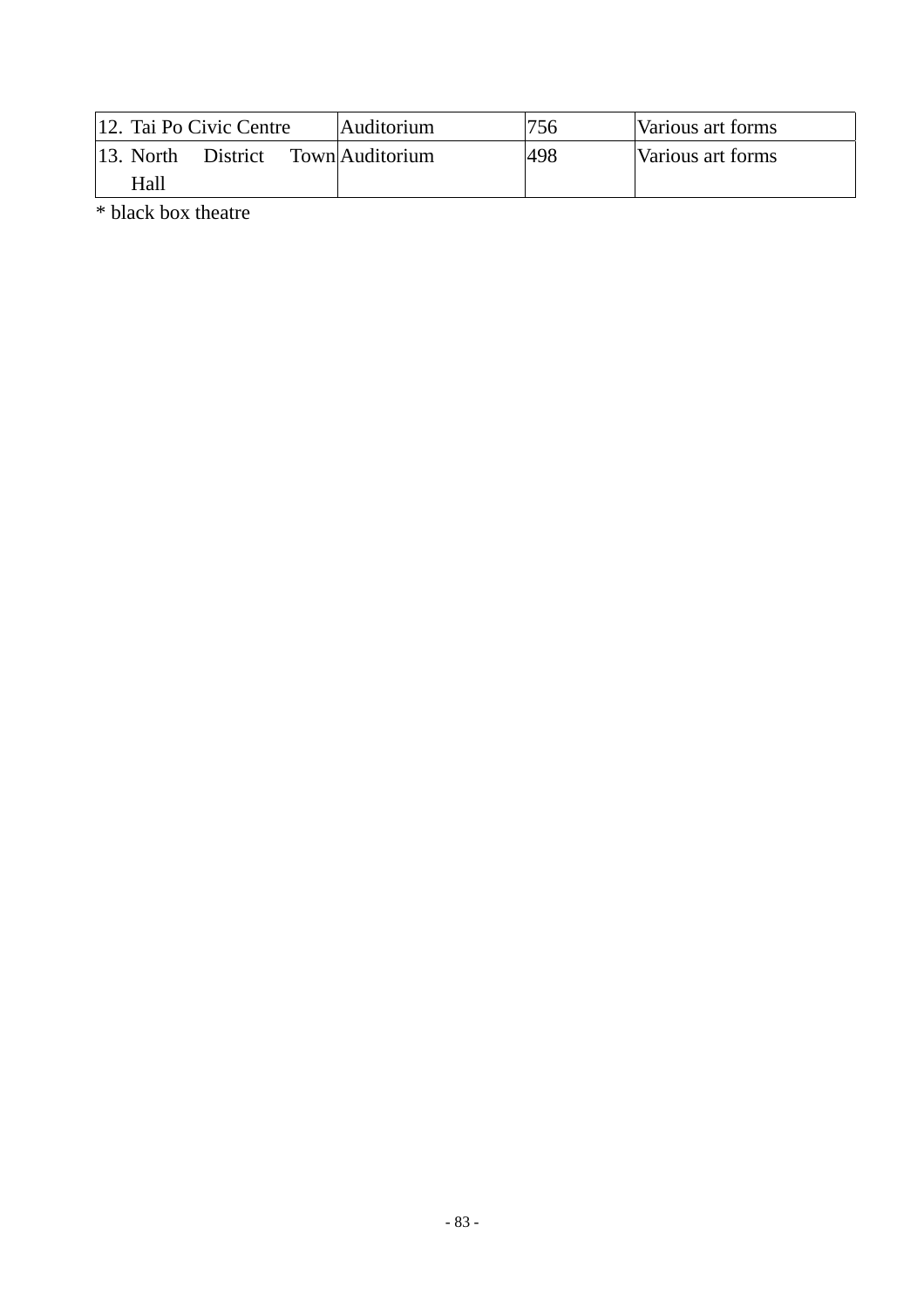# **B. Ancillary Facilities of LCSD's Performing Arts Venues**

| <b>Venue</b>                 | <b>Ancillary Facility</b>       | <b>Seating Capacity</b>               |
|------------------------------|---------------------------------|---------------------------------------|
|                              | (no. of facilities in brackets) | (floor area in                        |
|                              |                                 | brackets)                             |
| 1. Hong Kong Cultural Centre | Rehearsal Rooms (5)             | $150 - 250$                           |
|                              |                                 | $(164 \text{ m}^2 - 331 \text{ m}^2)$ |
|                              | Practice Rooms (6)              | $15 - 60$                             |
|                              |                                 | $(16 \text{ m}^2 - 88 \text{ m}^2)$   |
|                              | Function Rooms (2)              | $100 - 120$                           |
|                              |                                 | $(118 \text{ m}^2/ 126 \text{ m}^2)$  |
| 2. Hong Kong City Hall       | Committee Rooms (2)             | 40                                    |
| 3. Kwai Tsing Theatre        | <b>Rehearsal Room</b>           | $(226 \text{ m}^2)$<br>50             |
|                              | Dance Studio                    | $(220 \text{ m}^2)$<br>50             |
|                              | <b>Lecture Room</b>             | 98                                    |
| 4. Tsuen Wan Town Hall       | <b>Lecture Room</b>             | 50                                    |
|                              | Conference Room                 | 30                                    |
| 5. Sha Tin Town Hall         | Dance Studio                    | $(285 \text{ m}^2)$<br>150            |
|                              | <b>Music Studio</b>             | $(240 \text{ m}^2)$<br>150            |
|                              | Lecture Rooms (2)               | 120                                   |
|                              | <b>Conference Room</b>          | 50                                    |
| 6. Tuen Mun Town Hall        | Dance Studio                    | $150(285 \text{ m}^2)$                |
|                              | Music Studio                    | $(240 \text{ m}^2)$<br>150            |
|                              | Lecture Rooms (2)               | 120                                   |
|                              | <b>Conference Room</b>          | 50                                    |
| 7. Ko Shan Theatre           | Rehearsal Rooms (2)             | $(72 \text{ m}^2)$<br>40              |
|                              | <b>Committee Room</b>           | 30                                    |
| 8. Yuen Long Theatre         | <b>Rehearsal Room</b>           | $50(192 \text{ m}^2)$                 |
|                              | Dance Studio                    | $(180 \text{ m}^2)$<br>50             |
|                              | <b>Lecture Room</b>             | 100                                   |